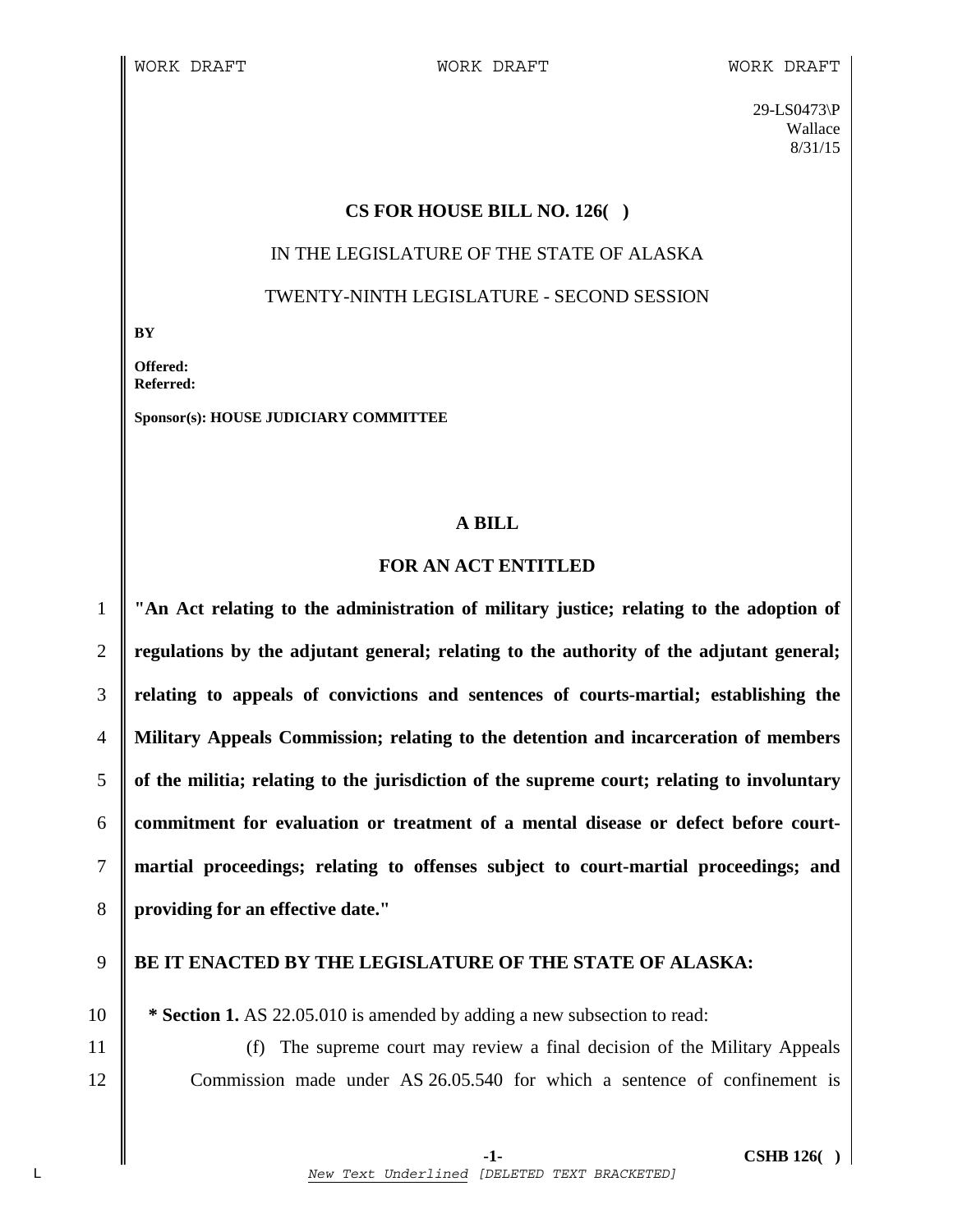WORK DRAFT WORK DRAFT 29-LS0473\P

1 imposed, the right to appeal to the Military Appeals Commission under AS 26.05.538 2 has been exhausted, and a right to appeal is granted under AS 26.05.540.

3 **\* Sec. 2.** AS 26.05.140(a) is amended to read:

4 (a) Members of the militia ordered into active service for the state by order of 5 the governor are not liable civilly [OR CRIMINALLY] for any act done by them in 6 their official capacity while in this such service. If a suit is commenced in a court 7 against an officer or enlisted person of the militia as a result of an act done by the 8 officer or enlisted person in an official capacity while in active service, the defendant 9 may require the person instituting the suit to give security for the payment of costs. If 10 judgment is for the defendant, treble costs shall be assessed against the plaintiff. The 11 defendant in the action shall be defended by the attorney general at the expense of the 12 state but the defendant may employ private counsel. **Nothing in this subsection**  13 **applies to a proceeding or action brought under this chapter or the code of**  14 **military justice.**

15 **\*** Sec. 3. AS 26.05.228(b) is amended to read:

16 (b) All income of the fund and all disbursements made by the fund shall be 17 credited or charged, whichever is appropriate, to the following accounts:

18 (1) an individual account for each retired member of the system that 19 The records the benefits paid under this system to the member or surviving beneficiary;

20 **20** (2) a separate account for the Department of Military and Veterans' 21 Affairs' contribution to fund the system based on the actuarial requirements of the 22 System as established by the commissioner of administration under AS 26.05.222 -23 **26.05.229** [THIS CHAPTER];

24 (3) an expense account for the system; this account is charged with all 25 disbursements representing administrative expenses incurred by the system; 26 expenditures from this account are included in the governor's budget for each fiscal  $27$  | year.

28 **\*** Sec. 4. AS 26.05 is amended by adding new sections to read:

29 **Article 2. Code of Military Justice.**

30 **Sec. 26.05.380. Regulations; adopting military justice procedures and**  31 **nonjudicial punishment.** (a) The adjutant general shall adopt regulations consistent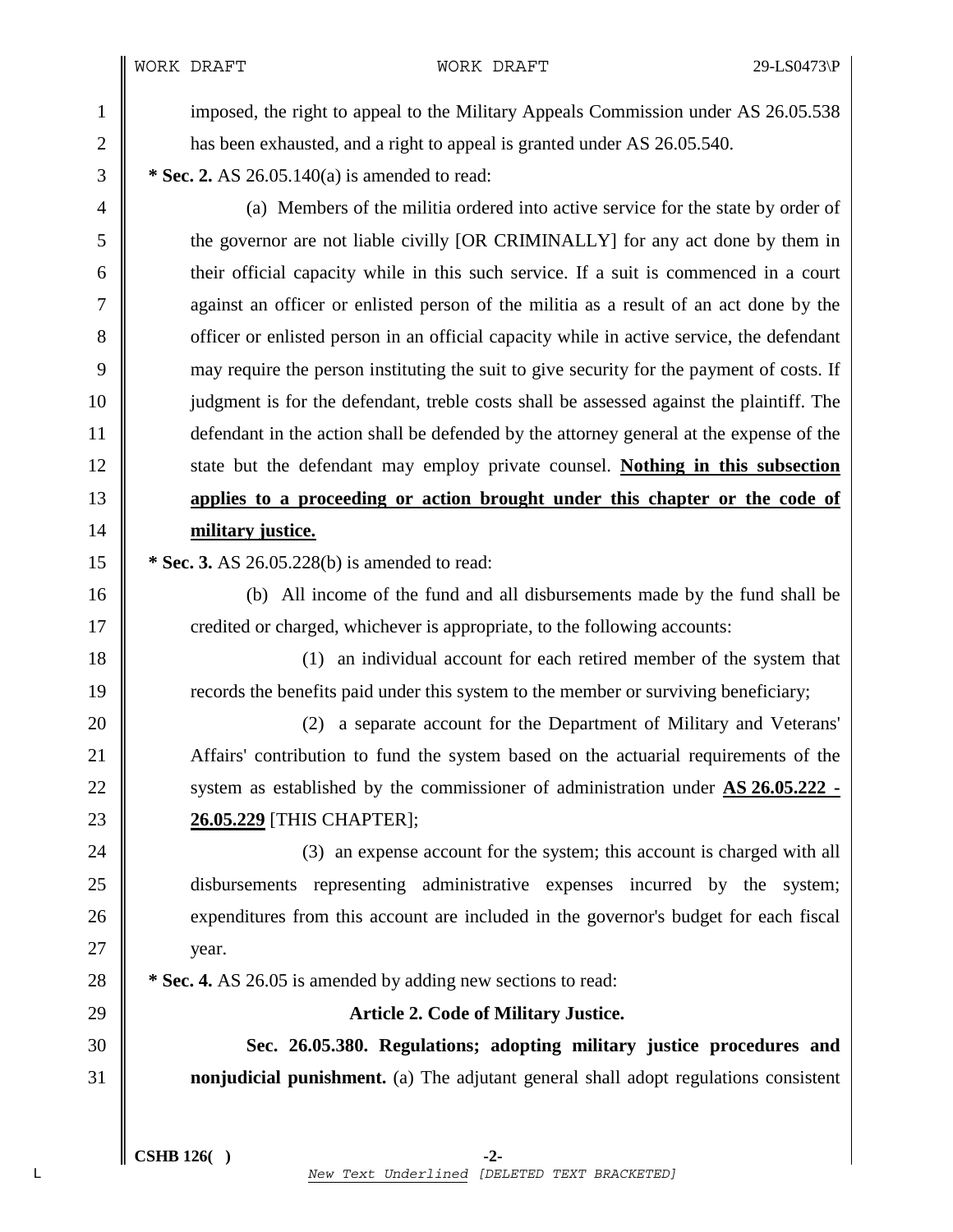1 with this chapter for members of the militia. The regulations must be approved by the 2 governor.

3 (b) The regulations adopted under this section must

4 (1) provide for nonjudicial punishment;

5 (2) as the adjutant general and the governor consider practicable, apply 6 the principles of law and the rules of evidence and procedure governing military 7 criminal cases in the courts of the armed forces of the United States, but may not be 8 contrary to or inconsistent with this chapter or the applicable Alaska Rules of 9 | Evidence:

10 (3) include rules of pretrial, trial, and post-trial procedure, including 11 methods of proof, for cases before courts-martial and courts of inquiry.

12 (c) The regulations adopted under this section are exempt from AS 44.62 13 | (Administrative Procedure Act).

14 **Sec. 26.05.400. Statement of policy on military justice**. Courts-martial have 15 primary jurisdiction over offenses under this chapter. A proper civilian court has 16 primary jurisdiction of an offense not defined by this chapter when an act or omission 17 violates both this chapter and local criminal law, foreign or domestic. In that case, a 18 court-martial may be initiated only after a civilian authority has declined to prosecute 19 or dismissed the charge, provided jeopardy has not attached. Jurisdiction over 20 attempted crimes, conspiracy crimes, solicitation, and accessory crimes must be 21 **determined by the underlying offense.** These jurisdictional requirements do not apply 22 **the leave of the nonjudicial punishment or administrative action taken by military authorities.** 

23 **Sec. 26.05.403. Persons subject to military courts; jurisdiction.** The code of 24 military justice applies to a member of the militia at all times, except when a member 25 **o** of the militia is in active federal service under 10 U.S.C. (Armed Forces).

26 **Sec. 26.05.405. Jurisdiction to try certain personnel.** (a) A person 27 discharged from the militia of the state who is later charged with having fraudulently 28 **obtained a discharge is subject to trial by court-martial on that charge and is, after** 29 apprehension, subject to the code of military justice while in custody under the 30 direction of the militia of the state for the trial. Upon conviction of the charge, the 31 person is subject to trial by court-martial for an offense under this chapter that is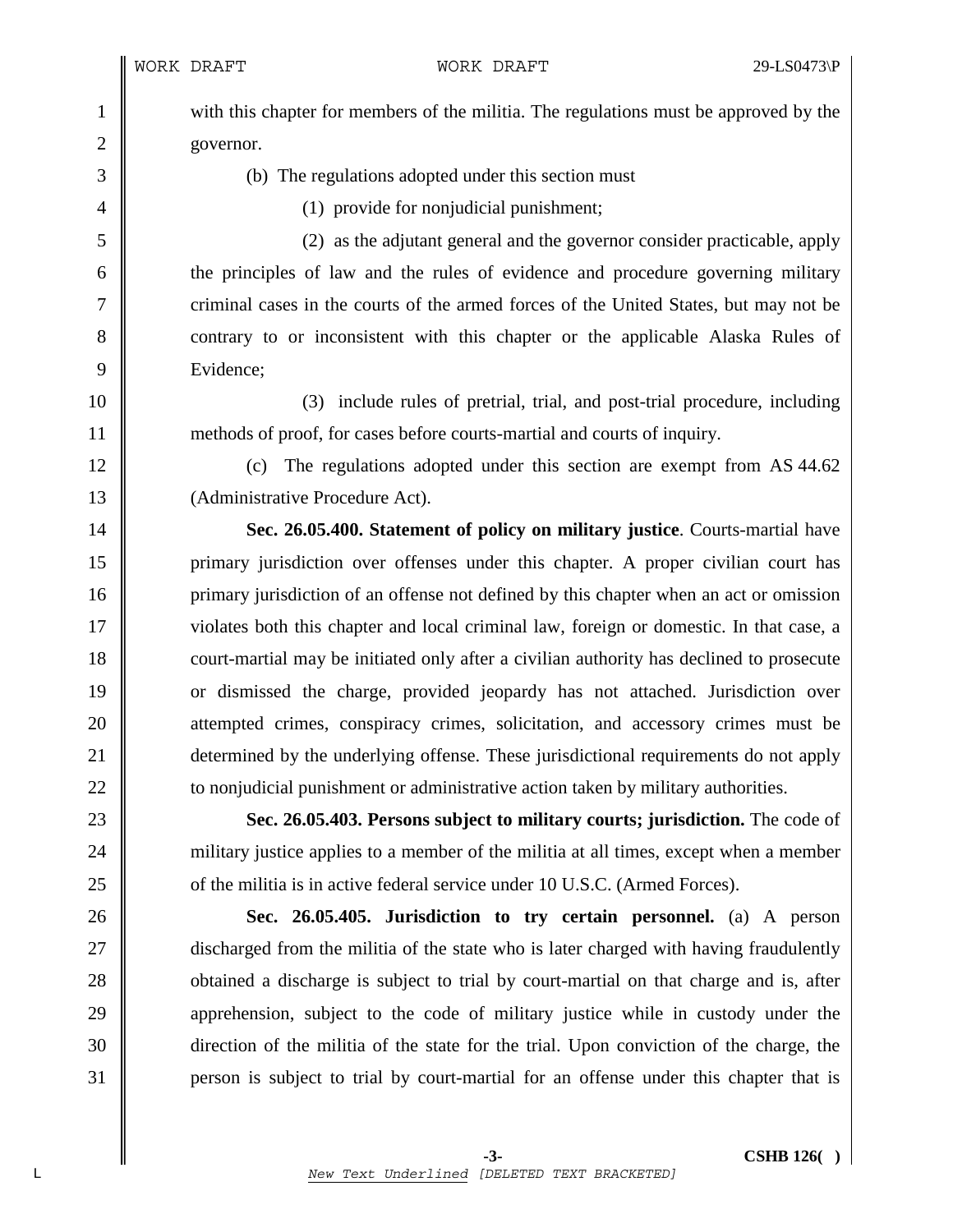1 committed before the fraudulent discharge.

2 (b) A person who has deserted from the militia of the state may not be relieved 3 from amenability to jurisdiction under the code of military justice by virtue of a 4 Separation from a later period of service.

5 **Sec. 26.05.408. Territorial applicability.** (a) The code of military justice 6 applies to a member of the militia accused of or charged with an offense under this 7 chapter that is committed outside the state if the member is in active state service 8 under this chapter and is serving outside the state at the time the offense is committed.

9 (b) Courts-martial may be convened and held in units of the militia of the state 10 while those units are serving outside the state with the same jurisdiction and powers 11 granted under the code of military justice as if the proceedings were held inside the 12 state. Offenses under this chapter committed by members of the militia outside the 13 State may be tried and punished either inside or outside the state.

14 **Sec. 26.05.410. Judge advocates.** (a) The senior force judge advocate of each 15 force of militia of the state, or the delegate of the senior force judge advocate, shall 16 make frequent inspections in the field in supervision of the administration of military 17 | justice in the force.

18 (b) A convening authority shall communicate directly with the authority's 19 judge advocates in matters relating to the administration of military justice. The judge 20 **a** advocate of a command is entitled to communicate directly with the judge advocate of 21 **a** superior or subordinate command or with the State Judge Advocate.

22  $\parallel$  (c) A person who has acted as member, military judge, trial counsel, defense 23 counsel, or investigating officer, or who has been a witness in a case may not later act 24 **a** a judge advocate to an authority reviewing the same case.

25 (d) A person may not serve as a judge advocate under the code of military 26 **justice unless the person is a commissioned officer of the organized militia of a state** 27 **or** of an active or reserve component of the armed forces or another uniformed service 28 of the United States, is a member in good standing of the bar of the highest court of a  $29$  state, and is

30 (1) certified or designated as a judge advocate in the Judge Advocate 31 General's Corps of the United States Army, Air Force, Navy, or the Marine Corps or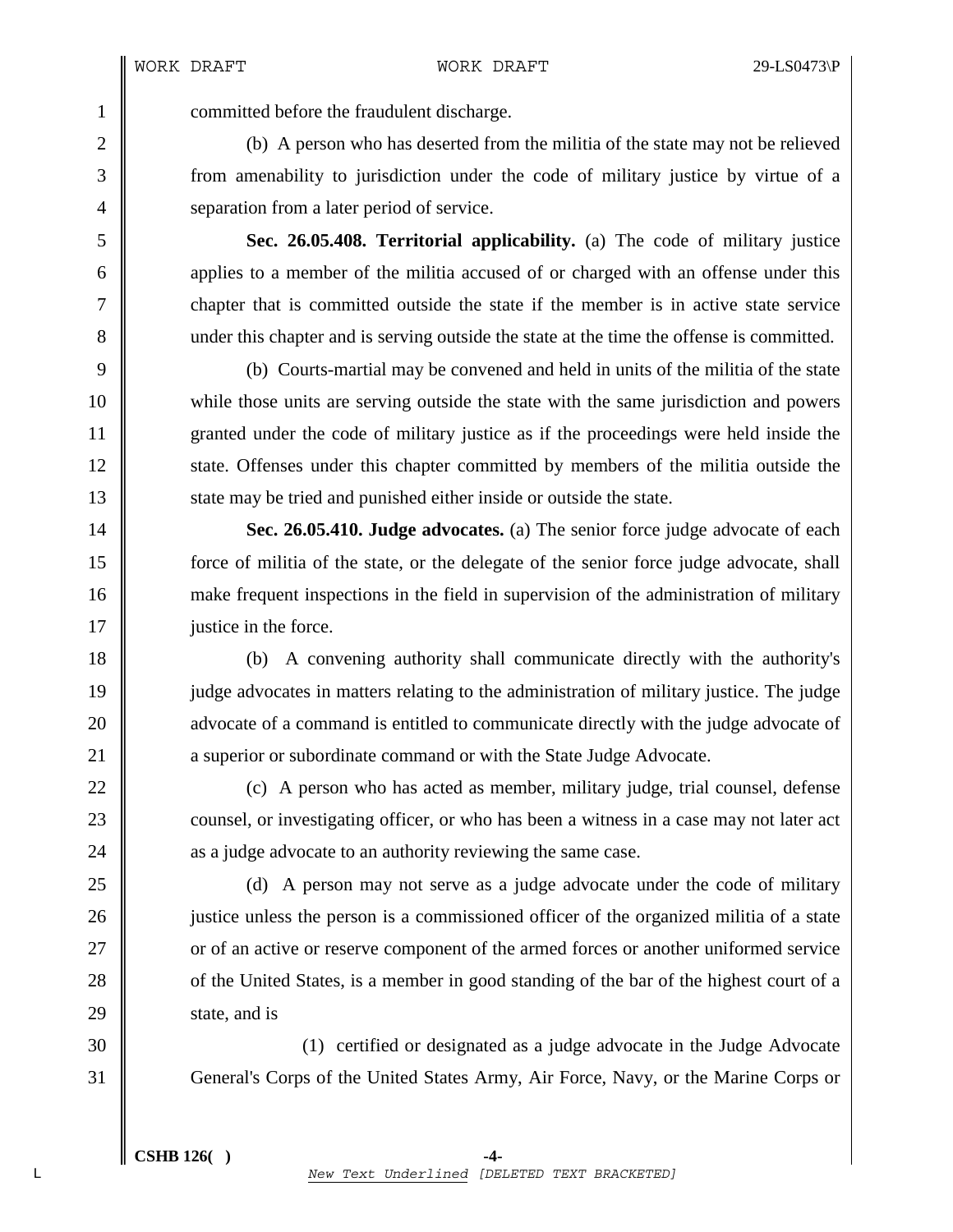1 designated as a law specialist as an officer of the United States Coast Guard, or a 2 **lack** reserve component of one of them; or

3 (2) certified as a nonfederally recognized judge advocate, under the 4 code of military justice, by the senior judge advocate of the commander of the force in 5 the component of the militia of the state of which the accused is a member, as 6 competent to perform the military justice duties required by the code of military 7 justice; if a judge advocate is not available, the certification may be made by the 8 senior judge advocate of the commander of another force in the militia of the state, as 9 the convening authority directs.

10 **Sec. 26.05.420. Apprehension.** (a) A member of the militia or a person 11 authorized under 10 U.S.C. 801 - 946 or the code of military justice to apprehend 12 persons subject to the code of military justice, a marshal of a court-martial, and a 13 peace officer or civil officer having authority to apprehend offenders under the laws of 14 the United States or of a state may apprehend a person subject to the code of military 15 justice upon probable cause that an offense under this chapter has been committed and 16 **that the person apprehended committed the offense.** 

17 (b) Commissioned officers, warrant officers, petty officers, and 18 noncommissioned officers have authority to suppress disorder or mutual combat 19 mmong members of the militia and to apprehend a person who participates in the 20 **disorder or mutual combat.** 

21 **c**) If an offender is apprehended outside the state, the offender's return to the 22 area must be in accordance with applicable extradition procedures, if any, or by 23 **Parameter** reciprocal agreement.

24 (d) A person authorized by this section to apprehend, restrain, or confine 25 persons subject to the code of military justice may not require payment of a fee for 26 **a** apprehending, restraining, or confining a person except as otherwise provided by law.

**Sec. 26.05.423. Imposition of restraint.** (a) An enlisted member of the militia 28 may be arrested or confined by an oral or written order issued by a commissioned **officer or another member of the militia of the state acting at the commissioned officer's direction.** A commanding officer may authorize warrant officers, petty **officers**, or noncommissioned officers to order enlisted members of the commanding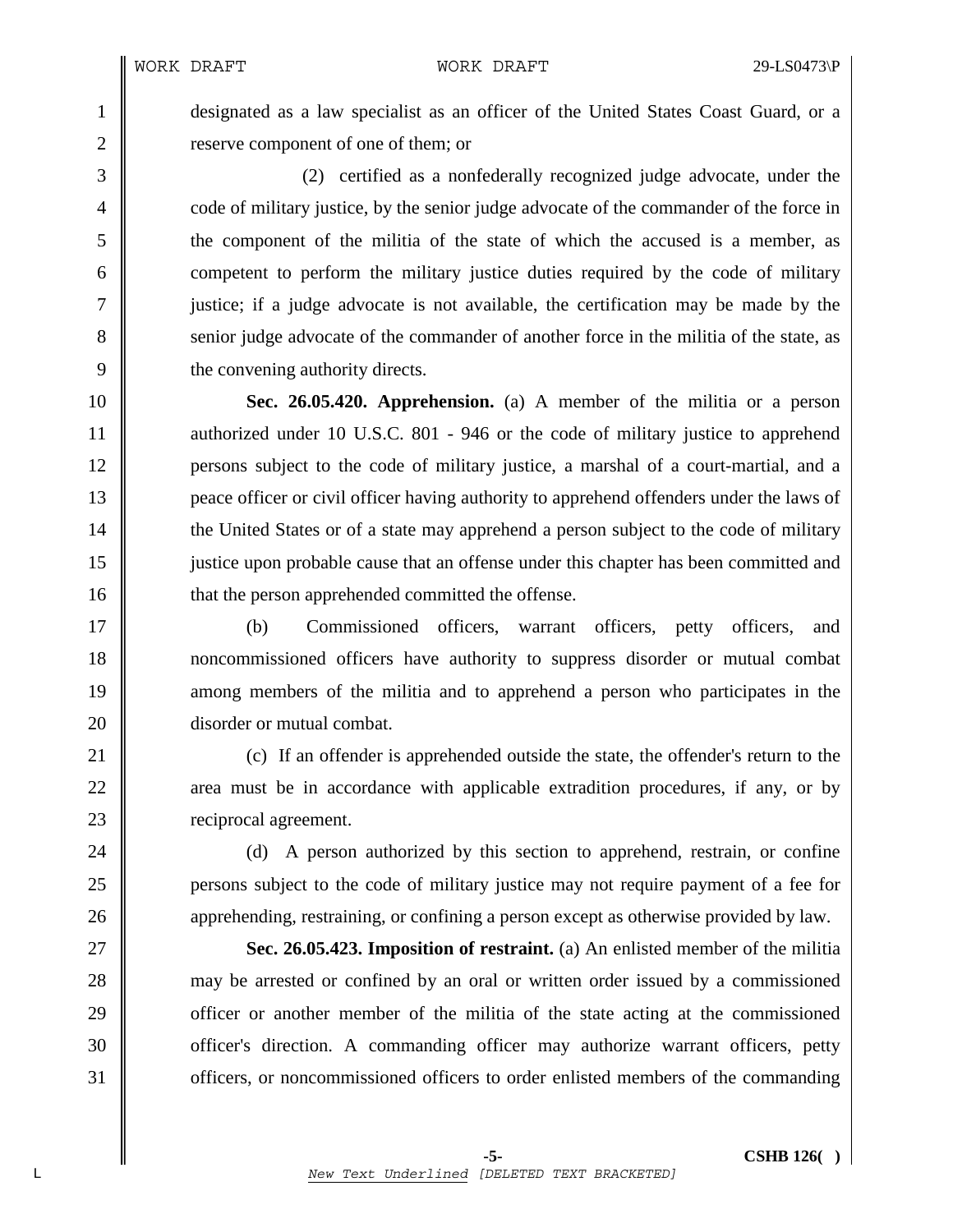1 officer's command or subject to the commanding officer's authority into arrest or 2 **confirement.** 

3 (b) A commissioned officer, warrant officer, or civilian subject to the code of 4 military justice may be arrested or confined only by a commanding officer who has 5 authority over the commissioned officer, warrant officer, or civilian. The commanding 6 officer shall deliver the order orally or in writing, in person or by another 7 Commissioned officer. A commanding officer may not delegate the authority granted 8 in this subsection.

9 (c) A person may not be arrested or confined unless the officer issuing the 10 corder for arrest or confinement has probable cause to believe that an offense under this 11 chapter has been committed and that the person has committed the offense.

12 (d) This section does not limit the authority of persons authorized to 13 apprehend offenders to secure the custody of an alleged offender until proper authority 14 may be notified.

15 **Sec. 26.05.425. Restraint of persons charged with offenses.** (a) A person 16 charged with an offense under this chapter may be arrested or confined as 17 circumstances may require. A person arrested or confined before trial is entitled to 18 **prompt notice of the offense of which the person is accused.** 

19 (b) A person subject to the code of military justice who is charged with a 20 minor offense normally tried by a summary court-martial or subject to the code of 21 | military justice may not be placed in confinement.

22 (c) When a person subject to the code of military justice is placed in 23 confinement before summary court-martial or nonjudicial punishment, the person shall 24 **be conditionally released pending disposition of the charges.** 

25 **Sec. 26.05.428. Place of confinement; reports and receiving of prisoners.**  26 (a) A person confined as a prisoner under the code of military justice shall be confined 27 **i** in a civilian or military confinement facility.

28 (b) Unless otherwise authorized by law, a person authorized to receive a 29 prisoner under (a) of this section may not refuse to receive or keep the prisoner 30 committed to the person's charge by a commissioned officer of the militia of the state 31 if the officer furnishes the person with a statement signed by the officer identifying the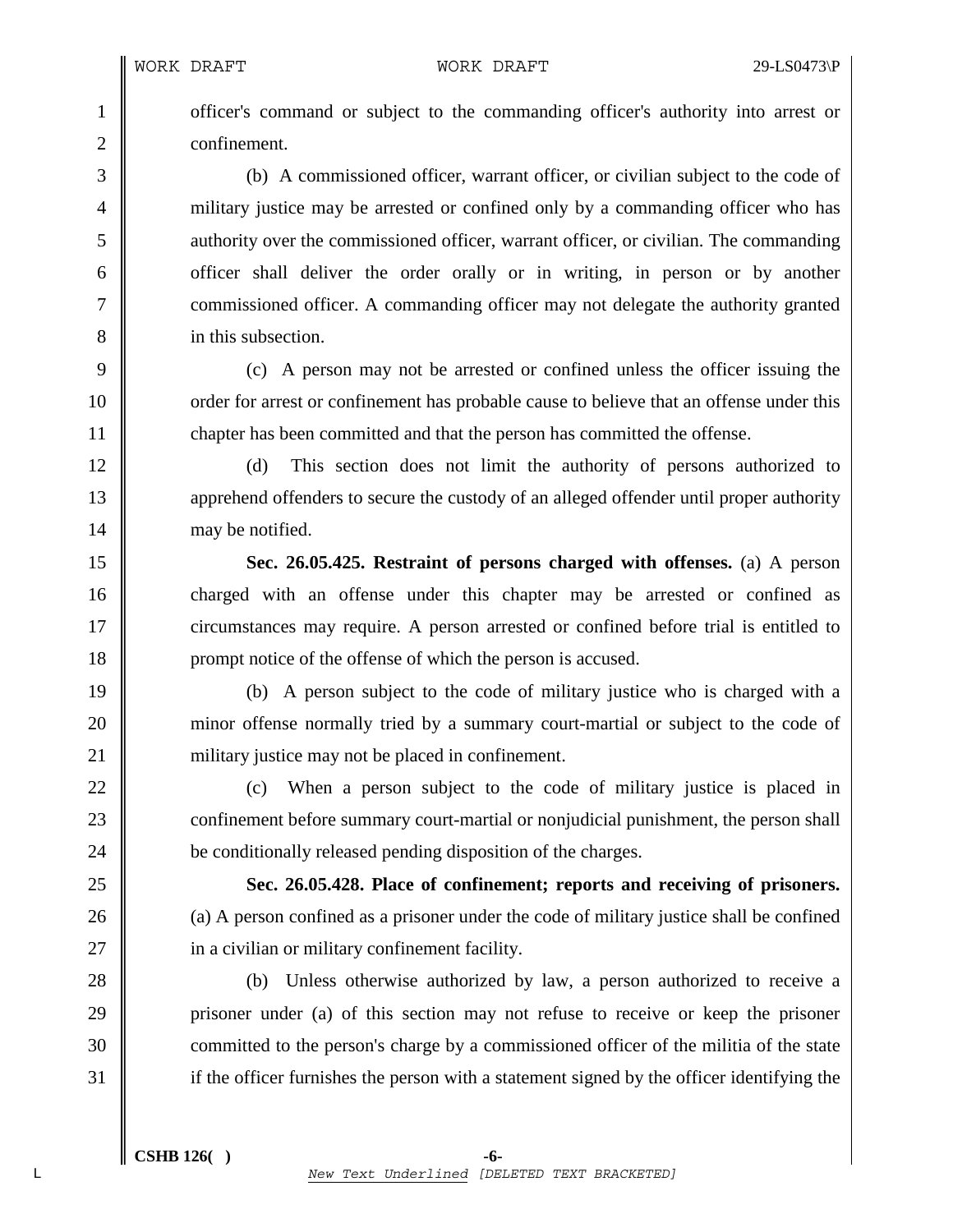1 **offense** charged against the prisoner.

2 (c) A person authorized to receive a prisoner under (a) of this section shall, 3 within 24 hours after receiving the statement of commitment under (b) of this section, 4 or as soon as the person is relieved from guard, report to the commanding officer of 5 the prisoner the name of the prisoner, the offense charged against the prisoner, and the 6 | name of the person who ordered or authorized the commitment.

7 **Sec. 26.05.430. Delivery of offenders to a civil authority.** (a) A person 8 accused of a criminal offense against a civil authority may be delivered, upon request, 9 **b** to a civil authority for trial or confinement.

10 (b) When a sentence imposed in a court-martial proceeding under the code of 11 military justice is interrupted by the delivery of the offender to a civil authority under 12 this section, and the offender is later convicted and sentenced by the civil authority, 13 competent military authority shall request the civil authority to return the offender to 14 the custody of the military authority for completion of the sentence imposed by court-15 martial.

16 (c) The adjutant general, with the approval of the governor, may enter into an 17 **a** agreement with a civil authority to ensure the return of an offender under this section.

18 **Sec. 26.05.433. Courts-martial classified.** The military courts for the militia 19 of the state are

20 || (1) a general court-martial, consisting of

21 **(A)** a military judge and not fewer than five members; or

 $\parallel$  (B) only a military judge, if, before the court is assembled, the **accused, knowing the identity of the military judge and after consultation with defense counsel, requests orally on the record or in writing a court composed o** 25 of only a military judge and the military judge approves;

26 (2) a special court-martial, consisting of

27  $\parallel$ 

28 (B) only a military judge, if one has been detailed to the court, 29  $\parallel$  and the accused so requests under the conditions prescribed in (1)(B) of this 30 Section; and

31 (3) a summary court-martial, consisting of one commissioned officer.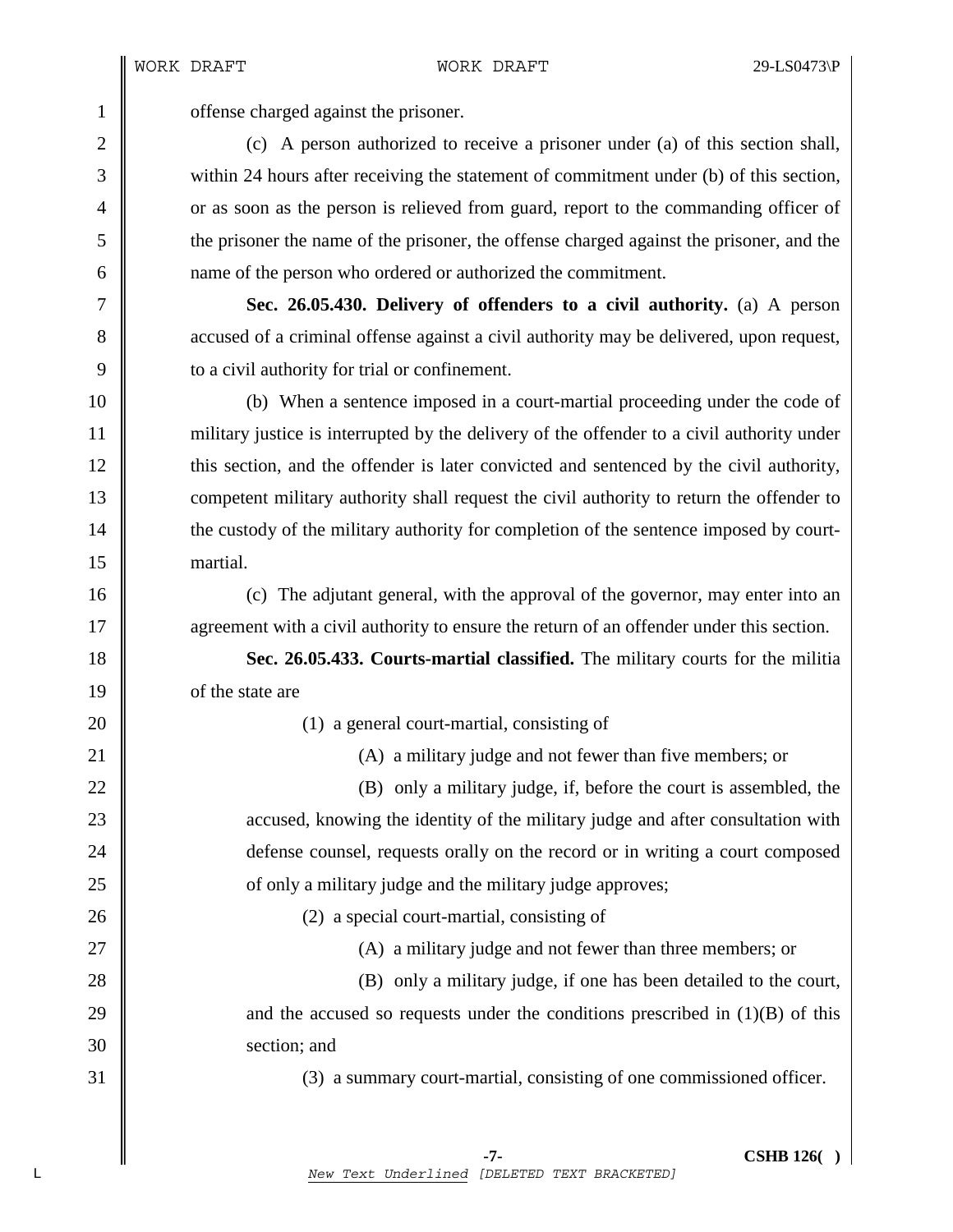1 **Sec. 26.05.435. Jurisdiction of courts-martial in general.** Each force of the 2 militia of the state in active military service has court-martial jurisdiction over all 3 members of the militia. The exercise of jurisdiction by one force over personnel of 4 another force must be in accordance with the code of military justice.

5 **Sec. 26.05.438. Jurisdiction of a general court-martial.** Subject to 6 AS 26.05.435, a general court-martial has jurisdiction to try a member of the militia 7 for an offense under this chapter and may impose a punishment not forbidden by the 8 code of military justice.

**Sec. 26.05.440. Jurisdiction of a special court-martial.** Subject to 10 AS 26.05.435, a special court-martial has jurisdiction to try a member of the militia for **a** an offense under this chapter and may impose a punishment not forbidden by the code **ordinary in** of military justice, other than dishonorable discharge, dismissal, confinement for more 13 than one year, forfeiture of pay exceeding two-thirds pay a month, or forfeiture of pay **for more than one year.** 

15 **Sec. 26.05.443. Jurisdiction of a summary court-martial.** (a) Subject to 16 AS 26.05.435, a summary court-martial has jurisdiction to try a member of the militia 17 except officers, cadets, candidates, and midshipmen for an offense under this chapter.

18 (b) A person over whom a summary court-martial has jurisdiction may not be 19 brought to trial before a summary court-martial if the person objects.

20 **(c)** If a person accused of an offense under this chapter objects to a summary 21 court-martial under (b) of this section, the person may be ordered tried by special or 22 eeneral court-martial, as appropriate.

23 (d) A summary court-martial may, under the limitations as the governor may 24 **prescribe, impose a punishment not forbidden by the code of military justice, other** 25 **than dismissal, dishonorable or bad-conduct discharge, confinement for more than one** 26 month, restriction to specified limits for more than two months, or forfeiture of more 27  $\parallel$  than two-thirds of one month's pay.

28 **Sec. 26.05.444. Grand jury requirement**. (a) A general court-martial in 29 which confinement of more than one year is sought may not be convened until a grand 30 jury of the state has returned a true bill indicating that there is probable cause to 31 believe that the accused member of the militia committed the offense or offenses at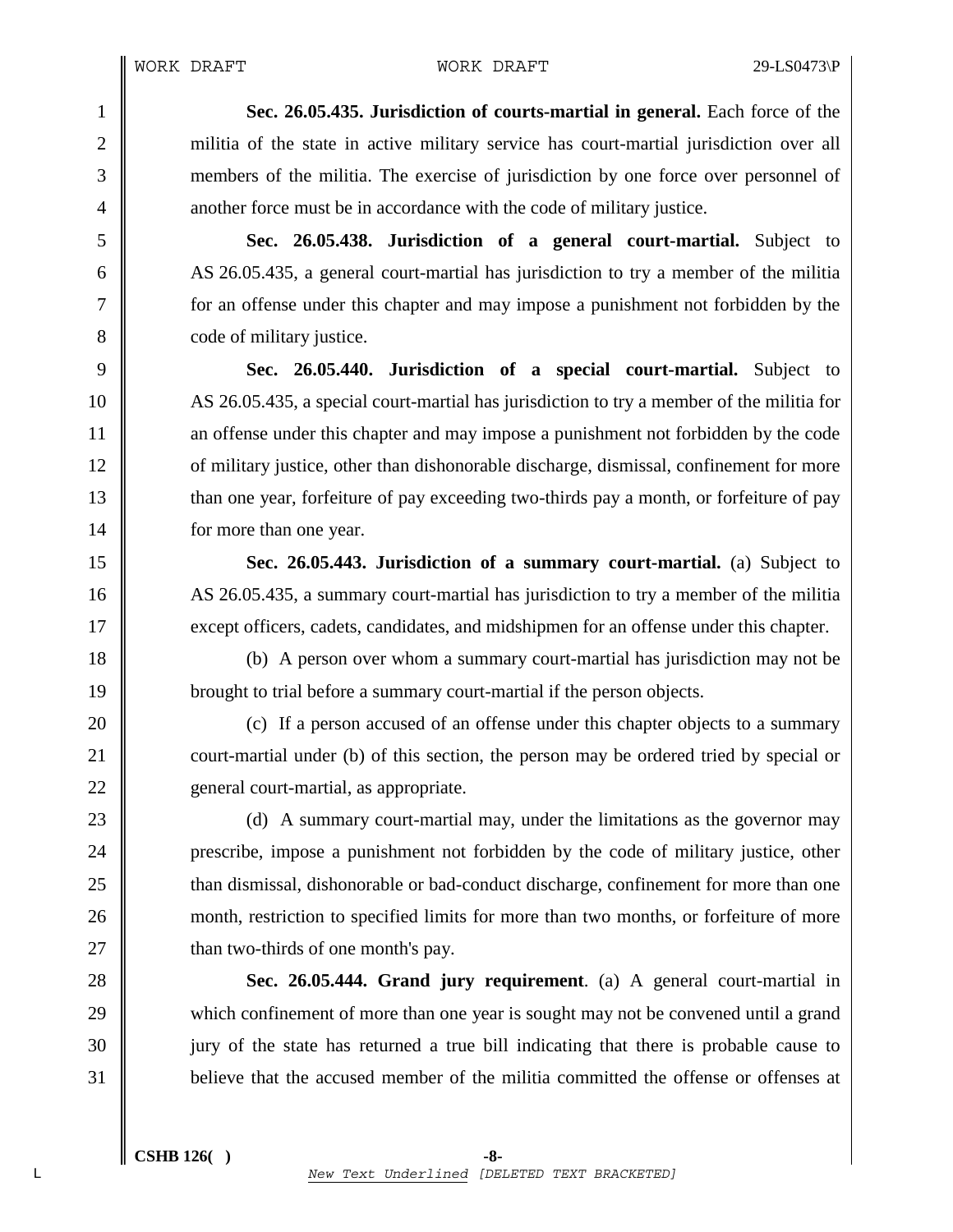1 **issue.** 2 (b) The general court-martial convening authority shall designate one or more 3 judge advocates to represent the authority at the grand jury, except that at the request <sup>4</sup> of the adjutant general, and with the consent of the attorney general, a district attorney 5 or an attorney from the Department of Law may represent the convening authority at 6 the grand jury. 7 **Sec. 26.05.445. Venue for grand jury and court-martial.** The venue for 8 convening a court-martial, trial, preliminary hearing, and presentation of charges to a 9 state grand jury shall be determined at the discretion of the appropriate court-martial 10 **convening authority.** 11 **Sec. 26.05.446. Who may convene a general court-martial.** (a) A general 12 court-martial may be convened by 13 (1) the governor; 14 || (2) the adjutant general; 15 (3) the commanding officer of a force of the militia of the state; 16 (4) the commanding officer of a division or a separate brigade; 17 || (5) the commanding officer of a separate wing. 18 (b) If a commanding officer who is authorized to convene a general court-19 martial is the accuser in a matter, the court hearing the matter shall be convened by 20 **superior competent authority.** 21 (c) A superior authority may convene a case if the superior authority considers 22 **i**t desirable. 23 **Sec. 26.05.448. Who may convene a special court-martial**. (a) A special 24 court-martial may be convened by 25 (1) a person who may convene a general court-martial; 26 (2) the commanding officer of a garrison, fort, post, camp, station, Air 27 | National Guard base, or naval base or station; 28 (3) the commanding officer of a brigade, regiment, detached battalion, 29 **or** corresponding unit of the United States Army; 30 (4) the commanding officer of a wing, group, separate squadron, or 31 Corresponding unit of the United States Air Force; or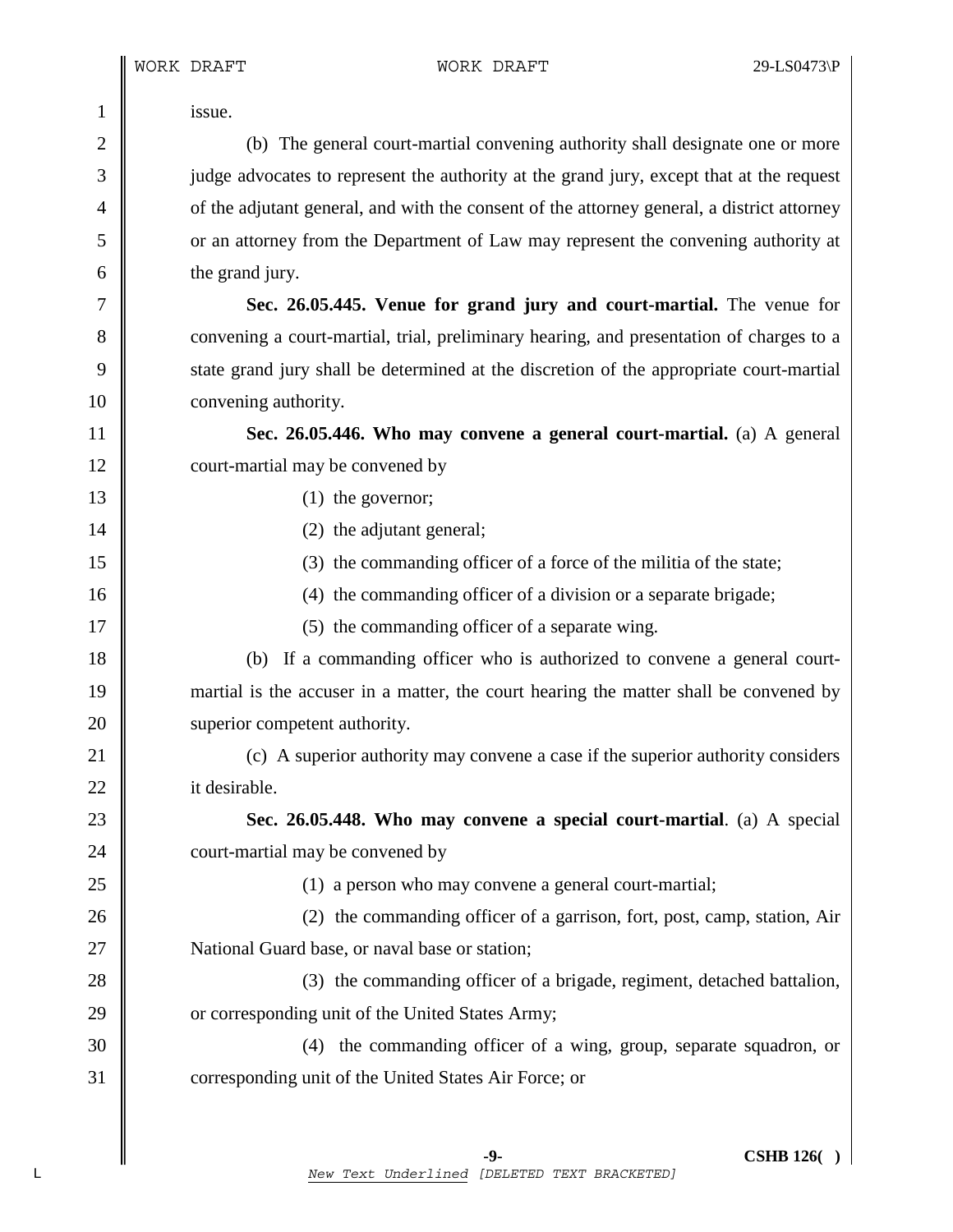1 (5) a commanding officer or officer in charge of any other command 2 when empowered to do so by the adjutant general. 3 (b) If an officer who is authorized to convene a special court-martial is the 4 accuser in the matter, the court hearing the matter shall be convened by superior 5 competent authority. 6 (c) A superior authority may convene a case if the superior authority considers 7 it desirable. 8 **Sec. 26.05.450. Who may convene a summary court-martial.** (a) A 9 Summary court-martial may be convened by 10 (1) a person who may convene a general or special court-martial; 11 (2) the commanding officer of a detached company or other 12 detachment or the commanding officer of a corresponding unit of the United States 13 | Army; 14 || (3) the commanding officer of a detached squadron or other 15 detachment or the commanding officer of a corresponding unit of the United States 16 Air Force; or 17 || (4) the commanding officer or officer in charge of any other command 18 when empowered to do so by the adjutant general. 19 (b) If only one commissioned officer is present with a command or 20 detachment, that officer shall be the summary court-martial of that command or 21 **detachment and shall hear and determine all summary court-martial cases.** 22  $\parallel$  (c) A superior competent authority may convene a summary court-martial if 23  $\parallel$  the superior authority considers it desirable. 24 **Sec. 26.05.452. Who may serve on courts-martial.** (a) A commissioned 25 **officer of the militia of a state or of an active duty component of the armed forces of** 26 the United States is eligible to serve on a general, special, or summary court-martial 27 **for the trial of a member of the militia.** 28 (b) A warrant officer of the militia of a state or of an active duty component of 29 the armed forces of the United States is eligible to serve on a general or special court-30 martial for the trial of any person, other than a commissioned officer. 31 (c) An enlisted member of the militia of the state who is not a member of the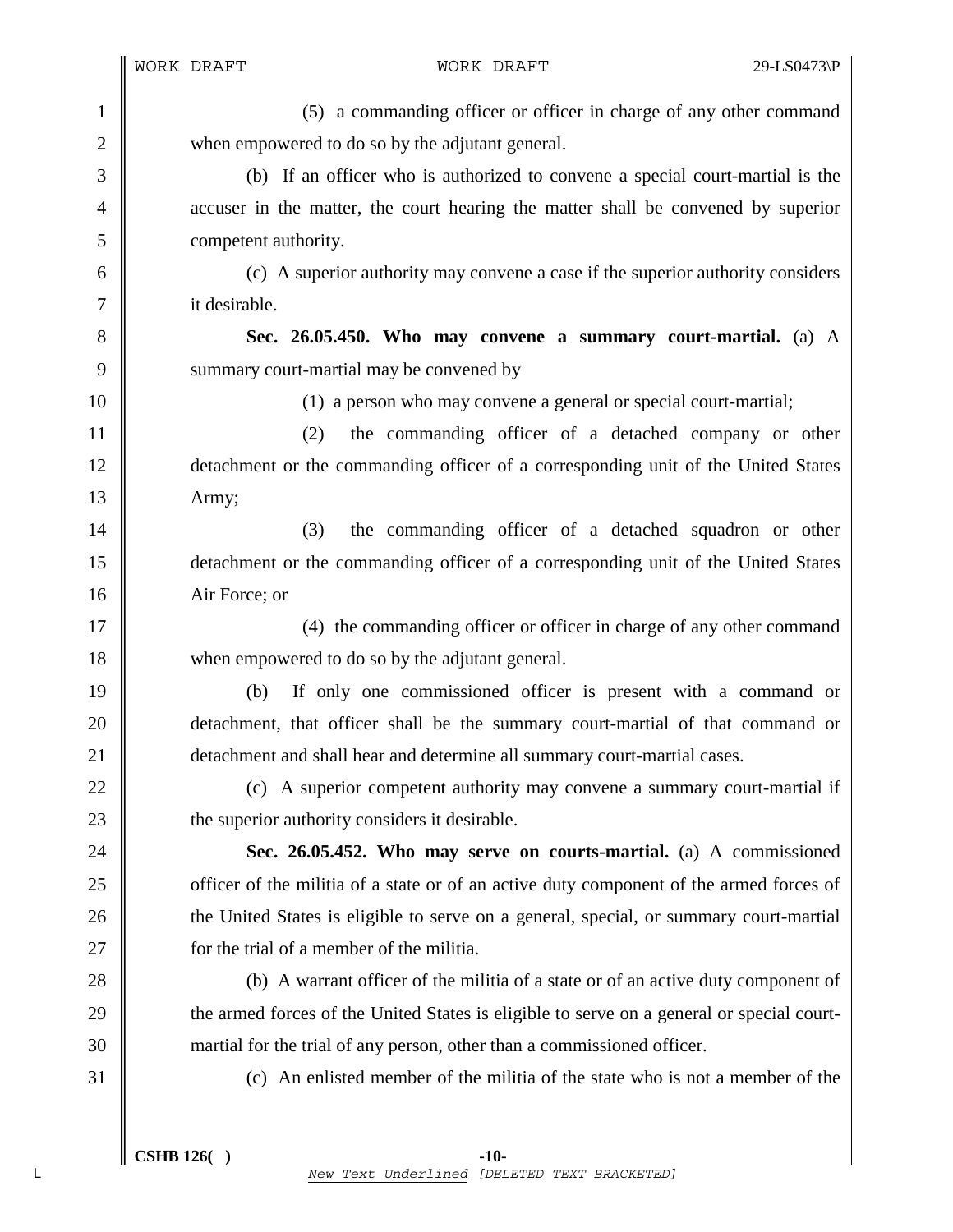1 same unit as the accused is eligible to serve on a general or special court-martial for 2 the trial of an enlisted member, but only if the accused has, before the conclusion of a 3 Session of the court-martial called by the military judge under AS 26.05.528, <sup>4</sup> personally requested, orally on the record or in writing, that enlisted members serve on 5 the court-martial.

6 (d) After a request is made under (c) of this section, the accused may not be 7 T tried by a general or special court-martial unless enlisted members make up at least 8 one-third of the total membership of the court. If eligible enlisted members are not 9 available because of physical conditions or military exigencies, the court may proceed 10 to try the accused without enlisted members, but the convening authority shall place 11 on the record a detailed written explanation of why eligible enlisted members were not 12 available.

13 (e) The accused may not be tried by a court-martial that includes a member 14 who is junior in rank or grade to the accused, unless the inclusion cannot be avoided.

15 (f) When convening a court-martial, the convening authority shall detail the 16 members of the militia of a state or of an active duty component of the armed forces of 17 the United States who are, in the convening authority's opinion, the best qualified for 18 the duty by reason of age, education, training, experience, length of service, and 19 judicial temperament. A person is not eligible to serve as a member of a general or 20 special court-martial if the person is the accuser, is a witness, or has acted as 21 | investigating officer or as counsel in the same case.

22  $\parallel$  (g) Before a court-martial is assembled for the trial of a case, the convening 23 authority may excuse a member of the court from participating in the case. The 24 convening authority may delegate the authority under this subsection to a judge 25 **a** advocate or to a principal assistant.

26 **Sec. 26.05.453. Military judge of a general or special court-martial.** (a) A 27 Senior force judge advocate who is in the same force as the accused, or a designee, 28 shall detail a military judge to a general and special court-martial. The military judge 29 shall preside over an open session of the court-martial to which the military judge has 30 been detailed.

31 (b) A military judge must be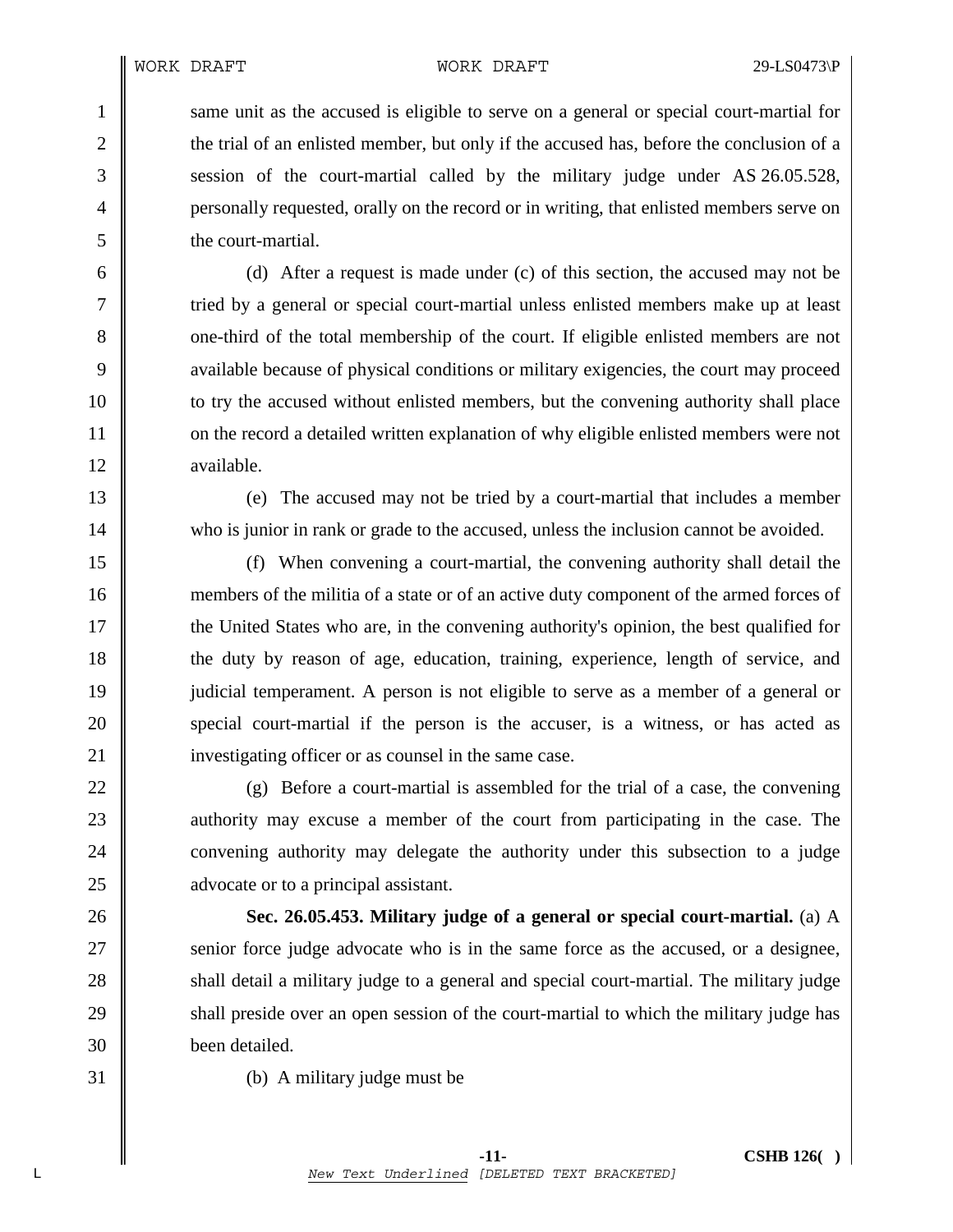1 (1) an active or retired commissioned officer of the militia of a state or 2 of an active or reserve component of the armed forces or another uniformed service of 3 **h** the United States:

4 (2) licensed to practice law in a state or a member of the bar of a 5 federal court for at least five years;

6 (3) certified as qualified for duty as a military judge by a senior force 7 || judge advocate who is in the same force as the accused.

8 (c) The convening authority or a staff member of the convening authority may 9 not prepare or review a report concerning the effectiveness, fitness, or efficiency of the 10 military judge detailed to the case that relates to performance of duty as a military  $11$  | judge.

12 (d) A person may not act as military judge in a case if that person is the 13 **accuser or a witness or has acted as investigating officer or counsel in the same case.** 

14 (e) The military judge of a court-martial may not consult with the members of 15 the court except in the presence of the accused, trial counsel, and defense counsel, or 16 vote with the members of the court-martial.

17 **Sec. 26.05.455. Detail of trial counsel and defense counsel.** (a) For each 18 general and special court-martial, the convening authority shall detail trial counsel, 19 defense counsel, and assistants, as appropriate.

20 (b) A person who has acted as investigating officer, military judge, witness, or 21 court member in a case may not act as trial counsel, assistant trial counsel, or, unless 22 expressly requested by the accused, defense counsel or assistant or associate defense 23 **counsel in the case.** 

24 (c) A person who has acted for the prosecution may not act in the same case 25 **for the defense.** A person who has acted for the defense may not act in the same case 26 **for the prosecution.** 

27 || (d) Trial counsel or defense counsel detailed in a general or special court-28 **martial must be** 

29 (1) a judge advocate, or, if serving as defense counsel, otherwise 30 certified by the senior force judge advocate; and

31 (2) admitted to the practice of law in this state or otherwise permitted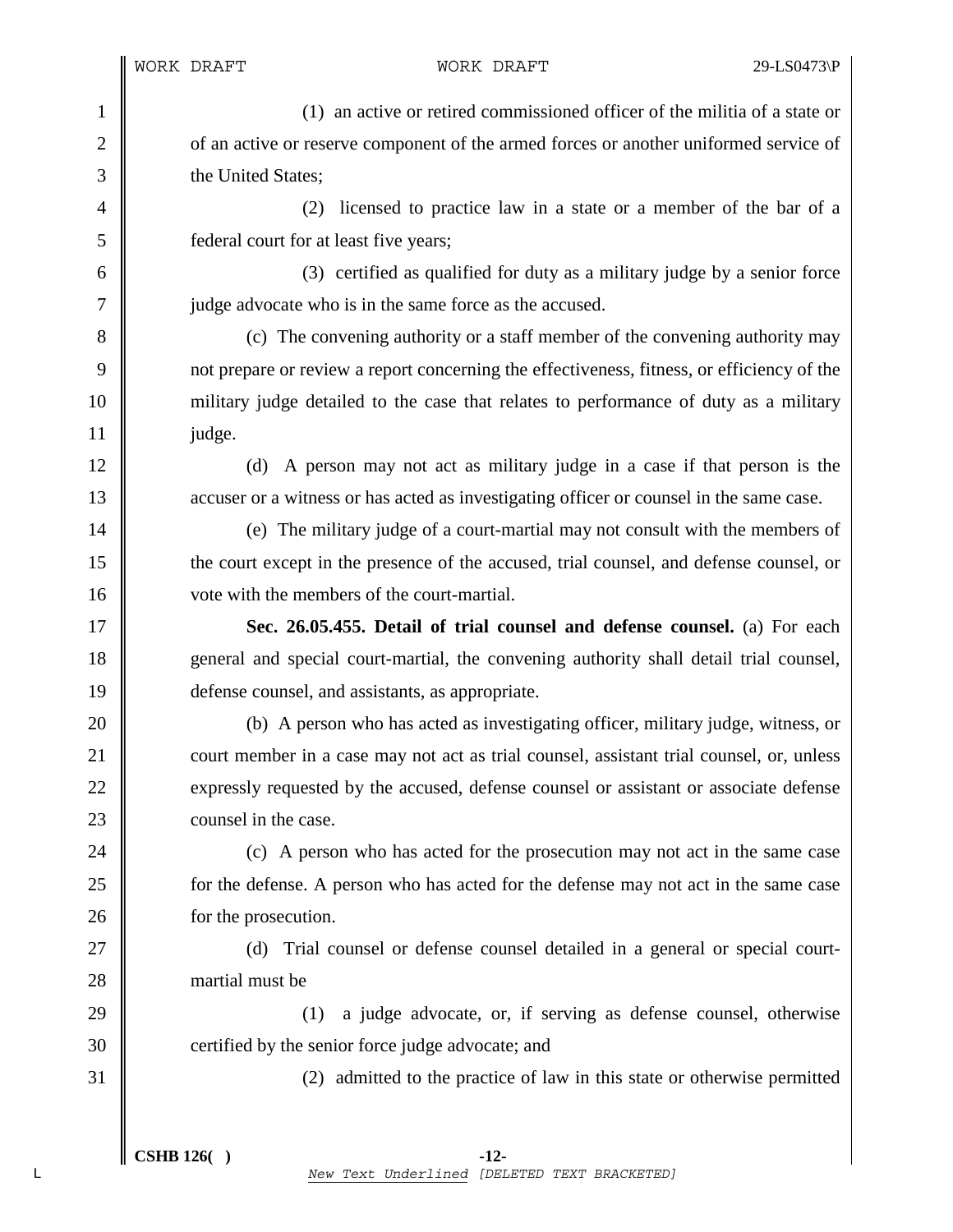1 to appear in an action in the courts of this state.

2 **Sec. 26.05.458. Detail or employment of reporters and interpreters.** (a) The 3 convening authority of a general or special court-martial shall detail or employ 4 qualified court reporters, who shall record the proceedings of and testimony taken 5 before that court and may detail or employ interpreters to interpret for the court.

6 (b) A person may not act as a reporter or interpreter under this section in a 7 case if the person is the accuser, a witness, an investigating officer, counsel for a party, 8 or, if the trial is a rehearing, a member of a prior court-martial in the same case.

9 **Sec. 26.05.460. Absent and additional members.** (a) A member of a general 10 or special court-martial may not be absent or excused after the court has been 11 **a** assembled for the trial of the accused unless the member is excused

12 (1) as a result of a challenge; or

13 (2) for good cause by the military judge or by order of the convening 14 authority.

15 (b) If a general court-martial, other than a general court-martial composed of 16 only a military judge, is reduced below five members, the trial may not proceed unless 17 the convening authority assigns new members sufficient in number to restore the court 18 to five members. The trial may proceed with the new members present after the 19 recorded evidence previously introduced before the members of the court has been 20 **read to the court in the presence of the military judge, the accused, and counsel for** 21 **both sides**.

22  $\parallel$  (c) If a special court-martial, other than a special court-martial composed of 23 **only** a military judge, is reduced below three members, the trial may not proceed 24 unless the convening authority details new members in sufficient number to restore the 25 court to three members. The trial shall proceed with the new members present as if no 26 evidence had been introduced previously at the trial, unless a verbatim record of the 27 wevidence previously introduced before the members of the court or a written 28 stipulation of the evidence is read to the court in the presence of the military judge, the 29 **a**ccused, and counsel for both sides.

30 (d) If the military judge of a court-martial composed of only a military judge 31 is unable to proceed with a trial because of a challenge or for other good cause, the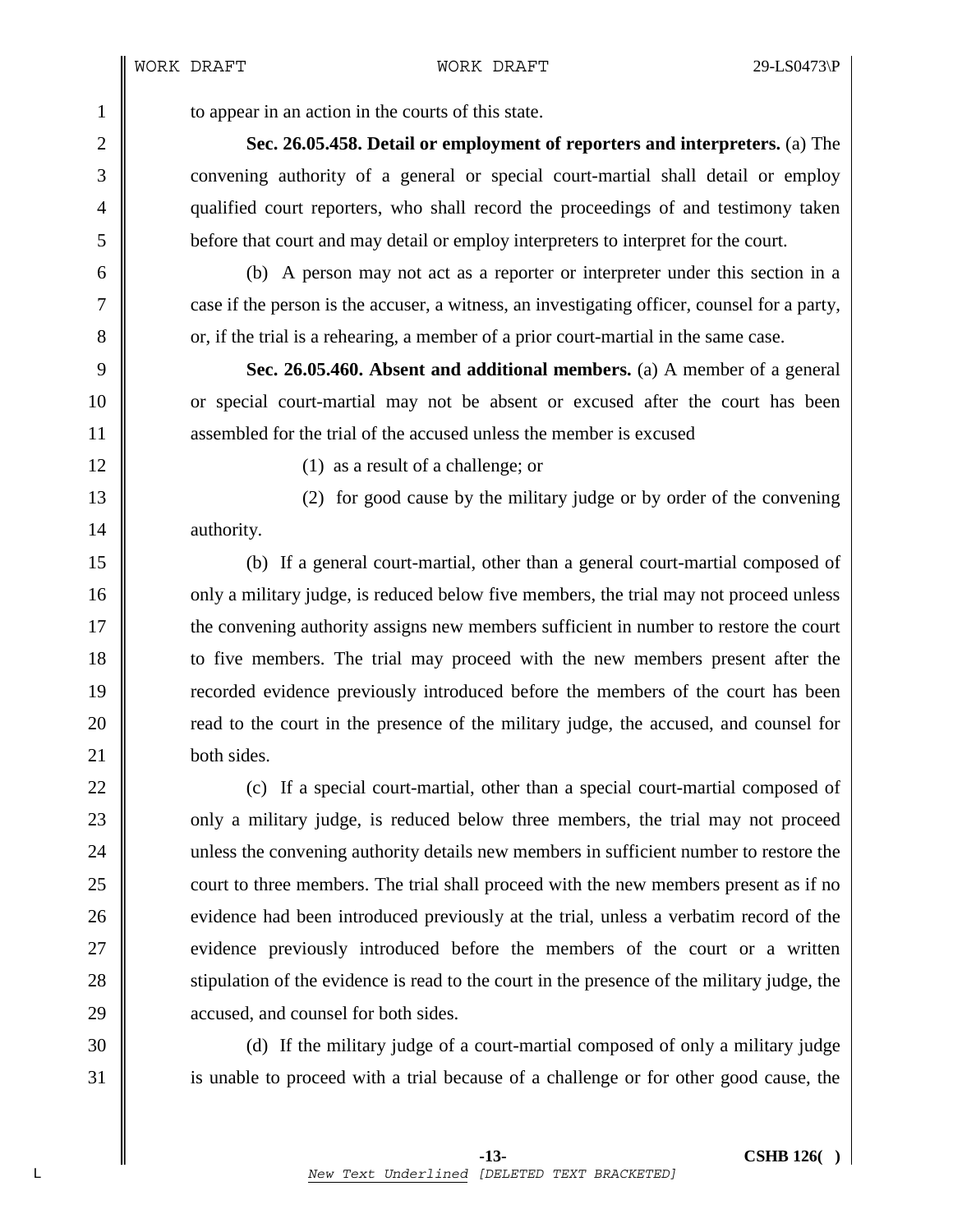WORK DRAFT WORK DRAFT 29-LS0473\P

1 senior force judge advocate shall detail a new military judge. The trial shall proceed as 2 if no evidence had previously been introduced, unless a verbatim record of the 3 evidence previously introduced or a written stipulation of the evidence is read in court 4 in the presence of the new military judge, the accused, and counsel for both sides.

5 **Sec. 26.05.463. Charges and specifications.** (a) Charges and specifications 6 must be signed by a member of the militia under oath before a commissioned officer 7 authorized by AS 26.05.545 to administer oaths. The charges and specifications must 8 state

9 (1) that the signer has personal knowledge of, or has investigated, the 10 facts set out in the charges and specifications;

11 (2) that the charges and specifications are true in fact to the best of the 12 | signer's knowledge and belief.

13 (b) The person proffering the charges and specifications shall present them to 14 the proper authority. The proper authority receiving the charges and specifications 15 shall immediately determine the disposition of the charges in the interest of justice and 16 discipline, and the person accused shall be informed of the charges as soon as 17 | practicable.

18 **Sec. 26.05.465. Compulsory self-incrimination prohibited.** (a) A member of 19 the militia may not compel a person to make a self-incriminating statement or to 20 **a** answer a question if the answer may incriminate the person.

21 (b) A member of the militia may not interrogate or request a statement from a 22 **person suspected of an offense under this chapter without first informing the person of** 23 the nature of the accusation and advising the person that the person does not have to 24 make any statement regarding the offense of which the person is accused or suspected 25 and that any statement made by the person may be used as evidence against the person 26 **i** in a trial by court-martial.

27 (c) A member of the militia may not compel a person to make a statement or 28 produce evidence before a military court if the statement or evidence is not material to 29 **the issue before the court and may tend to degrade the person.** 

30 (d) A statement obtained from a person in violation of this section or through 31 the use of coercion, unlawful influence, or unlawful inducement may not be admitted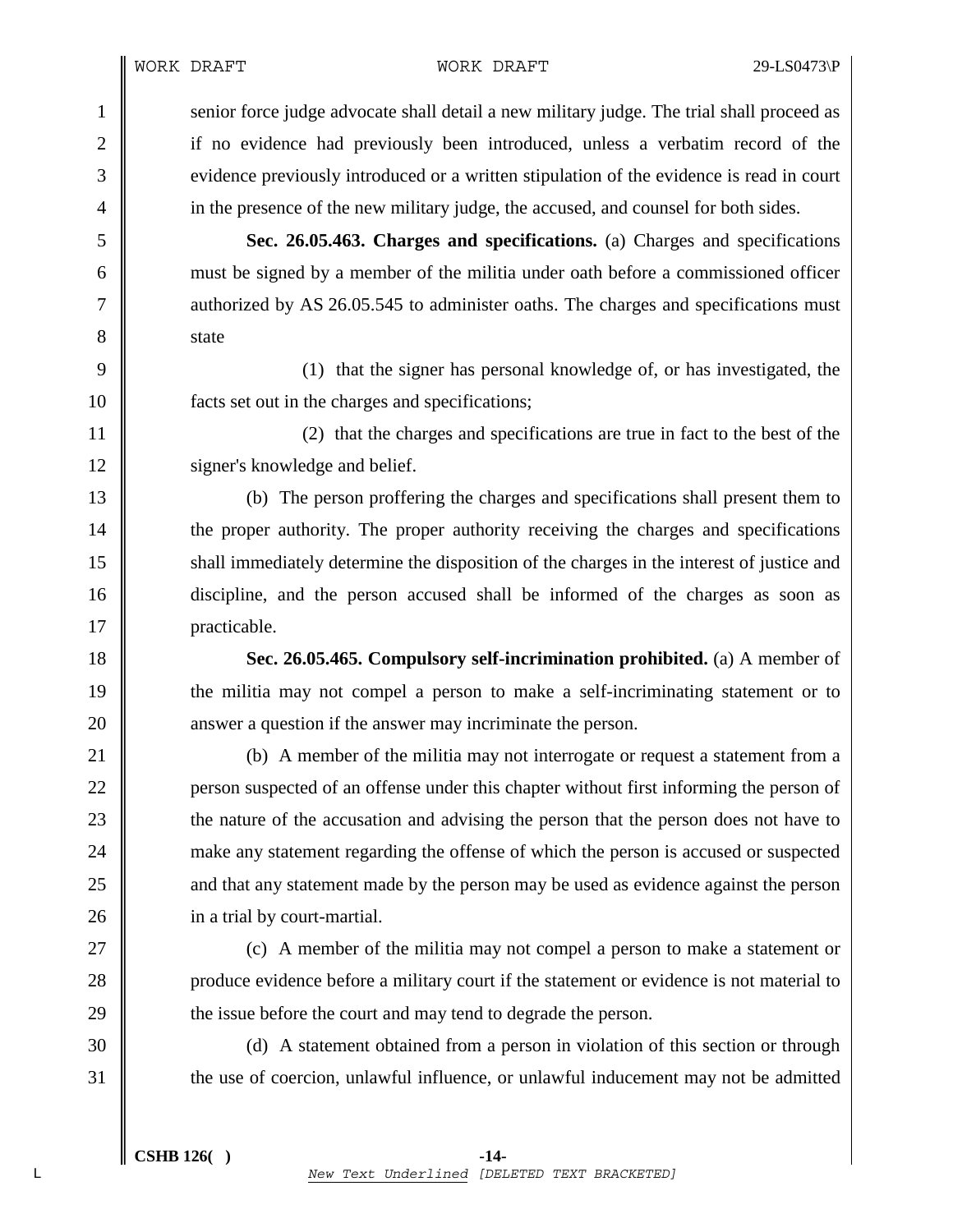## WORK DRAFT WORK DRAFT 29-LS0473\P

1 into evidence against the person in a trial by court-martial.

2 **Sec. 26.05.468. Investigation.** (a) A charge or specification may not be 3 referred to a general court-martial for trial until an investigating officer makes a 4 thorough and impartial investigation of all the matters set out in the charge or 5 specification. The investigating officer shall inquire into the truth of the matters set out 6 in the charges, consider the form of the charges, and recommend a disposition of the 7 || case in the interest of justice and discipline.

8 (b) The accused has the right to be represented by counsel at an investigation. 9 If the accused requests the appointment of military counsel, the investigating officer 10 shall refer the request to the senior force judge advocate, who shall promptly detail 11 defense counsel to represent the accused at the investigation. Defense counsel detailed 12 under this section shall meet the criteria for counsel under AS 26.05.455(d).

13 (c) The authority investigating the accused shall

14 || (1) advise the accused of the charges against the accused and of the 15 **accused's right to be represented by counsel under (b)** of this section;

16 (2) give the accused the opportunity to cross-examine witnesses 17 against the accused, if the witnesses are available; a victim may not be required to 18 testify at a preliminary hearing; a victim who declines to testify is considered 19 unavailable for the purposes of the preliminary hearing;

20 || (3) give the accused the opportunity to present evidence on the 21 **accused's own behalf, either in defense or mitigation relevant to the limited purposes** 22 of the hearing; the investigating officer shall examine available witnesses requested by 23 **h** the accused.

24 (d) The presentation of evidence and examination of witnesses at a 25 preliminary hearing, including cross-examination, shall be limited to matters relevant 26 **the limited purposes of the hearing.** 

 $27 \parallel$  (e) If, after the investigation, the charges are referred to the court-martial, the 28 investigating officer shall prepare a statement of the charges and the substance of the 29 **testimony taken, and a copy shall be given to the accused.** 

30 (f) If an investigation of an offense under this chapter is conducted before the 31 accused is charged with the offense and the accused is present at the investigation and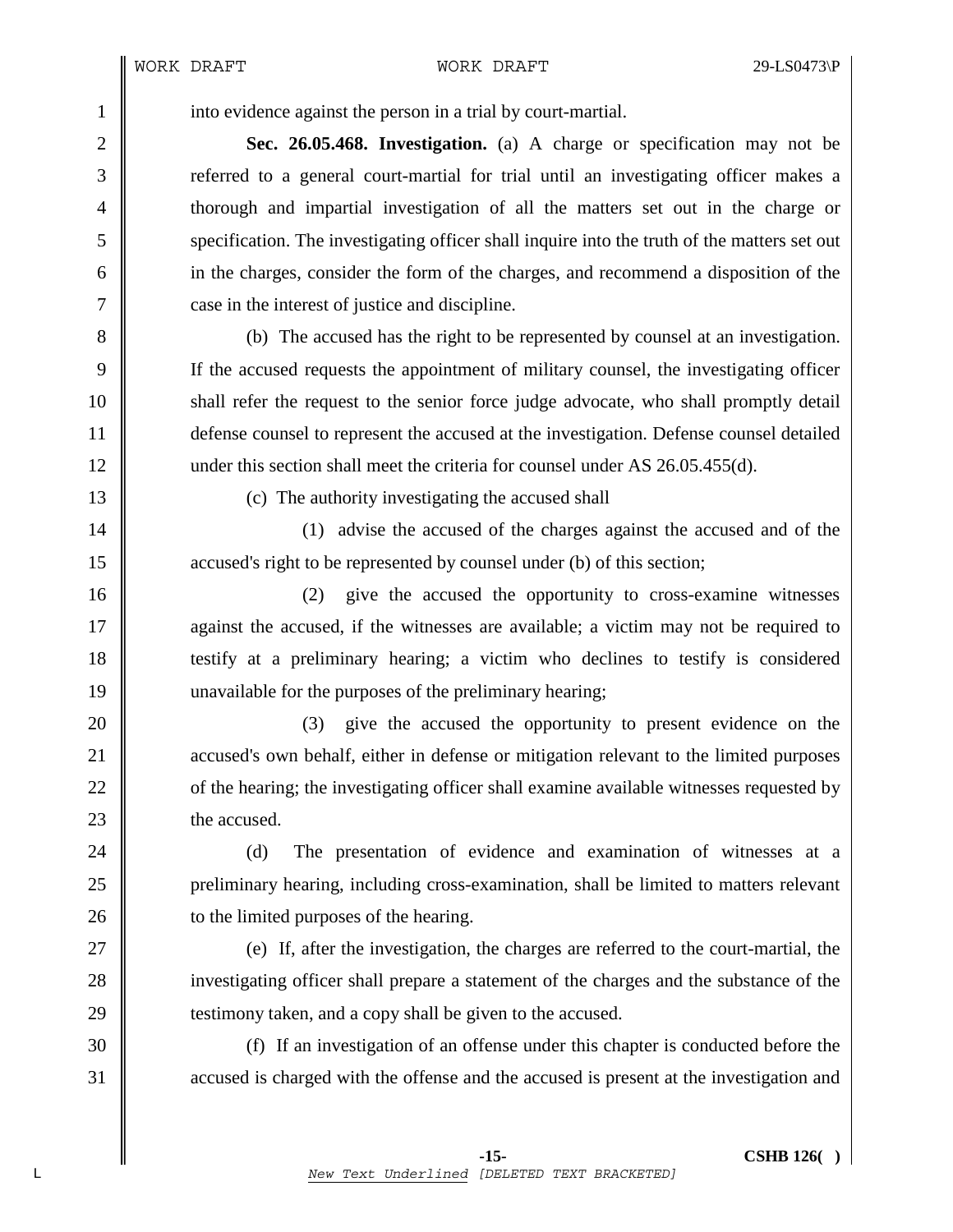1 provided with counsel and an opportunity to cross-examine witnesses and present 2 evidence under (c) of this section, no further investigation of that charge is necessary 3 under this section unless the accused demands further investigation after the accused is 4 informed of the charge. A demand for further investigation entitles the accused to 5 recall witnesses for further cross-examination and to offer new evidence in the 6 **accused's own behalf.** 

7 (g) If evidence adduced in an investigation under this section indicates that the 8 accused committed an uncharged offense, the investigating officer may investigate the 9 Subject matter of that offense without the accused's having first been charged with an 10 **offense** under this chapter if the accused is

11 || (1) present at the investigation;

12 || (2) informed of the nature of each uncharged offense investigated; and

13 || (3) provided with counsel and an opportunity to cross-examine 14 witnesses and present evidence under (c) of this section.

15 (h) In this section, "victim" means a person who is alleged to have suffered a 16 direct physical, emotional, or pecuniary harm as a result of the matters set out in a 17 charge or specification being considered and who is named in a specification being 18 considered.

**Sec. 26.05.470**. **Forwarding of charges.** (a) When a person is held for trial by 20 general court-martial, the commanding officer shall, within eight days after the **accused is ordered into arrest or confinement, if practicable, forward the charges, together with the investigation and associated records, to the person exercising general court-martial jurisdiction.** 

24 (b) If it is not practicable to forward the charges and investigation and 25 associated records under (a) of this section, the commanding officer shall provide the 26 **person with a written explanation for the delay.** 

27 **Sec. 26.05.473. Advice of judge advocate and reference for trial.** (a) Before 28 directing the trial of a charge by general court-martial, the convening authority shall 29  $\parallel$  refer it to a judge advocate for consideration and advice. The convening authority may 30 not refer a specification under a charge to a general court-martial for trial unless the 31 convening authority has been advised in writing by a judge advocate that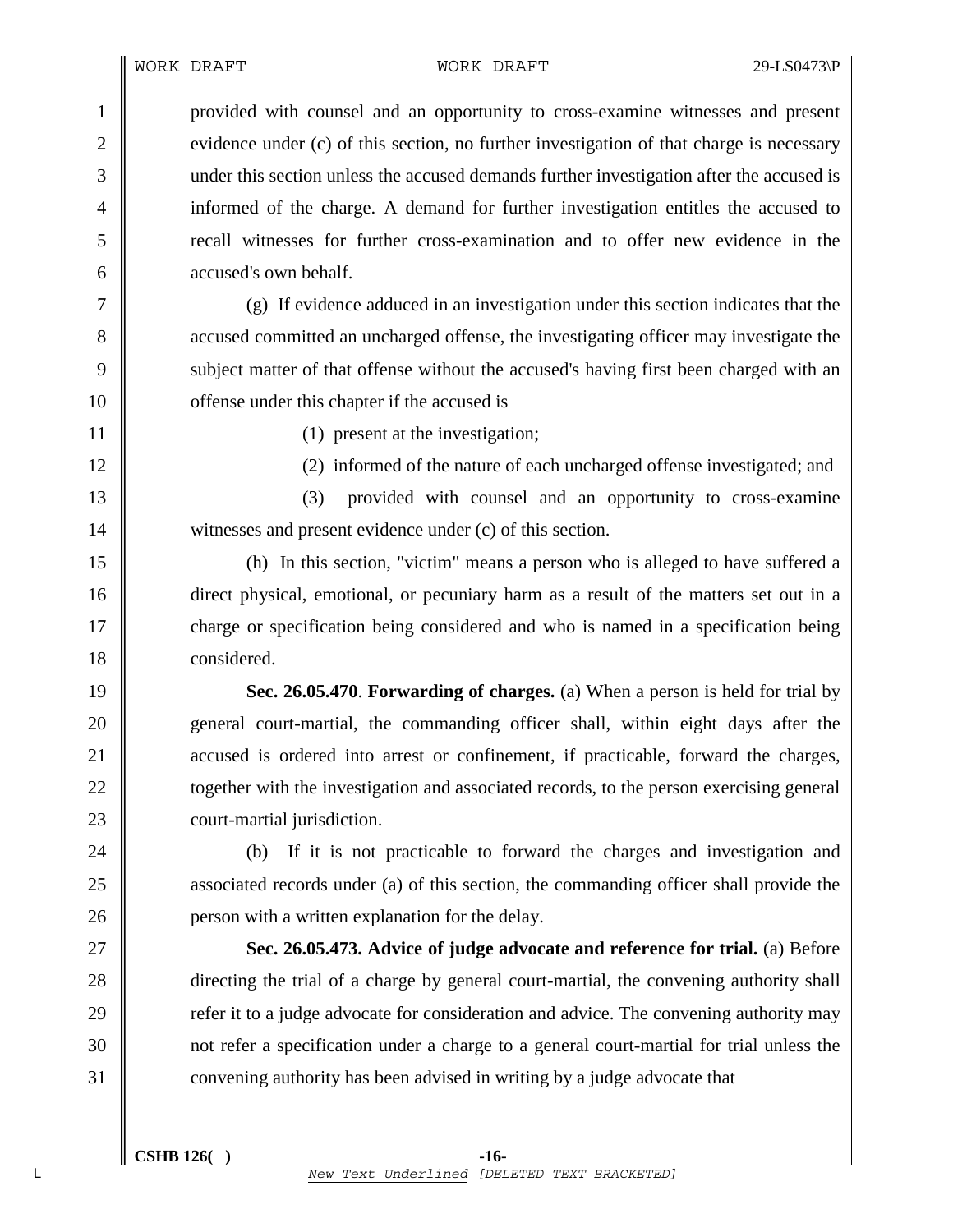1 (1) the specification alleges an offense under this chapter;

2 (2) the specification is warranted by the evidence set out in the report 3 of investigation under AS 26.05.468, if there is a report; and

4 || (3) a court-martial has jurisdiction over the accused and the offense.

5 (b) The advice of the judge advocate under (a) of this section with respect to a 6 specification under a charge shall include a written and signed statement by the judge 7 advocate

8 (1) stating the judge advocate's conclusions with respect to each matter 9  $\parallel$  set out in (a) of this section; and

10 (2) recommending to the convening authority what action to take 11 regarding the specification; if the specification is referred for trial, the 12 **Figure 2.1** recommendation of the judge advocate must accompany the specification.

13 (c) If a charge or specification is not in the correct form or does not conform 14 \| to the substance of the evidence set out in the investigating officer's report, the 15 convening authority, with the advice of the judge advocate, may correct the charge or 16 specification to conform to the evidence.

17 **Sec. 26.05.475. Service of charges.** A trial counsel shall serve or cause to be 18 served on the accused a copy of the charges. A person may not, against the person's 19 objection, be brought to trial before a general court-martial within five days after the 20 service of charges on the person, or before a special court-martial within three days 21 **a** after the service of charges on the person.

22 **Sec. 26.05.478. Unlawfully influencing the action of a court.** (a) An 23 authority convening a general, special, or summary court-martial, a commanding 24 officer, or an officer serving on the staff of a convening authority or commanding 25 **officer may not censure, reprimand, or admonish the court, a member of the court, the** 26 military judge, or counsel appearing before the court, with respect to the findings of or 27 Sentence imposed by the court, or with respect to another exercise of the respective 28 functions of the court, a member of the court, the military judge, or counsel appearing 29 before the court in the conduct of the proceedings.

30 (b) A member of the militia may not attempt to coerce or, by unauthorized 31 means, influence the action of a court-martial or a member of a court, in reaching the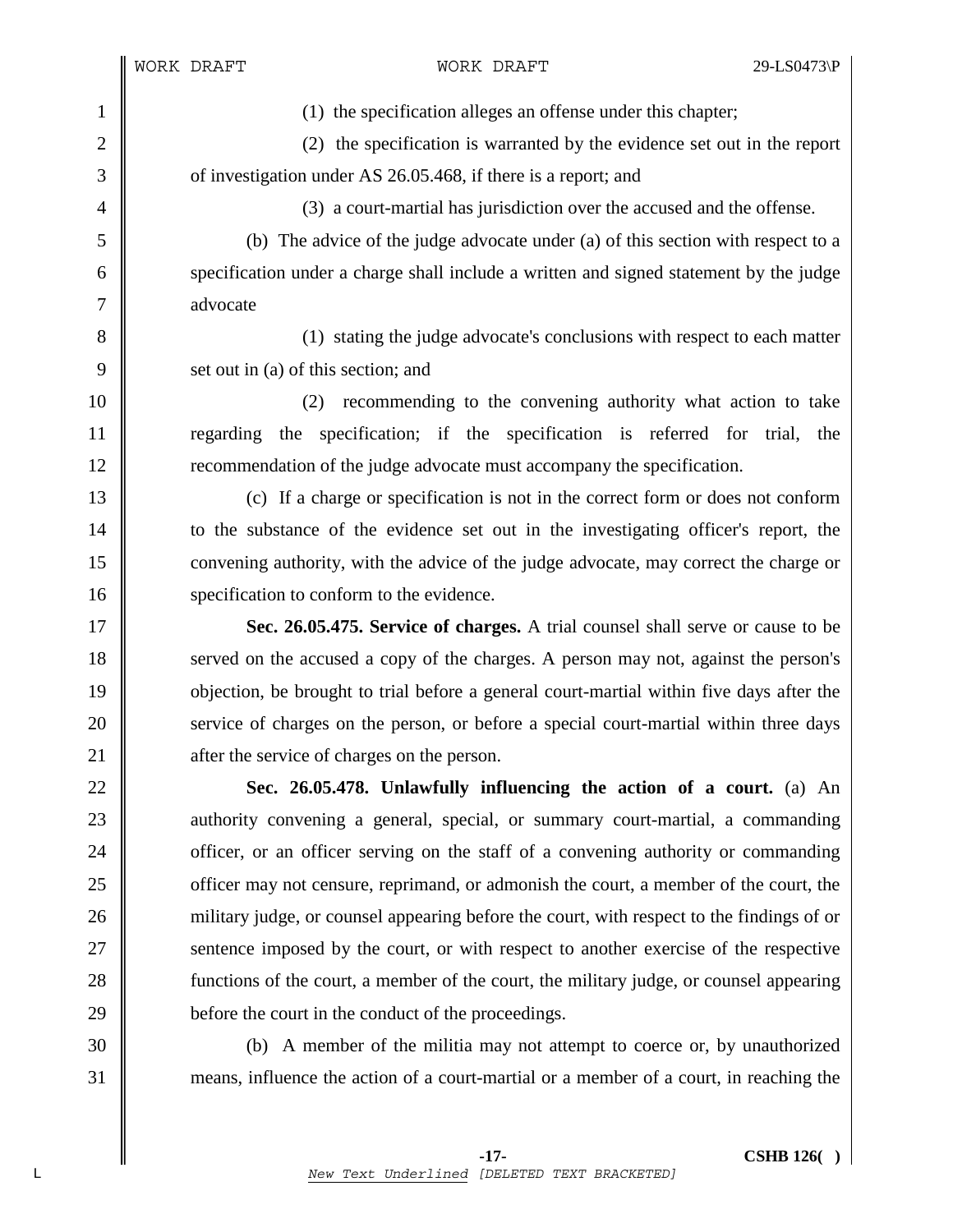1 findings or sentence in a case, or the action of a convening, approving, or reviewing 2 authority with respect to a judicial act. This subsection does not apply to

3 (1) general instructional or informational courses in military justice if 4 the courses are designed solely for the purpose of instructing members of a command 5 in the substantive and procedural aspects of courts-martial; or

6 (2) statements and instructions given in open court by the military 7 || judge, summary court-martial officer, or counsel.

8 (c) A member of the militia may not, in the preparation of an effectiveness, 9 fitness, or efficiency report, or any other report or document used, in whole or in part, 10 for the purpose of determining whether a member of the militia of the state is qualified 11 to be advanced in grade, in determining the assignment or transfer of a member of the 12 militia of the state, or in determining whether a member of the militia of the state 13 **Should be retained on active status.** 

14 || (1) consider or evaluate the performance of duty of the member as a 15 member of a court-martial or witness; or

16 (2) give a less favorable rating or evaluation of any counsel for the 17 accused because of zealous representation before a court-martial.

18 (d) In this section, "unauthorized" means contrary to a statute or regulation of 19 **the United States or the state.** 

20 **Sec. 26.05.480. Continuances.** The military judge of a general, special, or 21 Summary court-martial may, for reasonable cause, grant a continuance to a party for  $22 \parallel$  the time, and as often, as may appear to be just.

23 **Sec. 26.05.483. Oaths or affirmations.** (a) Before performing their respective 24 duties, military judges, general and special court-martial members, trial counsel, 25 defense counsel, reporters, and interpreters shall take an oath or affirmation in the 26 **presence of the accused that they will perform their duties faithfully.** 

27 (b) The form of the oath or affirmation, the time and place of taking, the 28 manner of recording, and a determination of whether the oath or affirmation shall be 29 taken for all cases in which the duties are to be performed or for a particular case, shall 30 be prescribed by rules of procedure. The rules may provide that, if a person takes an 31 oath or affirmation with respect to a duty, the person need not take the oath or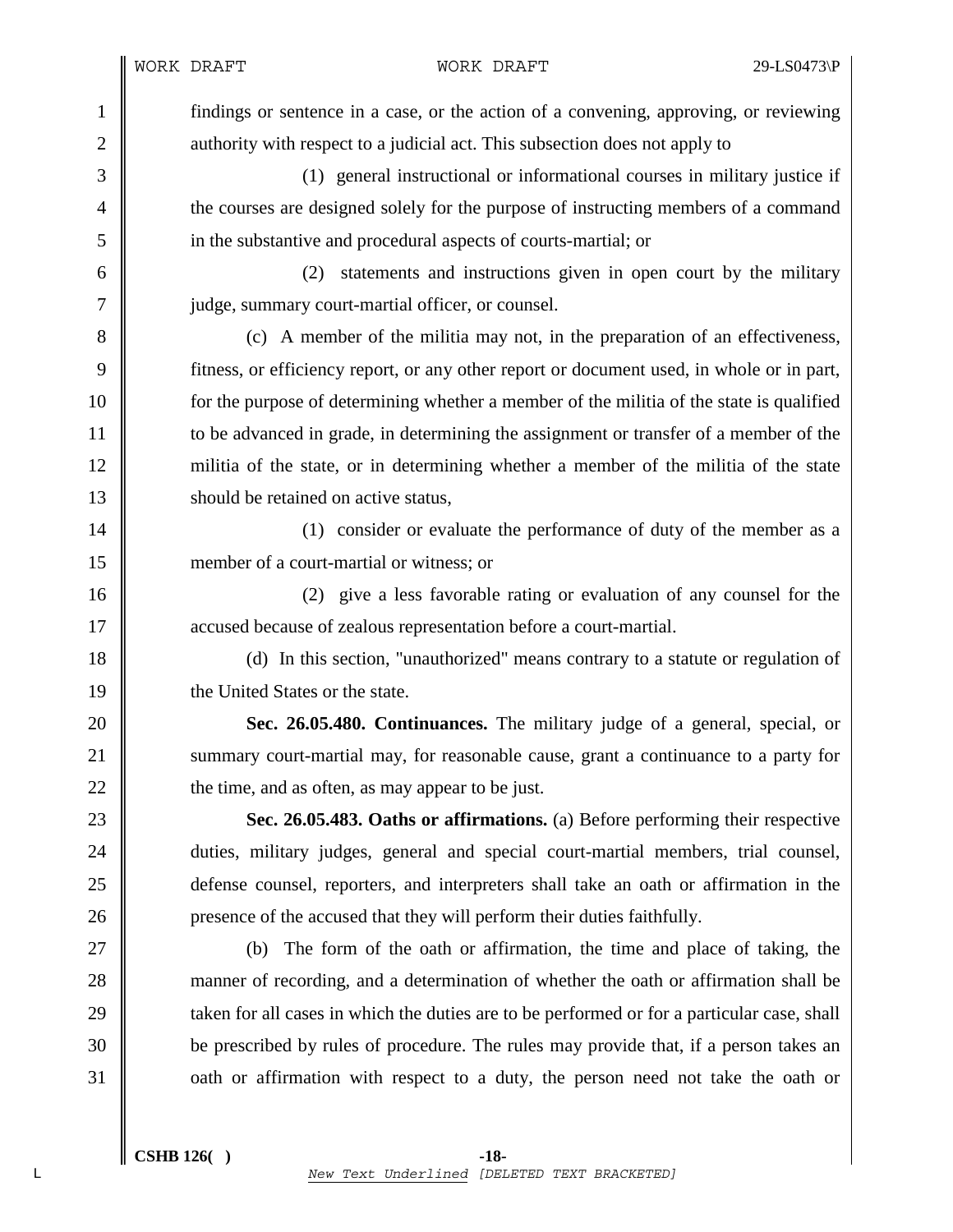1 **a** affirmation again on detailment to the duty.

2 (c) A witness before a court-martial shall be examined under oath or 3 affirmation.

4 **Sec. 26.05.485. Statute of limitations.** (a) A person charged with an offense 5 under this chapter may not be tried or punished for the offense unless the person 6 received sworn charges and specifications issued by an officer exercising court-martial 7 jurisdiction over the command not later than three years after the commission of the 8 offense or the imposition of nonjudicial punishment for the offense under the code of 9 military justice.

10 (b) A period when the accused is absent without authority or fleeing from 11 justice shall be excluded in computing the period of limitation in this section.

12 (c) A period when the accused is absent from territory in which the proper 13 authority has the ability to apprehend the accused, in the custody of civil authorities, 14 or in the hands of the enemy, shall be excluded in computing the period of limitation 15 in this section.

16 (d) When the United States is at war, the running of a period of limitation for 17 **a** an offense under this chapter is suspended until two years after the termination of 18 hostilities as proclaimed by the President of the United States or by a joint resolution 19 **or** the United States Congress if the offense

20 **(1)** involves fraud or attempted fraud against the United States, a state, 21 **or** an agency of either, including a conspiracy to commit fraud;

22  $\parallel$  (2) is committed in connection with the acquisition, care, handling, 23 custody, control, or disposition of real or personal property of the United States or a  $24 \parallel$  state; or

25 (3) is committed in connection with the negotiation, procurement, 26 **a** award, performance, payment, interim financing, cancellation, or other termination or 27 Settlement, of a contract, subcontract, or purchase order that is connected with or 28 **related to the prosecution of the war, or with the disposition of inventory by a war** 29 **contractor or government agency**.

30 (e) If charges or specifications are dismissed as defective or insufficient for 31 any cause, and the period prescribed by the applicable statute of limitations has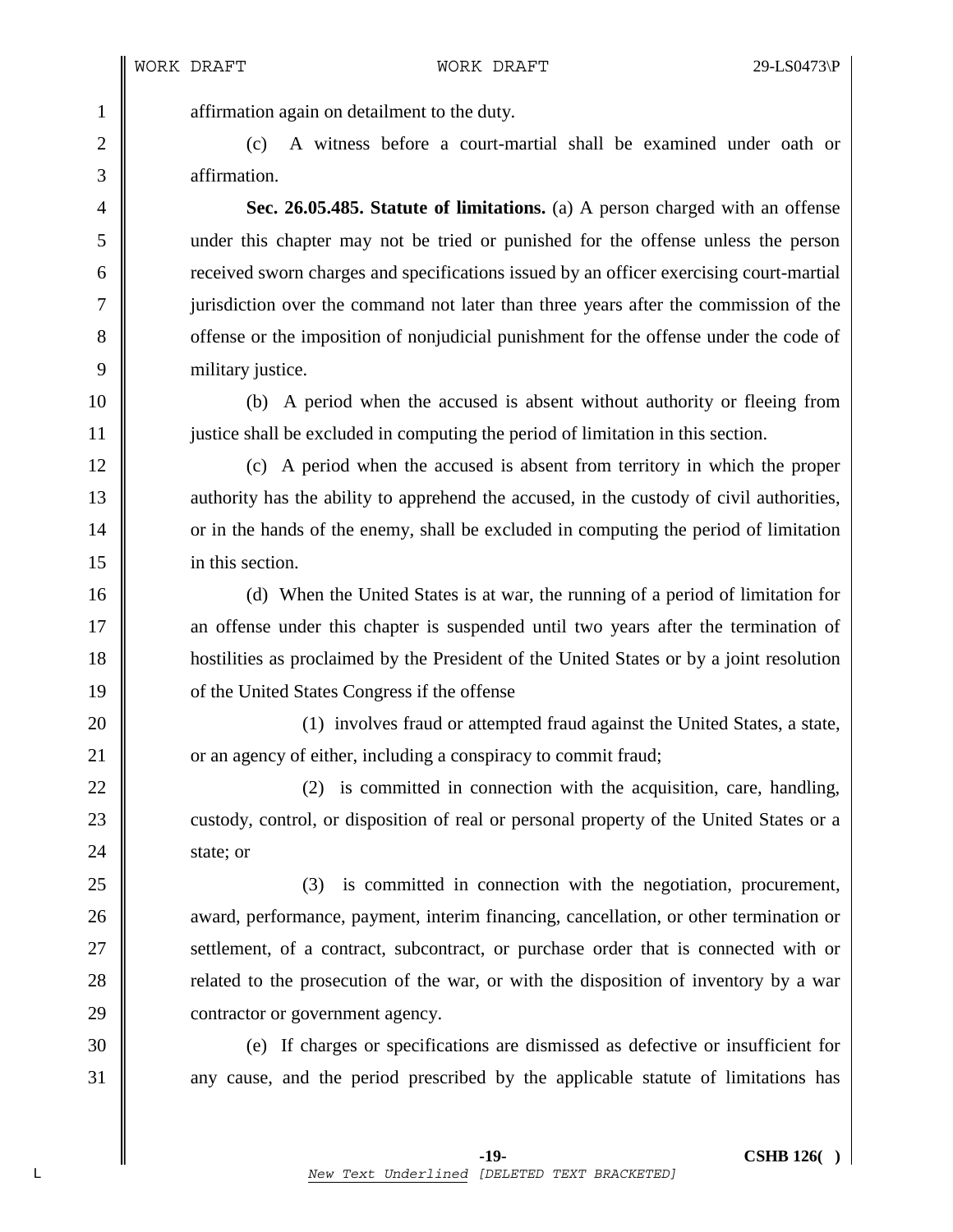1 expired or will expire within 180 days after the date of dismissal of the charges and 2 specifications, trial and punishment under new charges and specifications are not 3 barred by the statute of limitations if the new charges and specifications

4 (1) are received by an officer exercising summary court-martial 5 jurisdiction over the command within 180 days after the dismissal of the charges or 6 specifications;

7 (2) allege the same acts or omissions that were alleged in the dismissed 8 charges or specifications or acts or omissions that were included in the dismissed 9 charges or specifications.

10 **Sec. 26.05.488. Former jeopardy.** (a) A person may not, without the person's 11 **consent**, be tried a second time for the same offense under this chapter.

12 (b) A proceeding in which an accused has been found guilty by a court-martial 13 on any charge or specification is not a trial under the code of military justice until a 14 finding of guilty has become final after review of the case has been completed.

15 (c) A proceeding that, after the introduction of evidence but before a finding, 16 is dismissed or terminated by the convening authority or on motion of the prosecution 17 **for failure of available evidence or witnesses, without any fault of the accused, is a**  $18$   $\parallel$  trial.

19 **Sec. 26.05.490. Pleas of the accused.** (a) If, after arraignment, an accused 20 makes an irregular pleading or, after a plea of guilty, initiates an action inconsistent 21 with the plea, or if the accused appears to have entered the plea of guilty 22 improvidently or through lack of understanding of its meaning and effect, or if the 23 accused fails or refuses to plead, a plea of not guilty shall be entered in the record, and 24 **the court shall proceed as though the accused had pleaded not guilty.** 

25 (b) With respect to a charge or specification to which a plea of guilty has been 26 made by the accused and accepted by the military judge or by a court-martial without 27 **a** military judge, a finding of guilty of the charge or specification may be entered 28 immediately without vote. This finding shall constitute the finding of the court unless 29 the plea of guilty is withdrawn before announcement of the sentence, in which event, 30 the proceedings shall continue as though the accused had pleaded not guilty.

31 **Sec. 26.05.493. Subpoena; process of military courts.** (a) A military judge,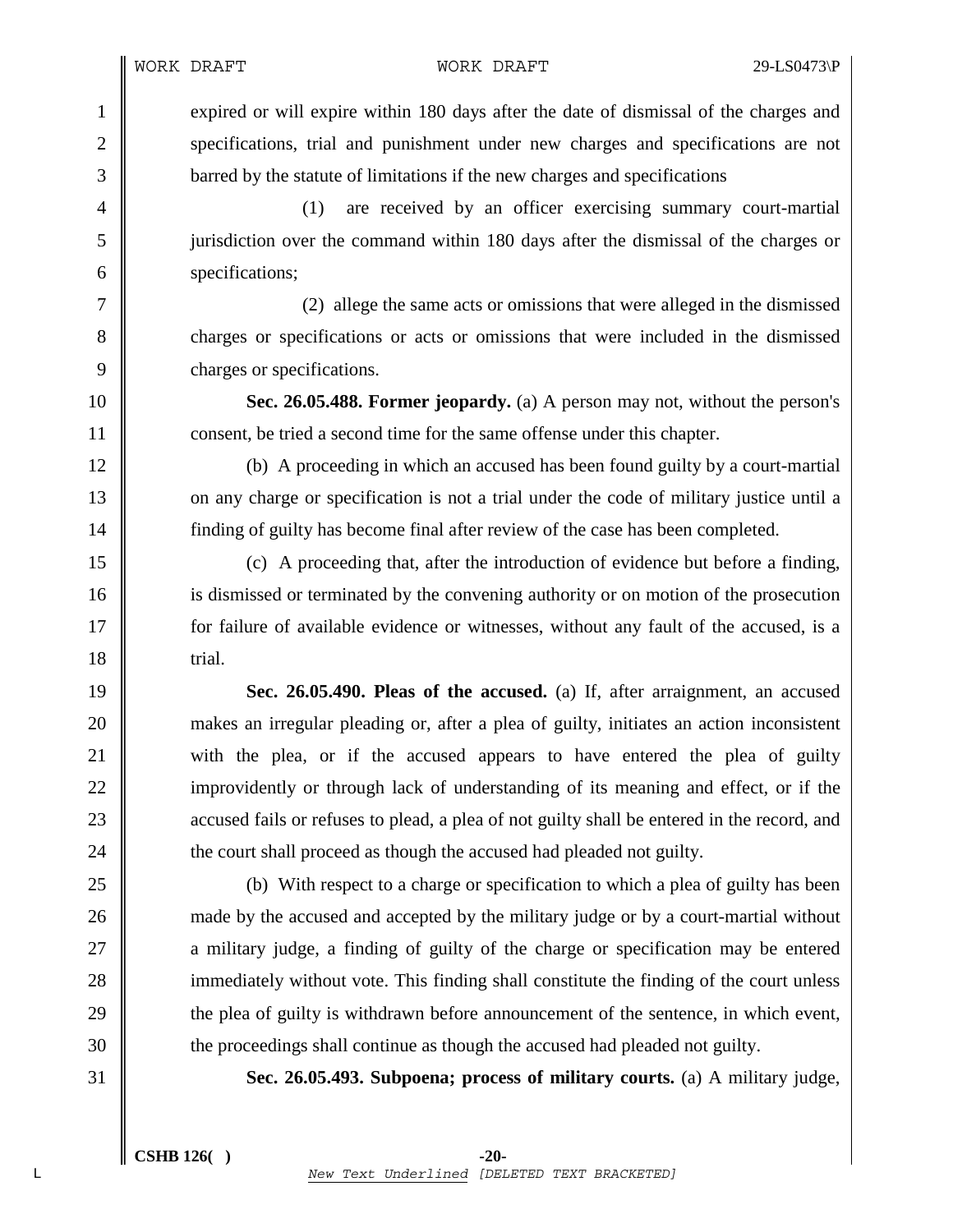1 the president of a court-martial, or a summary court-martial officer may issue 2 | subpoenas and subpoenas duces tecum for the attendance of witnesses and production 3 of books and records, if the courts are sitting within the state and the witnesses, books, 4 and records sought are located in the state. A subpoena may be served by a person 5 designated by the military judge, the president of the court-martial, or summary court-6 martial officer.

7 (b) If a person who is not a member of the militia of the state fails to comply 8 with a subpoena issued under this section, the military judge, president of the court-9 martial, or summary court-martial officer may apply to a state court for an order to 10 compel obedience by proceedings for contempt as if the subpoena had been issued by 11 a court. The military judge, president of the court-martial, or summary court-martial 12 **officer may request the attorney general to bring the action.** 

13 (c) A person who is not a member of the militia, who has been subpoenaed to 14 **appear** as a witness or to produce books and records before a court-martial or before a 15 military or civil officer designated to take a deposition to be read in evidence before a 16 court-martial, who has been paid or tendered the fees and mileage of a witness at the 17 The rates allowed to witnesses attending a criminal court of the state, and who wilfully 18 neglects or refuses to appear or refuses to qualify as a witness or to testify or to 19 produce evidence that the person may have been legally subpoenaed to produce is 20 guilty of a violation and may be charged and punished as provided in AS 12.55.

21 **Sec. 26.05.495. Contempt.** (a) A military judge or summary court-martial 22 **officer may punish for contempt a person who uses a menacing word, sign, or gesture** 23 in its presence, or who disturbs its proceedings by any riot or disorder.

24 (b) A military judge or summary court-martial officer may punish a member 25 of the militia for contempt by confinement not to exceed 30 days or a fine of \$100, or  $26$  **both.** 

27 || (c) A military judge or summary court-martial officer may punish a person 28 who is not a member of the militia for direct contempt in an amount not to exceed  $29 \parallel$  \$100.

30 **Sec. 26.05.498. Defense of insanity.** (a) The accused may assert the 31 Transformative defense of insanity as provided in AS 12.47.010. If the accused gives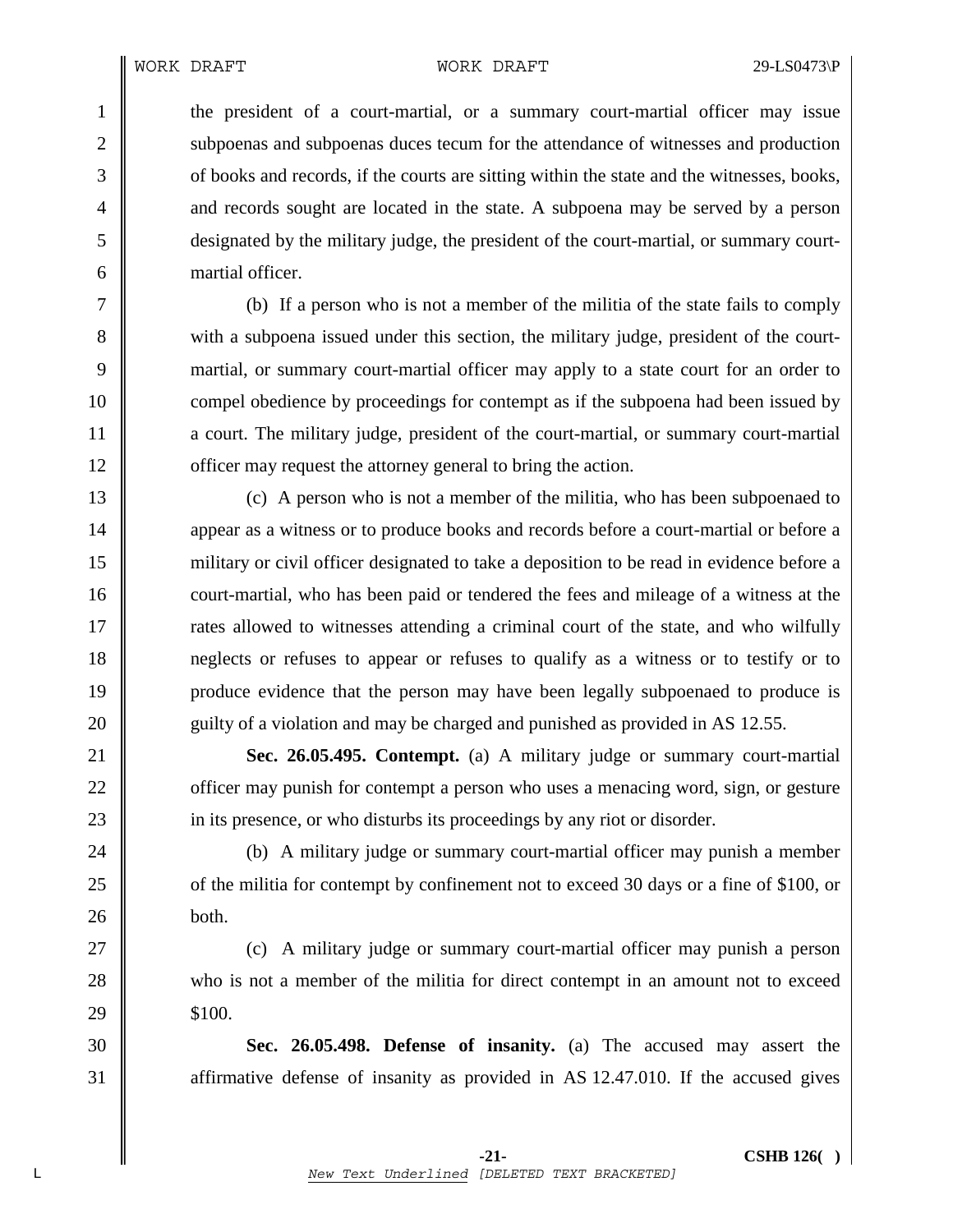1 notice of the defense, the accused shall file with the military judge the notice required 2 **by AS 12.47.090.** 

3 (b) If the accused asserts the defense of insanity under (a) of this section, the 4 court shall order an examination to be conducted that meets the standards of 5 AS 12.47.070.

6 (c) If the defense of insanity is properly at issue, the military judge shall 7 instruct the members of the court as to the defense and charge them to find the accused

- $8 \parallel$  (1) guilty;
- $9 \parallel$  (2) not guilty; or
- 10 (3) not guilty by reason of insanity.

11 || (d) The accused may be found not guilty by reason of insanity if

12 (1) a majority of the members of the court-martial present at the time 13 the vote is taken determines that the defense of insanity has been established; or

14 || (2) in the case of a court-martial composed of a military judge or a 15 summary court-martial officer sitting without court members, the military judge or 16 summary court-martial officer determines that the defense of insanity has been 17 **I** established.

18 (e) In the case of a court-martial composed of a military judge or a summary 19 court-martial officer sitting without court members, if the defense of insanity is 20 properly at issue, the military judge or summary court-martial officer shall find the 21 accused

- 22  $\parallel$  (1) guilty;
- 23 (2) not guilty; or

24 **(3)** not guilty by reason of insanity.

25 (f) If an accused is found not guilty by reason of insanity, trial counsel shall, 26 within 24 hours, file a petition under AS 47.30.700 for a screening investigation to 27 determine the need for treatment if trial counsel has good cause to believe that the 28 defendant is suffering from a mental illness and, as a result, is gravely disabled or 29 **licely is used in the set of self** or others. In this subsection, "mental illness" has  $30 \parallel$  the meaning given in AS 47.30.915.

31 **Sec. 26.05.500. Lack of mental capacity or mental responsibility;**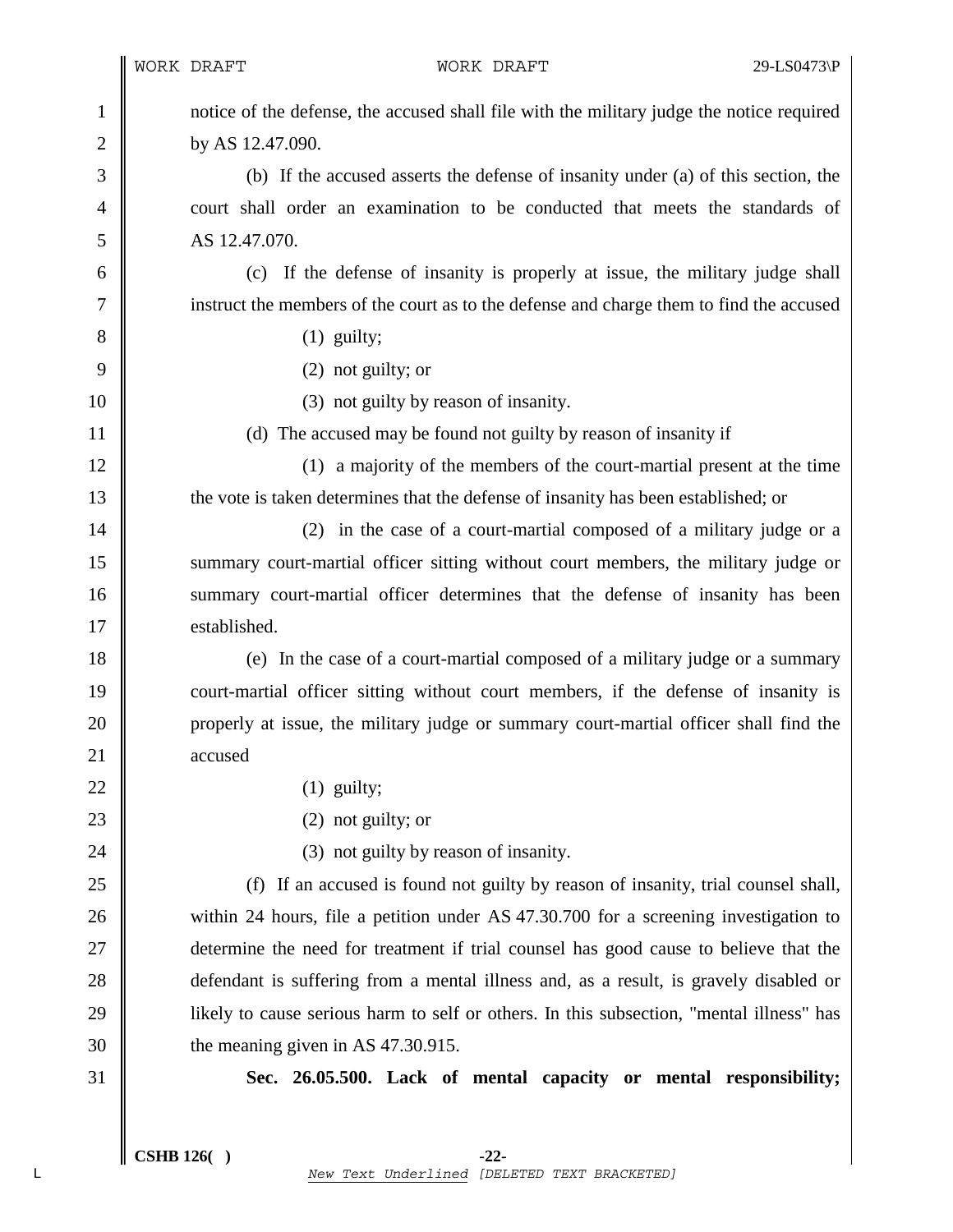1 **commitment of accused for examination and treatment.** (a) An accused who, as a 2 **result of a mental disease or defect that renders the accused incompetent to the extent** 3 that the accused is unable to understand the nature of the proceedings or to conduct or 4 cooperate intelligently in the defense of the case, may not be tried, convicted, or 5 sentenced for an offense under this chapter as long as the incompetency exists.

6 (b) If trial counsel or defense counsel has reason to believe that the accused is 7 unable to understand the nature of the proceedings or to conduct or cooperate 8 intelligently in the defense of the case, counsel may file a motion with the military 9 judge assigned to the case for a determination of the competency of the accused. Upon 10 the motion, or on the judge's own motion, the court shall order an examination to be 11 conducted and make a determination in accordance with the requirements of 12 AS 12.47.100. If the military judge determines that the accused must be committed for 13 the purpose of examination, and the accused is not otherwise subject to commitment 14 under AS 47.30.700 - 47.30.915, the military judge shall order the convening authority 15 to seek the assistance of the attorney general in seeking a commitment under 16 AS 12.47.100.

17 (c) If the military court determines that the accused is incompetent to stand 18 Trial and the accused is not otherwise subject to commitment under AS 47.30.700 -19 47.30.915, the military judge shall order the convening authority to seek the assistance 20 **o** of the attorney general in seeking a commitment under AS 12.47.110.

21  $\parallel$  (d) If, at the end of a period of commitment under (b) and (c) of this section, it 22 is determined that the accused's mental condition has not improved so as to permit the 23 T 24 commitment proceedings shall be governed by the provisions relating to civil 25 commitment under AS 47.30.700 - 47.30.915. If the accused remains incompetent for 26 five years after the charges have been dismissed under this subsection, the accused 27 may not be charged again for an offense under this chapter arising out of the facts 28 alleged in the original charges.

29 (e) When the custodian of an accused person hospitalized under (c) of this 30 section determines that the person has recovered to the extent that the accused is able 31 to understand the nature of the proceedings against the accused and to conduct or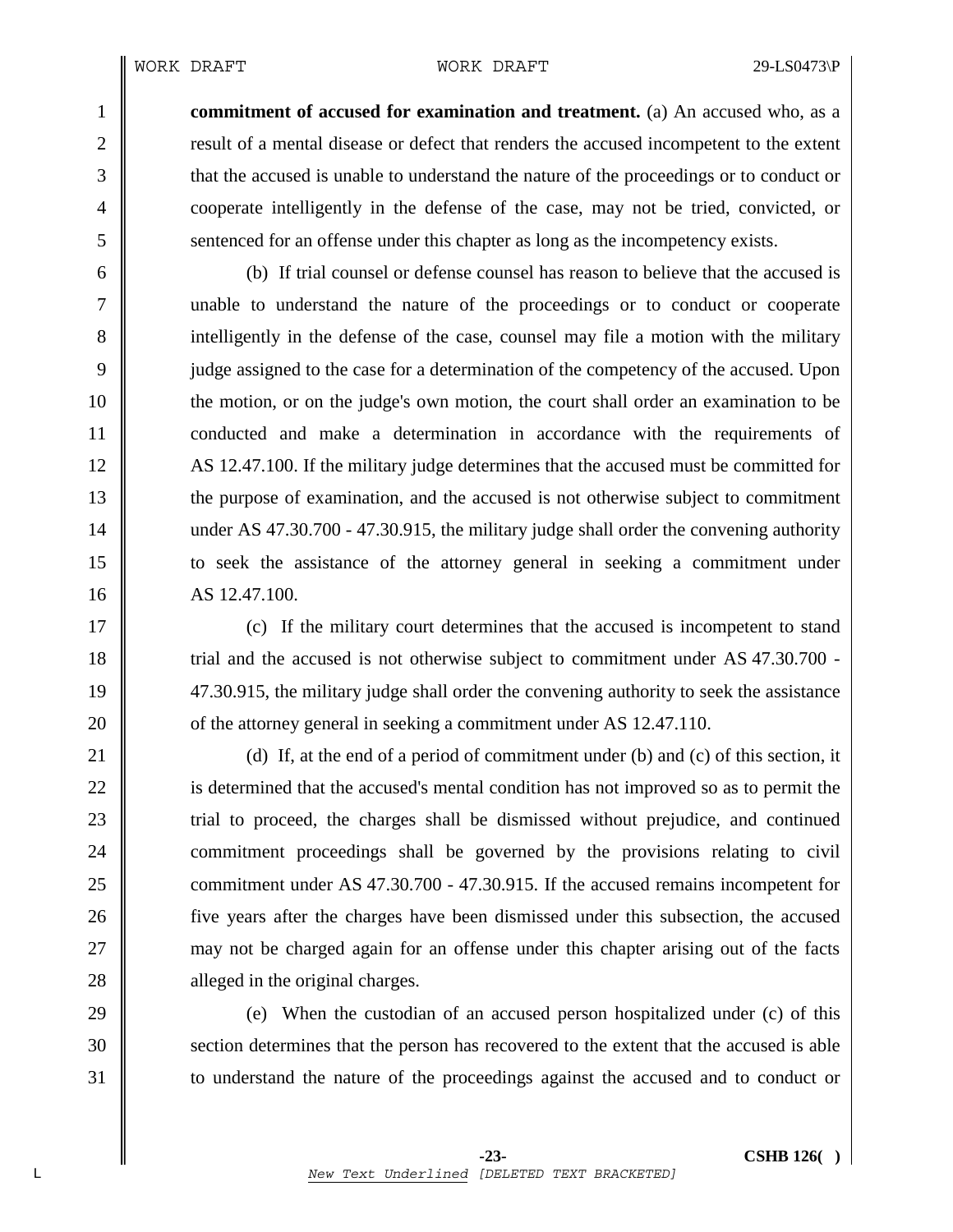1 cooperate intelligently in the defense of the case, the custodian shall promptly transmit 2 **a** notification of the determination to the general court-martial convening authority for 3 **the accused and trial and defense counsel.** 

4 (f) Upon receipt of the notice, the convening authority shall promptly take 5 custody of the accused unless the accused is no longer a member of the militia.

6  $\parallel$  (g) If the accused remains a member of the militia, the military judge detailed 7 \| to the case shall conduct the hearing required under AS 12.47.120. If the judge finds 8 the accused competent, the court-martial shall be assembled.

9 (h) The custodian of the accused person may retain custody of the person for 10 not more than 30 days after transmitting the notifications required under (e) of this 11 Section.

12 (i) If, during a period of commitment under this section, the accused is no 13 **let up the militia** is the convening authority shall promptly notify the 14 custodian and the attorney general; the custodian and the attorney general may take 15 what further action may be appropriate.

16 **Sec. 26.05.503. Voting and rulings.** (a) Voting by members of a general or 17 special court-martial on the findings and on the sentence shall be by secret written 18 ballot. The junior member of the court shall count the votes. The count shall be 19 checked by the president, who shall immediately announce the result of the ballot to 20 **l** the members of the court.

21 (b) The military judge shall rule on all questions of law and all interlocutory 22 questions arising during the proceedings. A ruling made by the military judge on a 23 question of law or an interlocutory question, other than the factual issue of mental 24 **responsibility of the accused, is final and constitutes the ruling of the court. However,** 25 the military judge may change the ruling at any time during the trial. Unless the ruling 26 is final, if a member objects to a ruling, the court shall be cleared and closed, and the 27 **question shall be decided by a voice vote as provided in AS 26.05.505, beginning with** 28 **the junior in rank.** 

29 (c) Before a vote is taken on the findings, the military judge shall, in the 30 presence of the accused and counsel, instruct the members of the court as to the 31 elements of the offense under this chapter and charge them that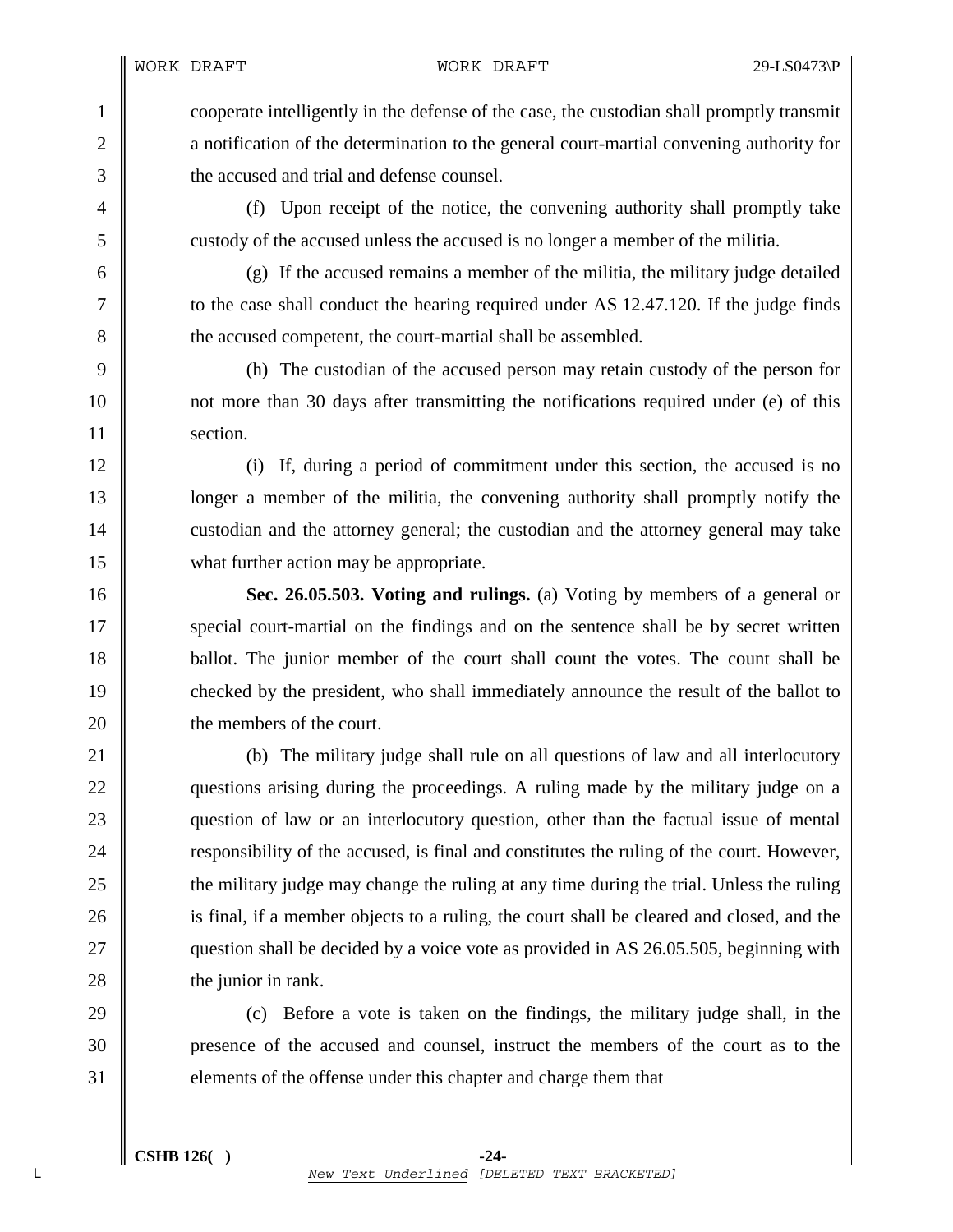WORK DRAFT WORK DRAFT 29-LS0473\P

1 (1) the accused is presumed to be innocent until the guilt of the 2 accused is established by legal and competent evidence beyond a reasonable doubt; 3 (2) if there is a reasonable doubt as to the guilt of the accused, the 4 doubt must be resolved in favor of the accused, and the accused must be acquitted; 5 (3) if there is a reasonable doubt as to the degree of guilt, a finding of 6 guilt must be in a lower degree as to which there is no reasonable doubt; and 7 (4) the burden of proof to establish the guilt of the accused beyond a 8 **8** reasonable doubt is on the state. 9 (d) A military judge sitting without court members shall 10 (1) determine all questions of law and fact arising during the 11 proceedings and, if the accused is convicted, adjudge an appropriate sentence; 12 (2) make a general finding and shall, in addition, on request, find the 13 **facts** specially. 14 (e) If a military judge sitting without court members files an opinion or 15 memorandum of decision, the opinion or memorandum of decision is sufficient if the 16 findings of fact appear in the opinion or memorandum of decision. 17 **Sec. 26.05.505. Number of votes required.** (a) A person may not be convicted 18 of an offense under this chapter that is tried by a court-martial unless by the 19 unanimous verdict of the members of the court present at the time the vote is taken. 20 (b) All other questions to be decided by the members of a general or special 21 court-martial shall be determined by a majority vote, but a determination to reconsider 22 a finding of guilty or to reconsider a sentence, with a view toward decreasing it, may 23 be made by any lesser vote that indicates that the reconsideration is not opposed by the 24 number of votes required for that finding or sentence. A tie vote on a challenge 25 disqualifies the member challenged. A tie vote on any other question is a 26 **d** determination in favor of the accused. 27 **Sec. 26.05.508. Record of trial.** (a) Each general and special court-martial 28 shall keep a separate record of the proceedings in each case brought before it, and the 29 **record** must be authenticated by the signature of the military judge. If the military 30 judge cannot authenticate the record because of the military judge's death, disability, 31 or absence, the record shall be authenticated by the signature of the trial counsel or, if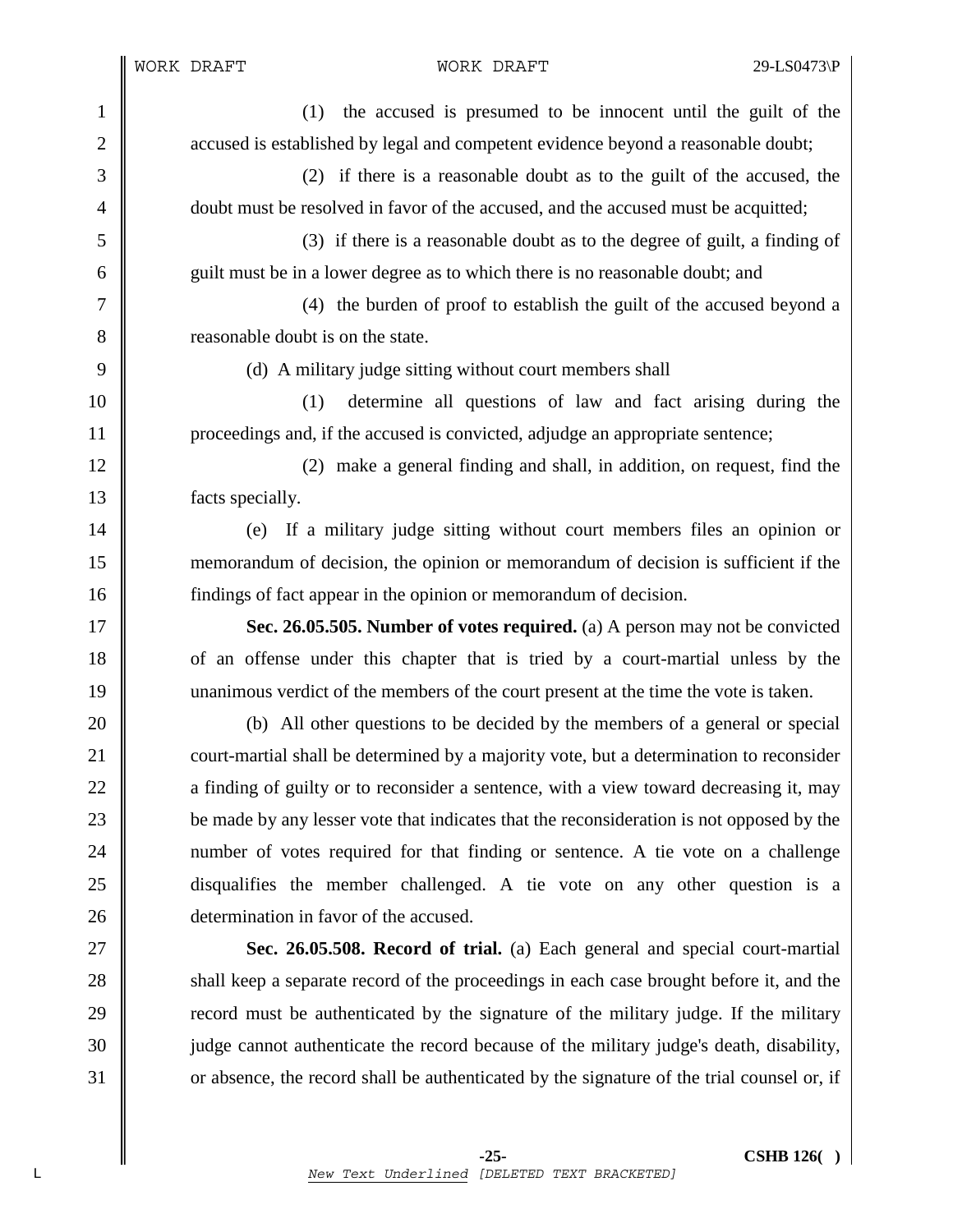1 the trial counsel is unable to authenticate the record because of the trial counsel's 2 death, disability, or absence, then by the signature of a member of the court. In a 3 court-martial consisting of only a military judge, the record shall be authenticated by 4 the court reporter under the same conditions that would impose a duty on a member 5 under this subsection.

6 (b) In each general and special court-martial case resulting in a conviction, a 7 complete verbatim record of the proceedings and testimony shall be prepared. In all 8 other court-martial cases, the record shall contain the matters as may be prescribed by 9 | rules of procedure.

10 (c) Each summary court-martial shall keep a separate record of the 11 proceedings in each case, and the record shall be authenticated in the manner as may 12 be prescribed by rules of procedure.

13 (d) A copy of the record of the proceedings of each general and special court-14 martial shall be given to the accused as soon as the record is authenticated.

15 **Sec. 26.05.510. Cruel and unusual punishments prohibited.** A court-martial 16 may not impose on a member of the militia punishment by flogging, branding, 17 marking, or tattooing on the body, or another cruel or unusual punishment. The use of 18 irons, single or double, except for the purpose of safe custody, is prohibited.

19 **Sec. 26.05.513. Punishments; maximum limits.** (a) A court-martial may not 20 impose a punishment that exceeds the limits set out in the code of military justice and 21 may not impose a sentence of death. A sentence of imprisonment imposed under this 22 chapter may not exceed 10 years. An offense under this chapter for which a sentence 23 **of** confinement for a term of more than one year is authorized is a felony offense. 24 Except for convictions by a summary court-martial and except as otherwise 25 specifically provided in the code of military justice, all other offenses under this 26 chapter are misdemeanors. A conviction by a summary court-martial is a violation.

27 (b) The maximum punishment for a violation of the code of military justice 28 shall be the lesser of the sentences prescribed by the Manual for Courts-Martial of the 29 United States in effect on January 1, 2004, and the code of military justice.

30 **Sec. 26.05.515. Deferment of sentences.** (a) If an accused is under sentence to 31 confinement that has not yet been ordered executed, the convening authority or, if the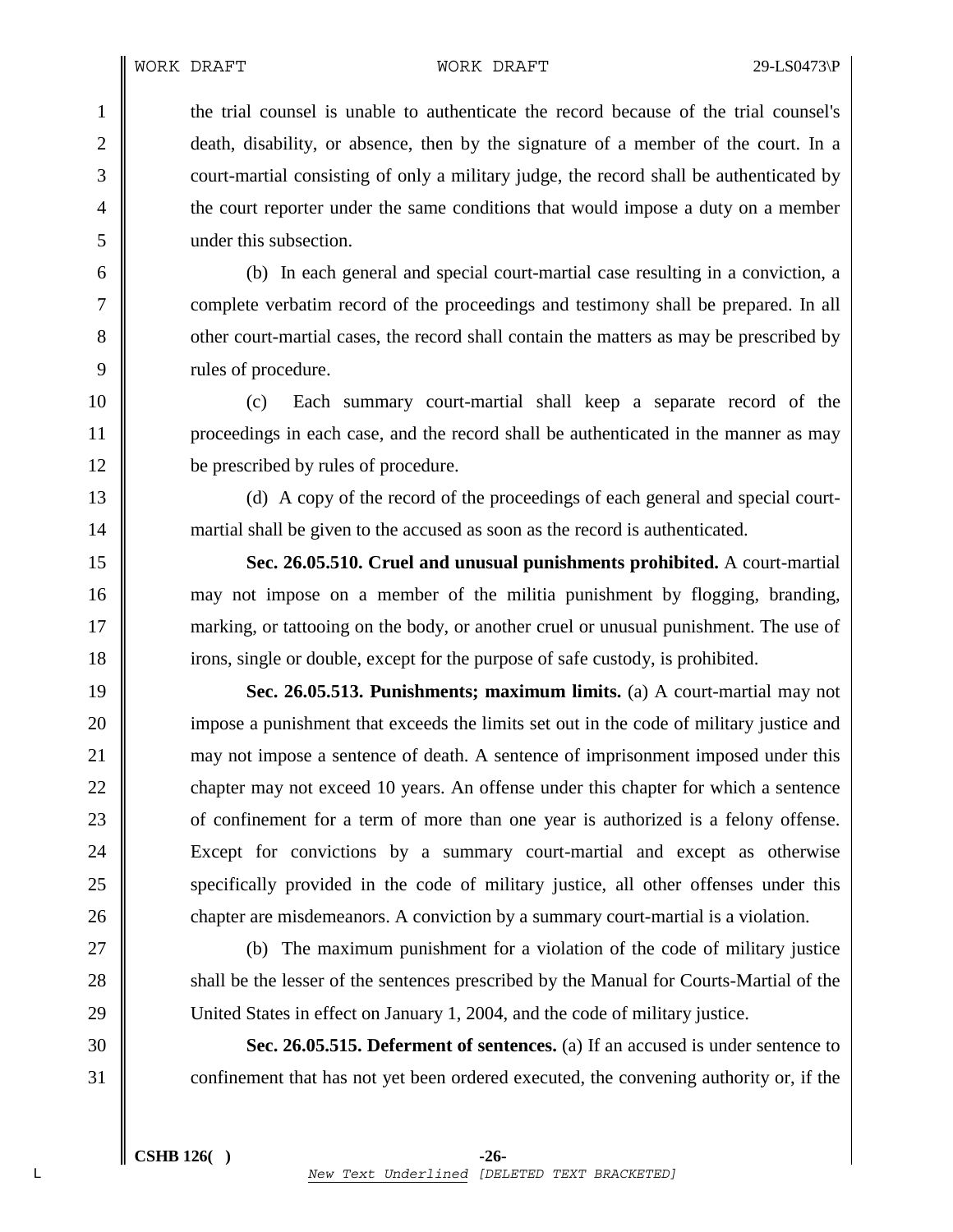### WORK DRAFT WORK DRAFT 29-LS0473\P

1 cacused is no longer under the convening authority's jurisdiction, the person exercising 2 general court-martial jurisdiction over the command to which the accused is currently 3 detailed may, in that person's sole discretion, defer service of the sentence to 4 confinement. The deferment terminates when the sentence is ordered to be executed. 5 The deferment may be rescinded at any time by the authority who granted it or, if the 6 accused is no longer under that person's jurisdiction, by the person exercising general 7 court-martial jurisdiction over the command to which the accused is currently detailed.

8 (b) If a court-martial sentences an accused to confinement, the convening 9 authority may, without the consent of the accused, defer the service of the sentence 10 until after the accused has been permanently released to the militia of the state by a 11 State, the United States, or a foreign country

12 || (1) that had custody of the accused;

13 (2) that temporarily returned the accused to the militia of the state for 14 | trial by court-martial; and

15 (3) to which, after the court-martial, the militia of the state returned the 16 **a** accused under the authority of a mutual agreement or treaty.

17 (c) In a case in which a court-martial sentences an accused to confinement and 18 the sentence to confinement has been ordered executed, but in which review of the 19 case under AS 26.05.525, 26.05.538, or 26.05.540 is pending, the adjutant general 20 may defer further service of the sentence to confinement while that review is pending.

21 (d) In (b) of this section, "state" includes the District of Columbia and any 22 **commonwealth, territory, or possession of the United States.** 

23 **Sec. 26.05.518. Execution of confinement.** A person must serve a sentence of 24 confinement imposed by a court-martial, whether or not the sentence includes 25 discharge or dismissal from the militia of the state, and whether or not the discharge or 26 dismissal has been executed. The sentence may be carried into execution by 27 **confinement in a place authorized by the code of military justice.** A person confined 28 under the code of military justice is subject to the same discipline and treatment as 29 **our** other persons confined or committed to the place of confinement.

30 **Sec. 26.05.520. Error of law; lesser included offense.** (a) A finding or 31 Sentence of a court-martial may not be held incorrect on the ground of an error of law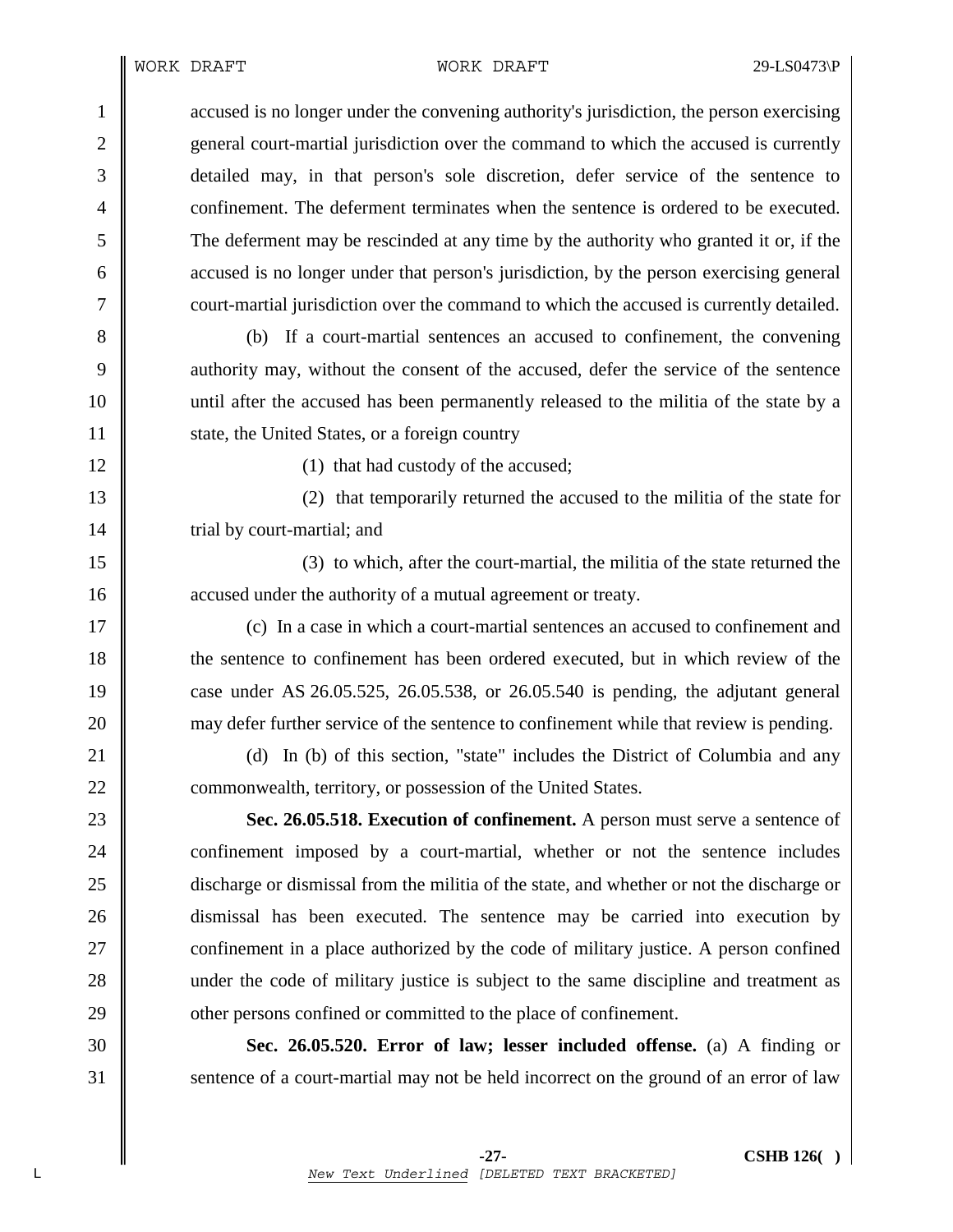1 unless the error materially prejudices the substantial rights of the accused.

2 (b) A reviewing authority authorized under the code of military justice to 3 approve or affirm a finding of guilt may approve or affirm, instead, so much of the 4 finding as includes a lesser included offense under this chapter.

5 **Sec. 26.05.523. Withdrawal of appeal.** In a case subject to appellate review 6 under the code of military justice, the accused may, at any time, file with the 7 convening authority a written statement expressly withdrawing the right of the accused 8 to the appeal. The withdrawal shall be signed by both the accused and the accused's 9 defense counsel and filed in accordance with rules of procedure.

10 **Sec. 26.05.525. Appeal by the state.** (a) In a trial by court-martial in which a 11 punitive discharge may be imposed, the state may appeal to the Military Appeals 12 Commission established under this chapter

13 (1) an order or ruling of the military judge that terminates the 14 **proceedings with respect to a charge or specification;** 

15 (2) an order or ruling that excludes evidence that is substantial proof of 16 **a** fact material in the proceeding;

17 || (3) an order or ruling that directs the disclosure of classified 18 information;

19 (4) an order or ruling that imposes sanctions for nondisclosure of 20 **classified information:** 

21 (5) the refusal of the military judge to issue a protective order sought 22 by the prosecution to prevent the disclosure of classified information;

23 (6) the refusal of the military judge to enforce an order issued under 24  $\parallel$  (a)(5) of this section that was previously issued by an appropriate authority.

25 (b) An appeal of an order or ruling may not be taken unless the trial counsel 26 provides the military judge with written notice of appeal from the order or ruling 27 within 72 hours after the order or ruling. The notice must include a certification by the 28 trial counsel that the appeal is not taken for the purpose of delay and, if the order or 29 Tuling appealed is one that excludes evidence, that the evidence excluded is substantial 30 proof of a fact material in the proceeding.

31 (c) An appeal under this section shall be forwarded to the Military Appeals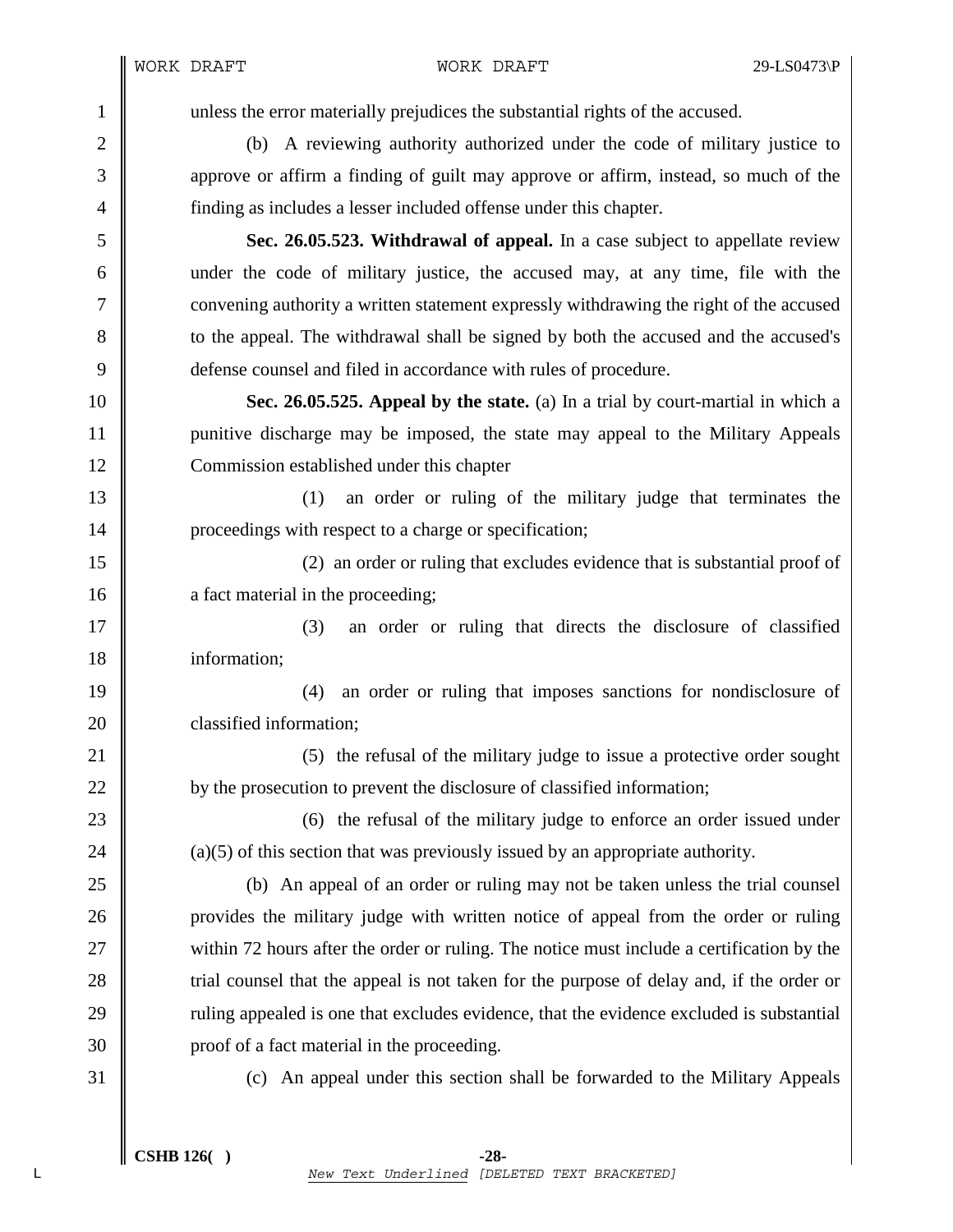1 Commission under AS 26.05.538. In ruling on the appeal, the Military Appeals 2 Commission may act only with respect to matters of law.

3 (d) A period of delay resulting from an appeal under this section shall be 4 excluded in deciding an issue involving the denial of a speedy trial, unless an 5 appropriate authority determines that the appeal was filed solely for the purpose of 6 delay with the knowledge that it was totally frivolous and without merit.

7 (e) The state may not appeal a finding of not guilty with respect to a charge or 8 specification by the members of the court-martial, or by a judge in a bench trial if the 9 finding was not made on reconsideration.

10 **Sec. 26.05.528. Vacation of suspension**. (a) A probationer serving a period of 11 | probation under a sentence suspended by a special court-martial that, as approved, 12 includes a bad-conduct discharge, or a suspended general court-martial sentence, is 13 entitled to a hearing before the suspension is vacated. The probationer shall be 14 represented at the hearing by military counsel if the probationer requests 15 **representation.** 

16 (b) If the suspended sentence was imposed by a special court-martial, the 17 **officer having special court-martial jurisdiction over the probationer shall hold a** 18 hearing on the alleged violation of probation. The record of the hearing and the 19 recommendation of the officer having special court-martial jurisdiction shall be sent 20 **for** action to the officer exercising general court-martial jurisdiction over the 21 probationer. If the officer vacates the suspension, the unexecuted part of the sentence, 22 except a dismissal, shall be executed, subject to applicable restrictions in the code of 23 | military justice.

24 **(c)** The suspension of another sentence may be vacated by an authority for the 25 command in which the accused is serving or detailed who is competent to convene a 26 court of the kind that imposed the sentence.

27 **Sec. 26.05.530. Petition for a new trial.** At any time within two years after 28 approval by the convening authority of a court-martial sentence, the accused may 29 petition the adjutant general for a new trial on the grounds of newly discovered 30 **evidence or fraud on the court-martial.** 

31 **Sec. 26.05.533. Restoration.** (a) All rights, privileges, and property affected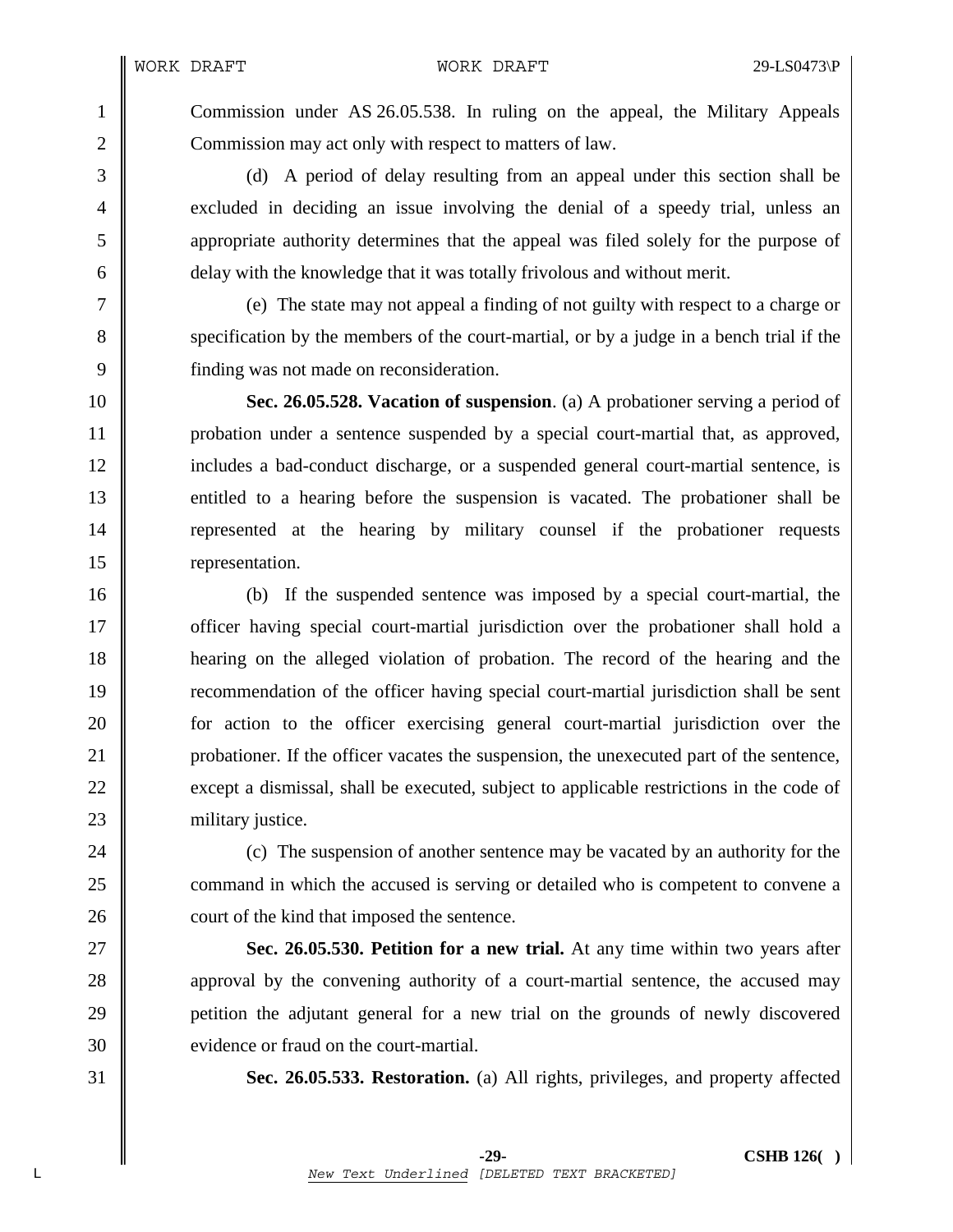1 by an executed part of a court-martial sentence that has been set aside or disapproved, 2 except an executed dismissal or discharge, shall be restored unless a new trial or 3 rehearing is ordered and the executed part is included in a sentence imposed on the 4 **new trial or rehearing.** 

5 (b) If a previously executed sentence of dishonorable or bad-conduct 6 discharge is not imposed on a new trial, the governor may substitute an administrative 7 form of discharge unless the accused is to serve out the remainder of the accused's 8 **b** enlistment.

9 (c) If a previously executed sentence of dismissal is not imposed on a new 10 trial, the governor may substitute an administrative form of discharge, and a 11 **commissioned officer dismissed under the original sentence may be reappointed by the** 12 governor alone to the commissioned grade and rank that, in the opinion of the 13 governor, the former officer would have attained had the officer not been dismissed. 14 The reappointment of the former officer shall be without regard to the existence of a 15 vacancy and shall affect the promotion status of other officers only to the extent the 16 governor may direct. The time between the dismissal and the reappointment shall be 17 considered as actual service for all purposes, including the right to pay and 18 allowances.

19 **Sec. 26.05.535. Leave required to be taken pending review of court-**20 **martial convictions.** In accordance with rules adopted under AS 26.05.380, an 21 **accused who has been sentenced by a court-martial may be required to take leave** 22 pending completion of action under this section if the sentence includes an 23 unsuspended dismissal or an unsuspended dishonorable or bad-conduct discharge. The 24 **accused may be required to begin the leave on the date on which the sentence is** 25 approved under the code of military justice, or at any time after that date, and the leave 26 may be continued until the date on which action under this section is completed, or 27 may be terminated at an earlier time.

28 **Sec. 26.05.538. Military Appeals Commission.** (a) The Military Appeals 29 Commission is established in the Department of Military and Veterans' Affairs. The 30 commission is a quasi-judicial agency.

31 (b) The commission has jurisdiction to hear appeals from sentences and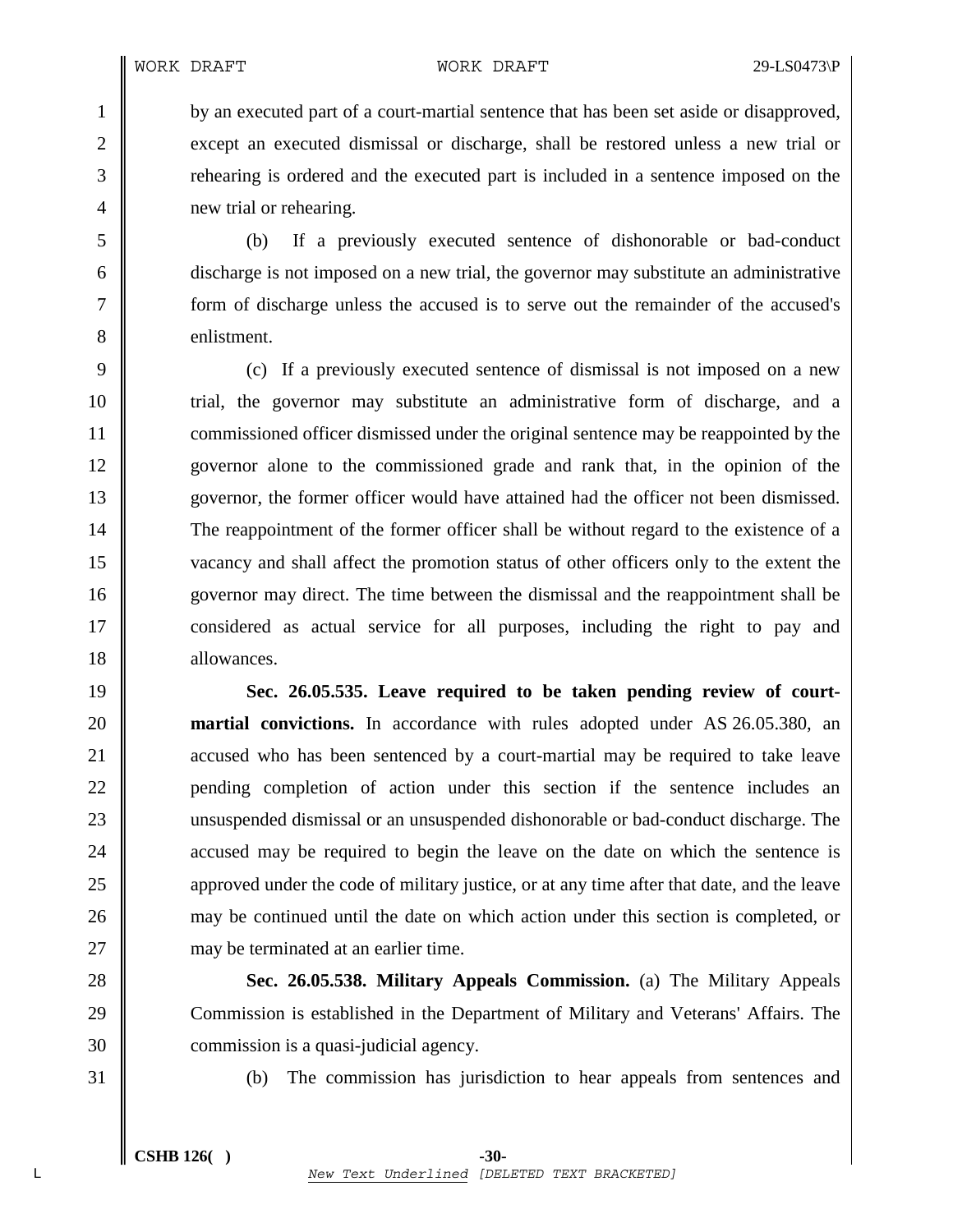1 punishments imposed by courts-martial under the code of military justice. 2 (c) The commission consists of three members appointed by the governor and 3 confirmed by a majority of the members of the legislature in joint session. A member 4 **shall be a resident of this state and** 5 (1) be licensed to practice law 6 (A) in this state and be a member in good standing with the 7 Alaska Bar Association; 8 (B) in another state and be a member in good standing of the 9 bar of that state; or 10 **10** C) as a member of the bar of a federal court; 11  $\parallel$  (2) have engaged in the active practice of law for at least five years; 12 (3) be a former commissioned officer in the armed forces of the United 13 States or the reserve components, or in the militia of a state; and 14 || (4) have at least five years' experience as an officer in the judge 15 advocate general's corps of the armed forces of the United States or the militia of the 16 State. 17 (d) Except as provided in AS 39.05.080(4), an appointee selected to fill a 18 vacancy shall hold office for the unexpired term of the member whose vacancy is 19 filled. A vacancy in the commission does not impair the authority of a quorum of 20 members to exercise the powers and perform the duties of the commission. 21 (e) A member may be reappointed if the reappointment complies with this 22 section. 23 (f) The members of the commission shall select a chair from among the 24 members of the commission. The selection shall be subject to the approval of the 25 **adjutant general.** 26 (g) The governor may remove a commissioner from office for cause including 27 incompetence, neglect of duty, or misconduct in office. A commissioner, to be 28 **removed for cause, shall be given a copy of the charges and offered an opportunity to** 29 be publicly heard in person or by counsel in the commissioner's own defense upon not 30 less than 10 days' notice. If a commissioner is removed for cause, the governor shall 31 file with the lieutenant governor a complete statement of all charges made against the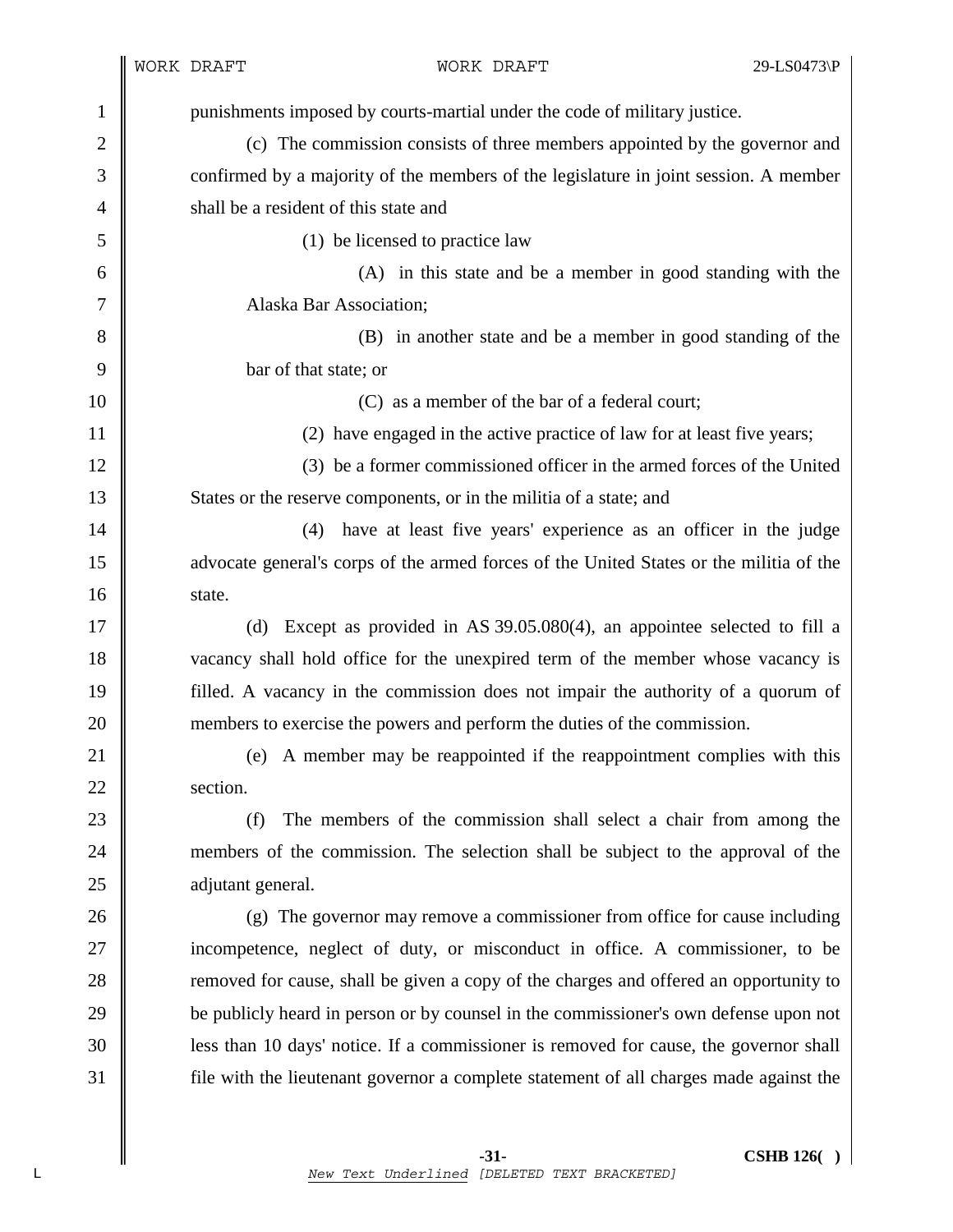WORK DRAFT WORK DRAFT 29-LS0473\P

1 commissioner and the governor's finding based on the charges, together with a 2 **complete record of the proceedings.** 

3 (h) The adjutant general shall adopt regulations to govern appellate procedure 4 before the court. The regulations shall be substantially similar to the provisions for 5 post-trial procedure and review of courts-martial under 10 U.S.C. 801 - 946. The 6 **Figure 1 regulations must be approved by the governor. Regulations adopted under this section** 7  $\parallel$  are exempt from AS 44.62 (Administrative Procedure Act).

8 **Sec. 26.05.540. Appellate review.** (a) After exhausting all remedies available 9 under the code of military justice, a party may appeal to the Alaska supreme court a 10 conviction and sentence imposed by a general or special court-martial for an offense 11 | under this chapter if the sentence

12  $\parallel$  (1) includes confinement imposed under the code of military justice;  $13 \parallel$  and

14 || (2) meets the criteria for appeal under AS 12.55.120.

15 (b) A decision by the Alaska supreme court on an appeal filed under (a) of this 16 section is final and binding on all parties, the Military Appeals Commission, and the 17 **court-martial.** 

18 (c) A party filing an appeal under this section shall comply with the rules of 19 court applicable to appeals, including the deadlines for filing.

20 **Sec. 26.05.543. Appellate counsel.** (a) If the attorney general requests 21 **representation**, the senior force judge advocate shall detail a judge advocate as 22 appellate counsel to represent the state in an appeal filed under AS 26.05.540, in a 23 proceeding filed under AS 26.05.538, or before any federal court. Counsel appointed 24 w under this subsection shall be a member in good standing of the state bar.

25 (b) The accused has the right to be represented by detailed military counsel 26 before the reviewing court in an appeal filed under AS 26.05.540.

27 || (c) Upon the request of an accused entitled to be represented under this 28 section, the senior force judge advocate shall detail a judge advocate to represent the 29 **accused in the review or appeal of cases under (b) of this section. Counsel detailed** 30 under this subsection shall meet the criteria for counsel under AS 26.05.455(d).

31 (d) A person who has acted as investigating officer, trial counsel, military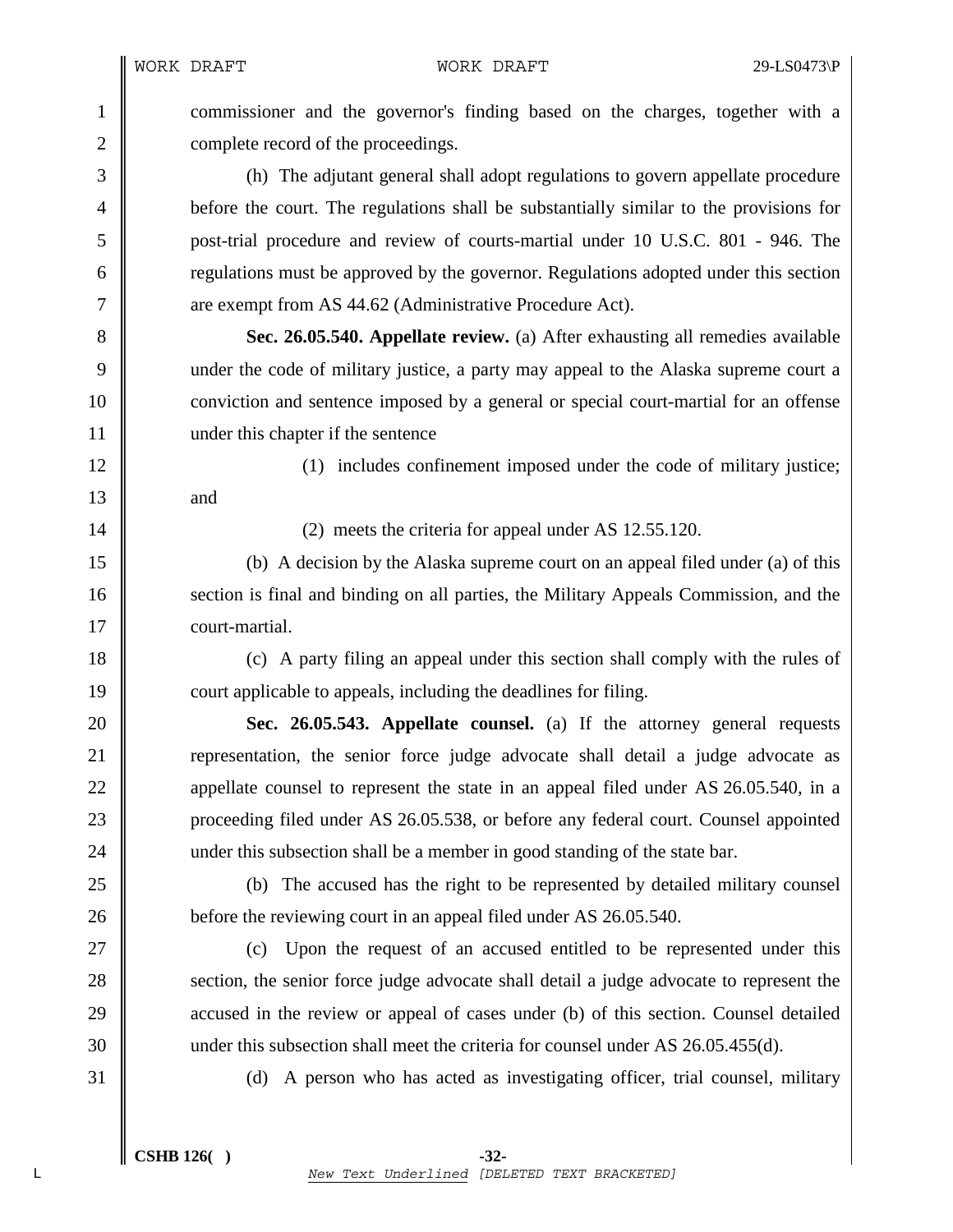| $\mathbf{1}$   | judge, witness, or court member in the case may not act as civilian appellate counsel      |
|----------------|--------------------------------------------------------------------------------------------|
| $\overline{c}$ | for the accused under (c) of this section.                                                 |
| 3              | (e) An accused may be represented by civilian appellate counsel at no expense              |
| 4              | to the state.                                                                              |
| 5              | Sec. 26.05.545. Authority to administer oaths and act as notary public. (a)                |
| 6              | The following persons may administer oaths for the purposes of military                    |
| 7              | administration, including military justice:                                                |
| 8              | $(1)$ a judge advocate;                                                                    |
| 9              | (2) a summary court-martial;                                                               |
| 10             | (3) the adjutant general and assistant adjutant generals;                                  |
| 11             | (4) a commanding officer of the militia;                                                   |
| 12             | (5) a person authorized by statute or by regulations of the armed forces                   |
| 13             | of the United States or the state to administer oaths or act as a notary public.           |
| 14             | (b) The following persons may administer oaths necessary in the performance                |
| 15             | of their duties:                                                                           |
| 16             | the president, military judge, and trial counsel for general and<br>(1)                    |
| 17             | special courts-martial;                                                                    |
| 18             | (2) an officer designated to take a deposition;                                            |
| 19             | (3) a person detailed to conduct an investigation;                                         |
| 20             | (4) a recruiting officer;                                                                  |
| 21             | (5) a person authorized by statute or by regulations of the armed forces                   |
| 22             | of the United States to administer oaths or act as a notary public.                        |
| 23             | (c) The person's signature without seal, together with the title of the person's           |
| 24             | office, is prima facie evidence of the person's authority to administer oaths and act as a |
| 25             | notary public under this section.                                                          |
| 26             | Sec. 26.05.550. Delegation by the governor. The governor may delegate any                  |
| 27             | authority vested in the governor under the code of military justice, and provide for the   |
| 28             | subdelegation of the authority, except the powers given to the governor by                 |
| 29             | AS 26.05.170 and 26.05.445.                                                                |
| 30             | Sec. 26.05.553. Military justice account. (a) The military justice account is              |
| 31             | established in the general fund for the purpose of paying the expenses of the              |
|                |                                                                                            |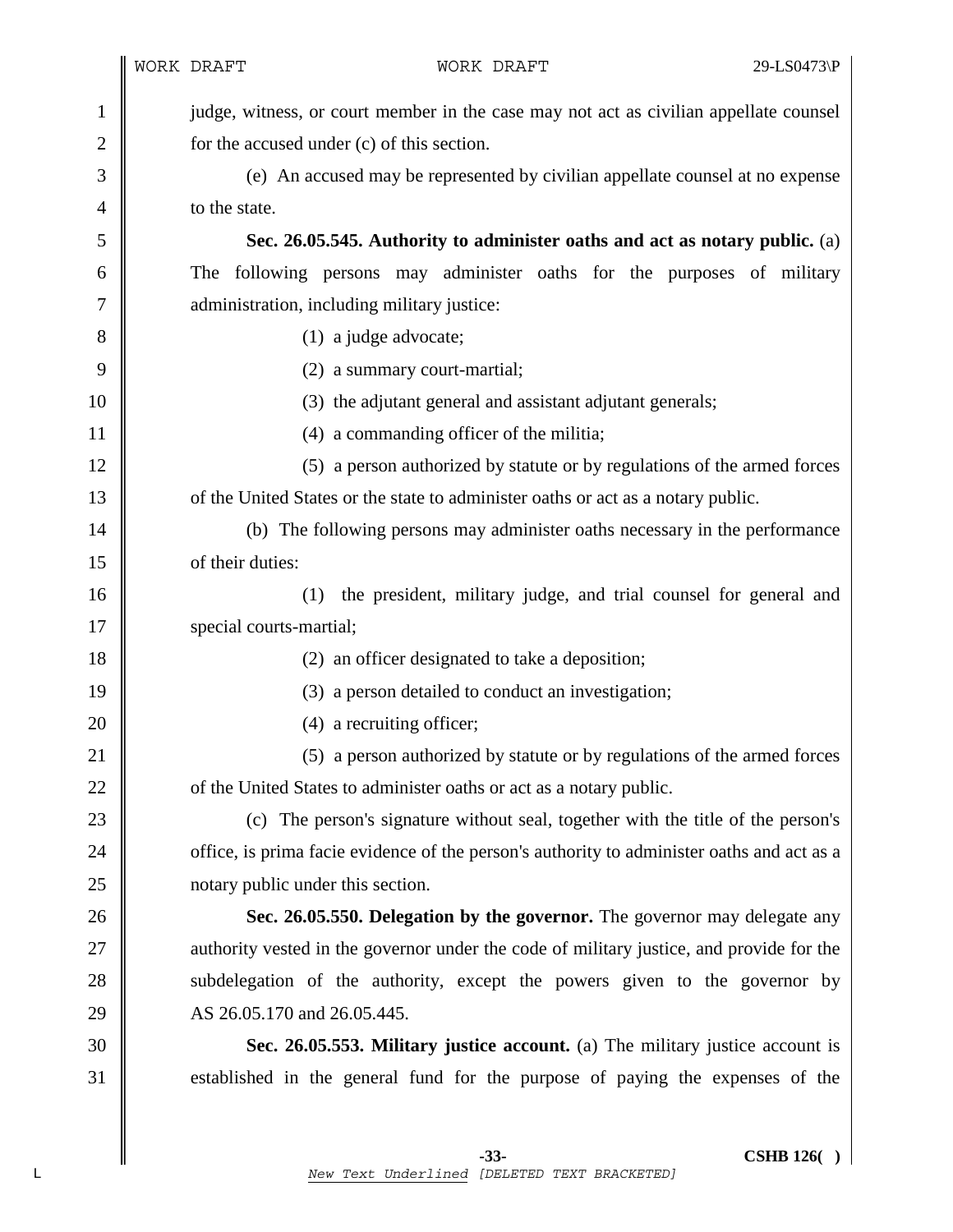1 department in carrying out its duties relating to the code of military justice, including 2 the fees and authorized travel expenses of witnesses, experts, victims, court reporters, 3 and interpreters, fees for the service of process, costs of collection, apprehension, 4 detention and confinement, pay and allowances for court-martial duty, and all other 5 necessary expenses of the prosecution and administration of military justice not 6 **our** otherwise payable by another source. 7 (b) The account consists of money appropriated to it by the legislature and 8 interest received on money in the account. 9 (c) The department may use money appropriated to the account to pay for 10 expenses related to the duties described in (a) of this section. 11 | (d) Money appropriated to the account does not lapse. 12 (e) Nothing in this section creates a dedicated fund. 13 (f) In this section, "account" means the military justice account established 14 under (a) of this section. 15 **Sec. 26.05.555. Payment, collection, and deposit of fines.** (a) A fine imposed 16 by a military court or through the imposition of nonjudicial punishment may be paid to 17 the state and delivered to the court or imposing officer, or to a person executing 18 process. 19 (b) If the person on whom the fine was imposed fails to pay, the department 20 **may** collect the fine by 21 (1) retaining pay or allowances due or to become due to the person 22 **fined from the militia of the state or the United States;** 23 **(2)** garnishment or levy, together with costs, on the wages, goods, and 24 property of a person delinquent in paying a fine in accordance with AS 09.38. 25 (c) A fine or penalty required to be paid under this section shall be deposited 26 **i** into the general fund and accounted for under AS 37.05.142. 27 **Sec. 26.05.558. Pay and allowances for court-martial duty.** For each day of 28 duty as a member of a general court-martial, or as a witness under summons from the 29 president or judge advocate of the court, officers and enlisted persons shall be paid as 30 provided in AS 26.05.260(b). 31 **Sec. 26.05.560. Uniformity of interpretation.** The code of military justice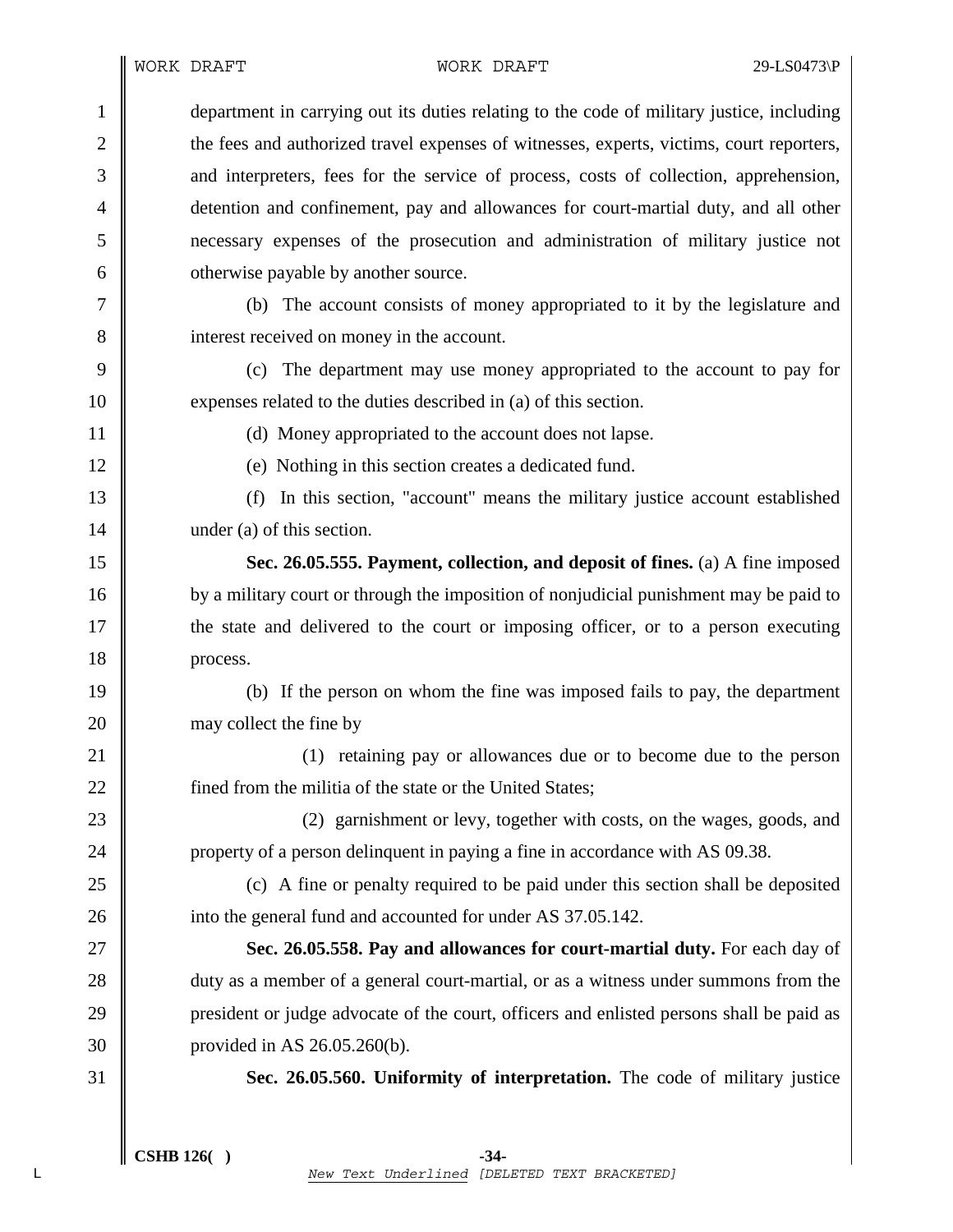1 shall be construed to carry out their general purpose and, so far as practicable, in a 2 manner uniform with 10 U.S.C. 801 - 946.

3 **Sec. 26.05.563. Immunity for action of military courts.** A person acting 4 under the code of military justice, whether as a member of the militia or as a civilian, 5 shall be immune from any personal liability for any of the acts or omissions that the 6 person did or failed to do as part of the person's duties under the code of military 7 justice.

8 **Sec. 26.05.577. Principals.** A member of the militia who commits an offense 9 under this chapter, or aids, abets, counsels, commands, or procures the commission of 10 the offense, or causes an act to be done that, if directly performed by the member, 11 would be punishable under this chapter, is a principal.

12 **Sec. 26.05.578. Accessory after the fact.** A member of the militia who, 13 knowing that an offense under this chapter has been committed, receives, comforts, or 14 assists the offender in order to hinder or prevent the offender's apprehension, trial, or 15 punishment shall be punished as a court-martial may direct.

16 **Sec. 26.05.579. Conviction of lesser included offense.** An accused may be 17 found guilty of an offense necessarily included in the offense charged or of an attempt 18 to commit either the offense under this chapter charged or an offense necessarily 19 | included in the offense charged.

20 **Sec. 26.05.580. Attempts.** (a) An act done with specific intent to commit an 21 **offense under this chapter that amounts to more than mere preparation and tends, even** 22  $\parallel$  though failing, to effect its commission, is an attempt to commit the offense.

23 (b) A member of the militia who attempts to commit an offense under this 24 chapter shall be punished as a court-martial may direct, unless otherwise specifically

26 (c) A member of the militia may be convicted of an attempt to commit an 27 **offense** under this chapter even if it appears, on the trial, that the offense was

29 **Sec. 26.05.581. Conspiracy.** A member of the militia who conspires with 30 another person to commit an offense under this chapter shall, if one or more of the 31 conspirators does an act to effect the object of the conspiracy, be punished as a court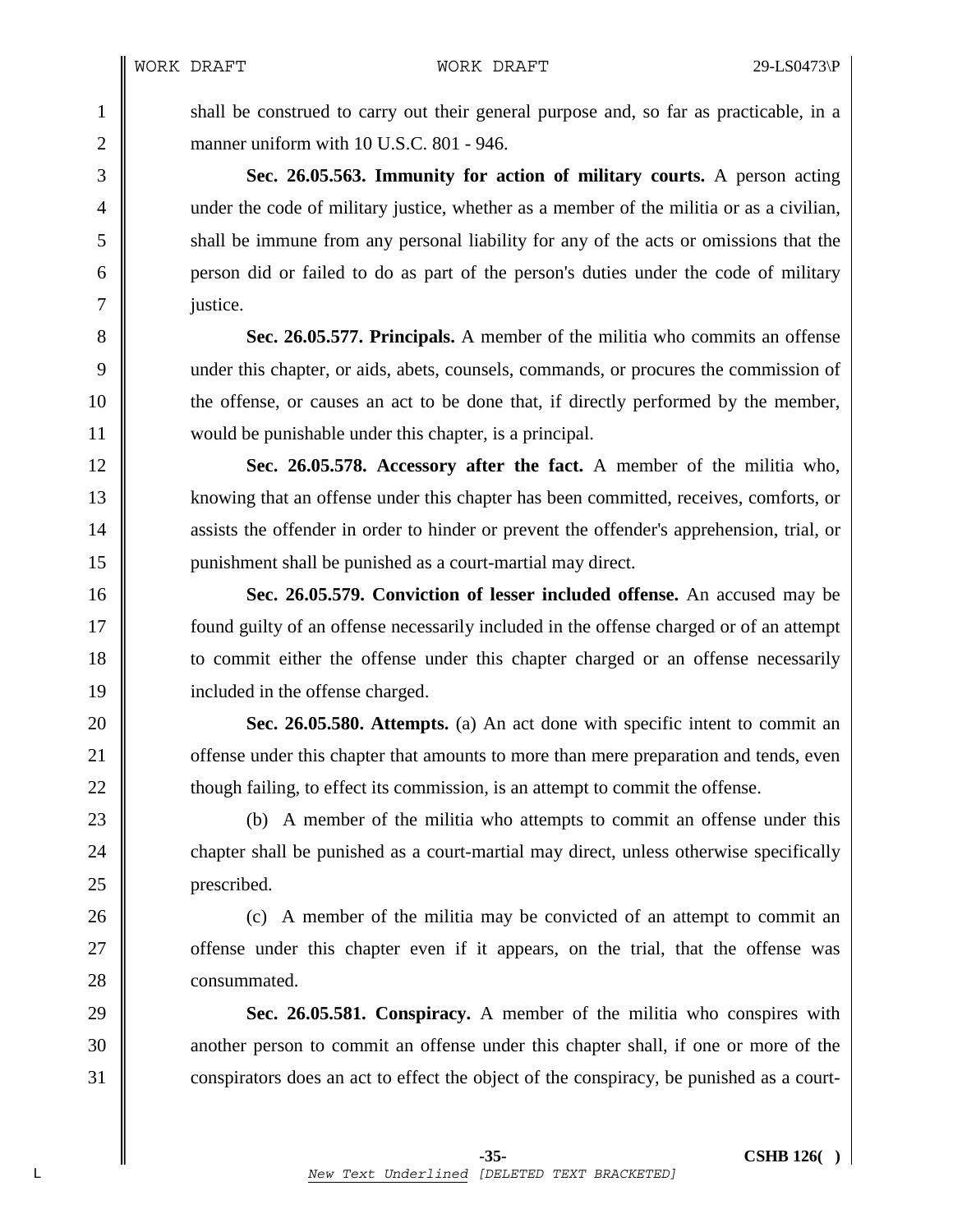1 martial may direct.

2 **Sec. 26.05.582. Solicitation.** (a) A member of the militia who solicits or 3 decays another or others to desert in violation of AS 26.05.585 or to mutiny in 4 violation of AS 26.05.594 shall, if the offense solicited or advised is attempted or 5 committed, be punished with the punishment provided for the commission of the 6 offense, but, if the offense solicited or advised is not attempted or committed, the 7 member shall be punished as a court-martial may direct.

8 (b) A member of the militia who solicits or advises another or others to 9 commit an act of misbehavior before the enemy in violation of AS 26.05.599 or an act 10 of sedition in violation of AS 26.05.594 shall, if the offense solicited or advised is 11 committed, be punished with the punishment provided for the commission of the 12 | offense, but, if the offense solicited or advised is not committed, the member shall be 13 | punished as a court-martial may direct.

14 **Sec. 26.05.583. Fraudulent enlistment, appointment, or separation.** A 15 person who procures the person's own enlistment or appointment in the militia of the 16 state by knowingly false representation or deliberate concealment as to the person's 17 qualifications for the enlistment or appointment and receives pay or allowances under 18 the enlistment or appointment, or procures the person's own separation from the 19 militia of the state by knowingly false representation or deliberate concealment as to 20 the person's eligibility for that separation, shall be punished as a court-martial may 21 direct.

22 **Sec. 26.05.584. Unlawful enlistment, appointment, or separation.** A 23 member of the militia who effects an enlistment or appointment in or a separation 24 **from** the militia of the state of a person who is known to the member to be ineligible 25 for that enlistment, appointment, or separation because it is prohibited by law, 26 **Team** regulation, or order shall be punished as a court-martial may direct.

27 **Sec. 26.05.585. Desertion.** (a) A person is guilty of desertion if the person is a 28 **m** member of the militia and

29 (1) without authority, goes or remains absent from the person's unit, 30 corganization, or place of duty with intent to remain away from the unit, organization, 31 or place of duty permanently;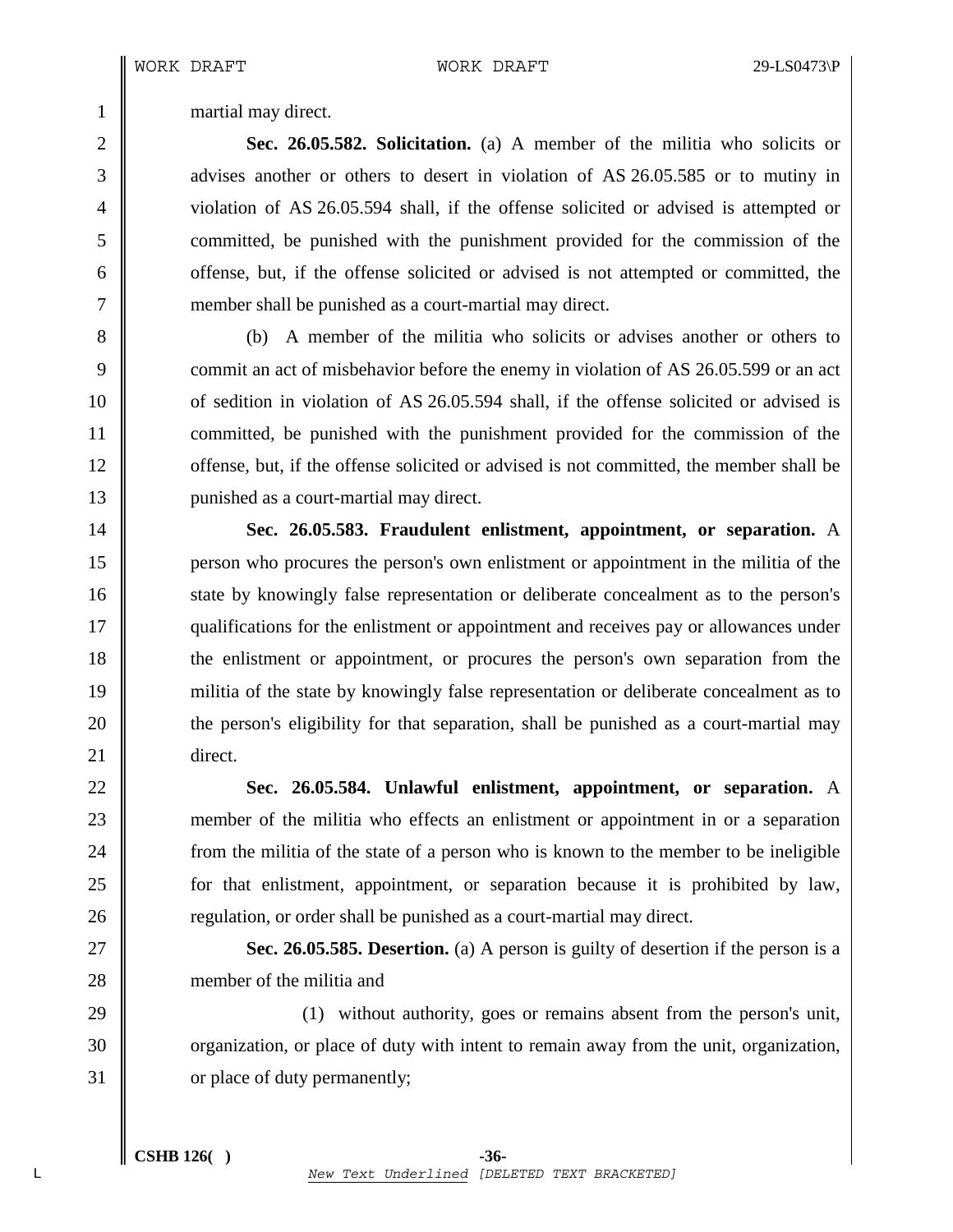$\mathsf I$ I

| $\mathbf{1}$ | (2) quits the person's unit, organization, or place of duty with intent to                 |  |  |
|--------------|--------------------------------------------------------------------------------------------|--|--|
| $\mathbf{2}$ | avoid hazardous duty or to shirk important service; or                                     |  |  |
| 3            | (3) without being regularly separated from one force of the militia of                     |  |  |
| 4            | the state,                                                                                 |  |  |
| 5            | (A) enlists or accepts an appointment in the same or another                               |  |  |
| 6            | force of the militia of the state, or in one of the armed forces of the United             |  |  |
| 7            | States, without fully disclosing the fact that the person has not been regularly           |  |  |
| 8            | separated; or                                                                              |  |  |
| 9            | (B) enters a foreign armed service except when authorized by                               |  |  |
| 10           | the United States.                                                                         |  |  |
| 11           | (b) A commissioned officer of the militia commits the offense of desertion if,             |  |  |
| 12           | after tender of the officer's resignation and before notice of its acceptance, the officer |  |  |
| 13           | quits the officer's post or proper duties without leave and with intent to remain away     |  |  |
| 14           | permanently.                                                                               |  |  |
| 15           | (c) A person found guilty of desertion or attempt to desert is punishable, if the          |  |  |
| 16           | offense is committed in time of war, or emergency as described in AS 26.05.070,            |  |  |
| 17           | (1) by confinement of not more than 10 years or a punishment as a                          |  |  |
| 18           | court-martial may direct if the offense is committed in time of war;                       |  |  |
| 19           | by punishment as a court-martial may direct if the desertion or<br>(2)                     |  |  |
| 20           | attempt to desert occurs at a time other than a time of war.                               |  |  |
| 21           | Sec. 26.05.586. Absence without leave. A member of the militia who, without                |  |  |
| 22           | authority, (1) fails to go to the member's appointed place of duty at the time             |  |  |
| 23           | prescribed, $(2)$ goes from the member's place of duty, or $(3)$ is absent or remains      |  |  |
| 24           | absent from the member's unit, organization, or place of duty at which the member is       |  |  |
| 25           | required to be at the time prescribed shall be punished as a court-martial may direct.     |  |  |
| 26           | Sec. 26.05.587. Missing movement. A member of the militia who, through                     |  |  |
| 27           | neglect or design, misses the movement of a ship, aircraft, or unit with which the         |  |  |
| 28           | member is required, in the course of duty, to move shall be punished as a court-martial    |  |  |
| 29           | may direct.                                                                                |  |  |
| 30           | Sec. 26.05.588. Contempt toward officials. A commissioned officer of the                   |  |  |
| 31           | militia who uses contemptuous words against the President or Vice-President of the         |  |  |
|              |                                                                                            |  |  |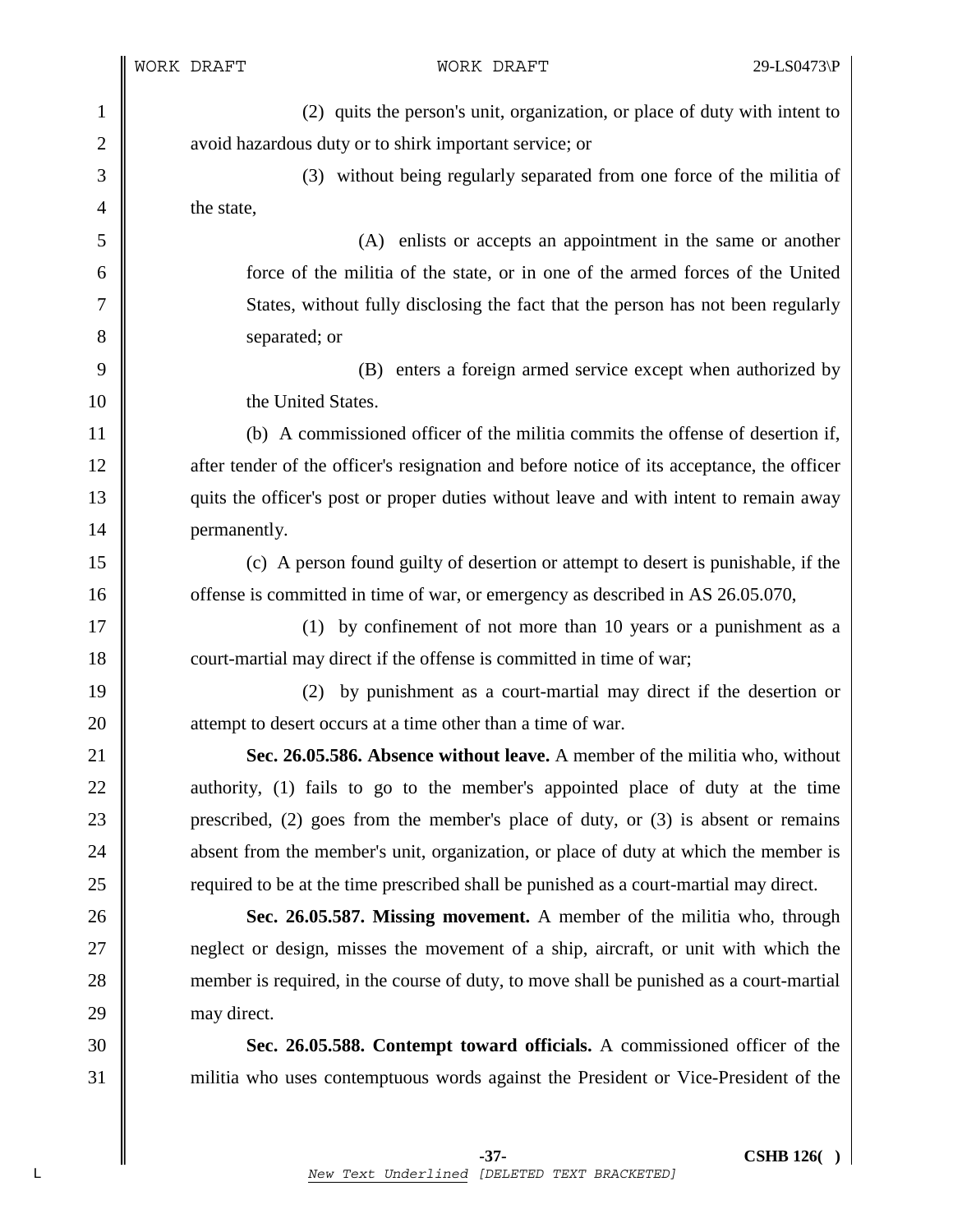1 United States, the United States Congress, the United States Secretary of Defense, the 2 United States Secretary of Homeland Security, the secretary of a military department 3 of the United States, or the governor or legislature of this state shall be punished as a 4 **court-martial may direct.** 

5 **Sec. 26.05.589. Disrespect toward superior commissioned officer.** A 6 member of the militia who behaves with disrespect toward the member's superior 7 commissioned officer shall be punished as a court-martial may direct.

**Sec. 26.05.590. Assaulting or wilfully disobeying superior commissioned officer.** A member of the militia who (1) strikes the member's superior commissioned **officer or draws or lifts up any weapon or offers any violence against the superior officer while the superior officer is in the execution of the superior officer's office, or** 12 (2) wilfully disobeys a lawful command of the member's superior commissioned **officer shall be punished as a court-martial may direct.** 

14 **Sec. 26.05.591. Insubordinate conduct toward warrant officer,**  15 **noncommissioned officer, or petty officer.** A warrant officer or enlisted member of 16 the militia who (1) strikes or assaults a warrant officer, noncommissioned officer, or 17 vetty officer, while the officer is in the execution of the officer's office, (2) wilfully 18 disobeys the lawful order of a warrant officer, noncommissioned officer, or petty 19 **officer**, or (3) treats with contempt or is disrespectful in language or deportment 20 **toward a warrant officer, noncommissioned officer, or petty officer while the officer is** 21 in the execution of the officer's office shall be punished as a court-martial may direct.

22 **Sec. 26.05.592. Failure to obey order or regulation.** Any member of the 23 militia who (1) violates or fails to obey a lawful general order or regulation, (2) having 24 | knowledge of any other lawful order issued by a member of the militia of the state that 25 the member has a duty to obey, fails to obey the order, or (3) is derelict in the 26 **performance of the member's duties shall be punished as a court-martial may direct.** 

27 **Sec. 26.05.593. Cruelty and maltreatment.** A member of the militia who is 28 guilty of cruelty toward, or oppression or maltreatment of, another person subject to 29 the member's orders shall be punished as a court-martial may direct.

30 **Sec. 26.05.594. Mutiny or sedition.** (a) A member of the militia is guilty of 31 mutiny if the member, with intent to usurp or override lawful military authority,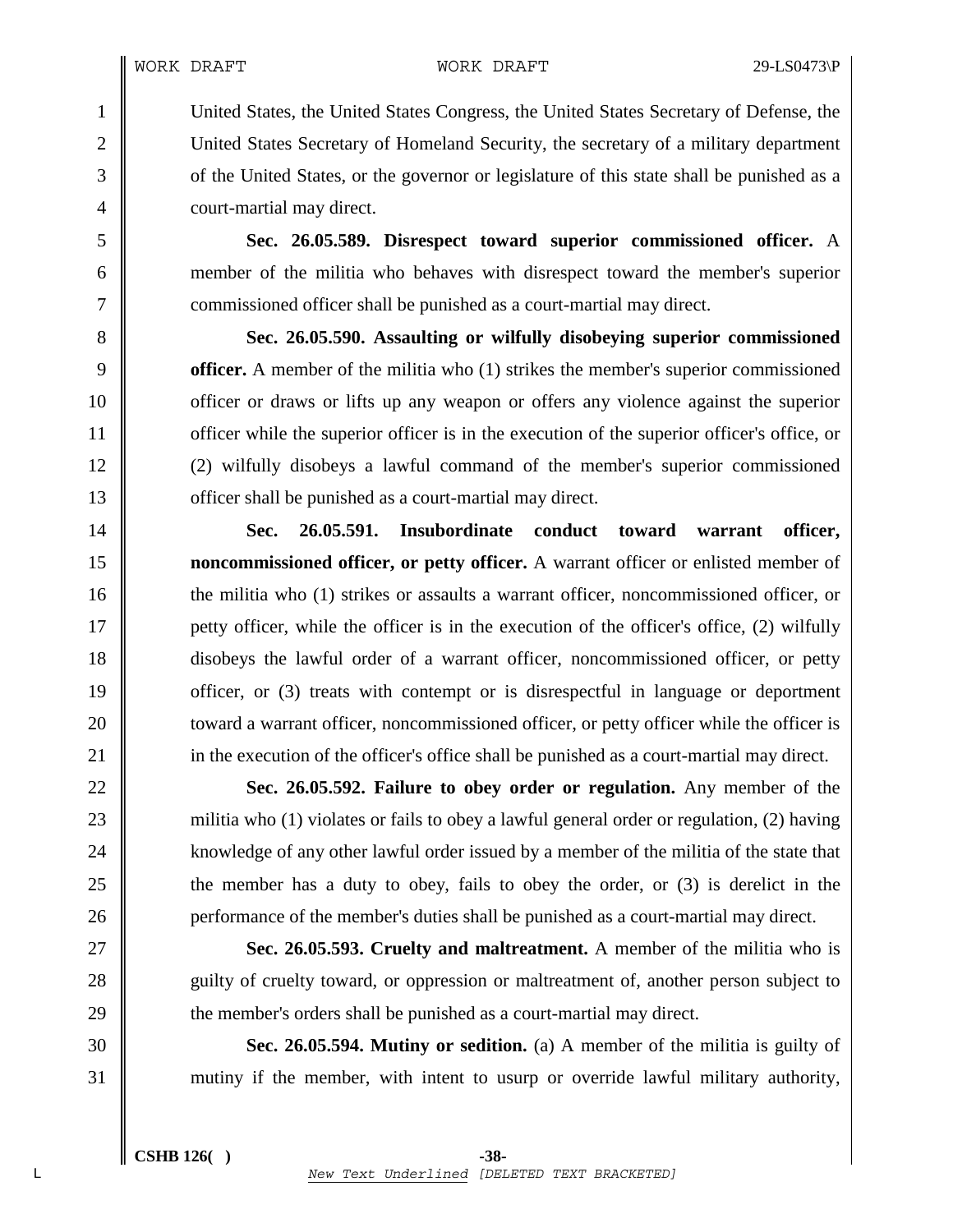1 for refuses, in concert with another person, to obey orders or otherwise do the member's 2 duty or creates violence or a disturbance.

3 (b) A member of the militia is guilty of sedition if the member, with intent to 4 cause the overthrow or destruction of lawful civil authority, creates, in concert with 5 another person, revolt, violence, or other disturbance against the authority.

6 (c) A member of the militia is guilty of a failure to suppress or report a mutiny 7 or sedition if the member fails to do the member's utmost to prevent and suppress a 8 mutiny or sedition being committed in the member's presence, or fails to take all 9 reasonable means to inform the member's superior commissioned officer or 10 **commanding officer of a mutiny or sedition that the member knows or has reason to** 11 believe is taking place.

12 (d) A member who is found guilty of attempted mutiny, mutiny, sedition, or 13 failure to suppress or report a mutiny or sedition under this section shall be punished 14 as a court-martial may direct.

15 **Sec. 26.05.595. Resistance, flight, breach of arrest, and escape.** A member 16  $\parallel$  of the militia who (1) resists apprehension, (2) flees from apprehension, (3) breaks 17 arrest, or (4) escapes from custody or confinement shall be punished as a court-martial 18 may direct.

19 **Sec. 26.05.596. Releasing prisoner without proper authority.** A member of 20 **the militia who, without proper authority, releases a prisoner committed to the** 21 member's charge or, through neglect or design, suffers a prisoner to escape shall be 22 | punished as a court-martial may direct, whether or not the prisoner was committed in 23 Strict compliance with law.

24 **Sec. 26.05.597. Unlawful detention.** A member of the militia who, except as 25 provided by law or regulation, apprehends, arrests, or confines another person shall be 26 **punished as a court-martial may direct.** 

27 **Sec. 26.05.598. Noncompliance with procedural rules.** A member of the 28 militia who (1) is responsible for unnecessary delay in the disposition of the case of 29 another person accused of an offense under this chapter, or (2) knowingly and 30 intentionally fails to enforce or comply with a provision of this chapter regulating the 31 proceedings before, during, or after trial of an accused shall be punished as a court-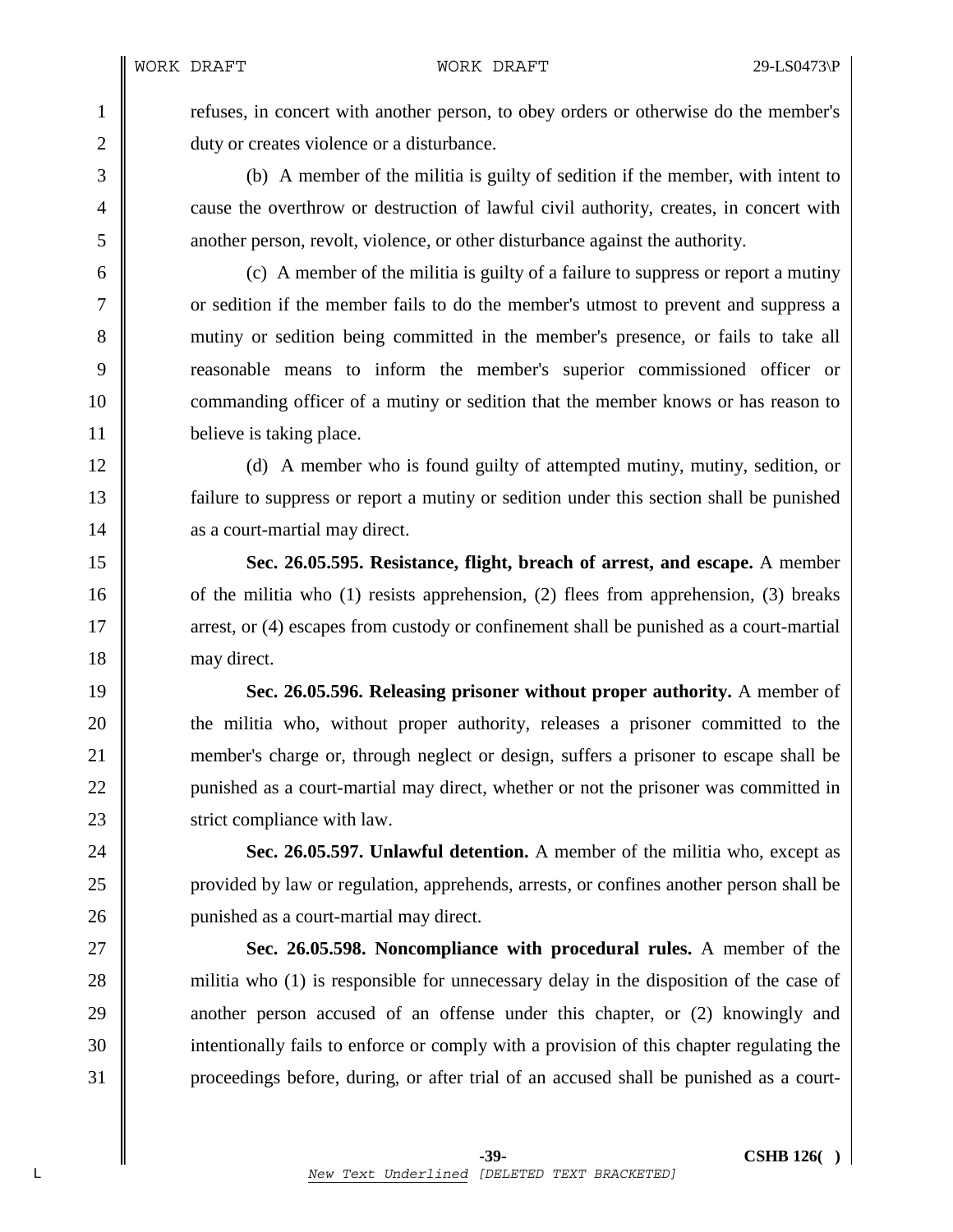1 martial may direct. 2 **Sec. 26.05.599. Misbehavior before the enemy.** (a) A member of the militia 3 is guilty of misbehavior before the enemy if the member is before or in the presence of 4 the enemy, or is facing a threat as described in AS 26.05.070, and  $5 \parallel$  (1) runs away; 6 (2) shamefully abandons, surrenders, or delivers up a command, unit, 7 place, or military property that the member has a duty to defend; 8 (3) through disobedience, neglect, or intentional misconduct, 9 cndangers the safety of the command, unit, place, or military property; 10 (4) casts away the member's arms or ammunition; 11 | (5) engages in cowardly conduct; 12  $\parallel$  (6) quits a place of duty to plunder or pillage; 13 (7) causes false alarms in a command, unit, or place under control of 14 **the armed forces of the United States or the militia of the state;** 15 (8) wilfully fails to do the utmost to encounter, engage, capture, or 16 destroy enemy troops, combatants, vessels, aircraft, or other thing that the member has 17 **a** duty to encounter, engage, capture, or destroy; or 18 (9) does not afford all practicable relief and assistance to the troops, 19 combatants, vessels, or aircraft of the armed forces of the United States or an ally of 20 **the United States, to this state, or to another state when engaged in battle.** 21 (b) A member found guilty of misbehavior before the enemy under this 22 **Section shall be punished as a court-martial may direct.** 23 **Sec. 26.05.600. Subordinate compelling surrender.** A member of the militia 24 who compels or attempts to compel the commander of the militia of this state or of 25 any other state, of a place, a vessel, an aircraft, or another military property, or of a 26 body of members of the armed forces to give it up to an enemy or to abandon it in the 27 **face** of a threat described in AS 26.05.070, or who strikes the colors or flag to an 28 enemy without proper authority, shall be punished as a court-martial may direct. 29 **Sec. 26.05.601. Improper use of countersign.** A member of the militia who, 30 in time of war, or emergency as described in AS 26.05.070, discloses the parole or 31 countersign to a person not entitled to receive it or who gives to another person who is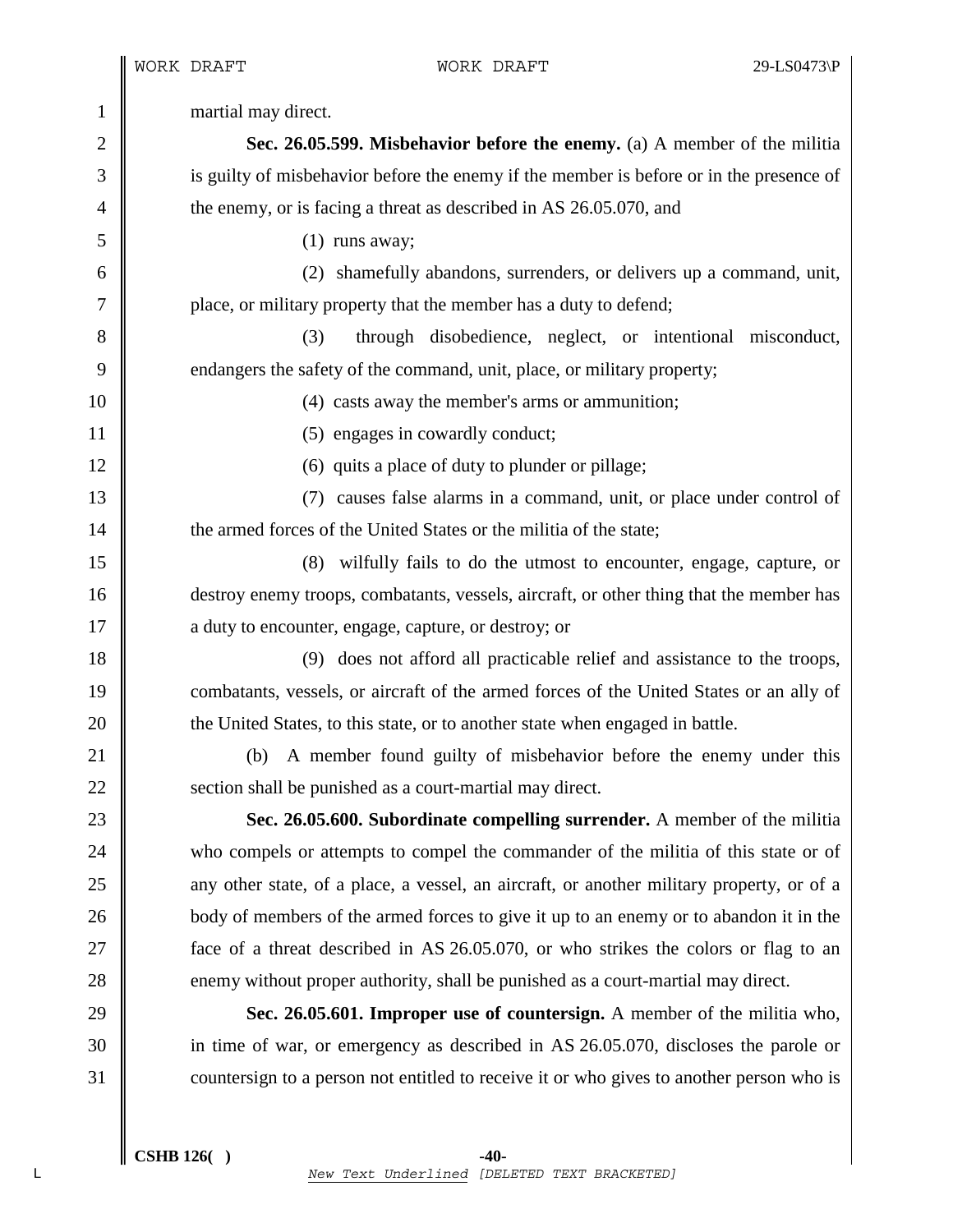1 entitled to receive and use the parole or countersign a different parole or countersign 2 from that which, to the person's knowledge, the member was authorized and required 3 **to give shall be punished as a court-martial may direct.** 

4 **Sec. 26.05.602. Forcing a safeguard.** A member of the militia who forces a 5 **S** safeguard shall be punished as a court-martial may direct.

6 **Sec. 26.05.603. Captured or abandoned property.** (a) A member of the 7 militia shall secure all public property taken for the service of the United States or the 8 state and shall give notice and turn over to the proper authority without delay all 9 captured or abandoned property in the member's possession, custody, or control.

10 (b) A member of the militia who (1) fails to carry out the duties prescribed in 11 (a) of this section, (2) buys, sells, trades, or in any way deals in or disposes of taken, 12 captured, or abandoned property, as a result of which the member receives or expects 13 to receive any profit, benefit, or advantage to the member or another person directly or 14 indirectly connected with the member, or (3) engages in looting or pillaging shall be 15 punished as a court-martial may direct.

16 **Sec. 26.05.604. Aiding the enemy.** A member of the militia who (1) aids or 17 attempts to aid the enemy or a hostile individual or group as described in 18 AS 26.05.070 with arms, ammunition, supplies, money, or other things, or (2) without 19 proper authority, knowingly harbors or protects or gives intelligence to, or 20 **communicates or corresponds with or holds any intercourse with, the enemy or hostile** 21 individual or group, either directly or indirectly, shall be punished as a court-martial 22 may direct.

23 **Sec. 26.05.605. Misconduct as prisoner.** A member of the militia who, while 24 in the hands of the enemy or a hostile individual or group as described in 25 AS 26.05.070 in time of war, (1) for the purpose of securing favorable treatment by 26 the person's captors, acts without proper authority in a manner contrary to law, 27 custom, or regulation, to the detriment of other persons of whatever nationality held by 28 the enemy or hostile individual or group as civilian or military prisoners, or (2) while 29 in a position of authority over a person, maltreats the person without justifiable cause 30 shall be punished as a court-martial may direct.

31 **Sec. 26.05.607. False official statements.** A member of the militia who, with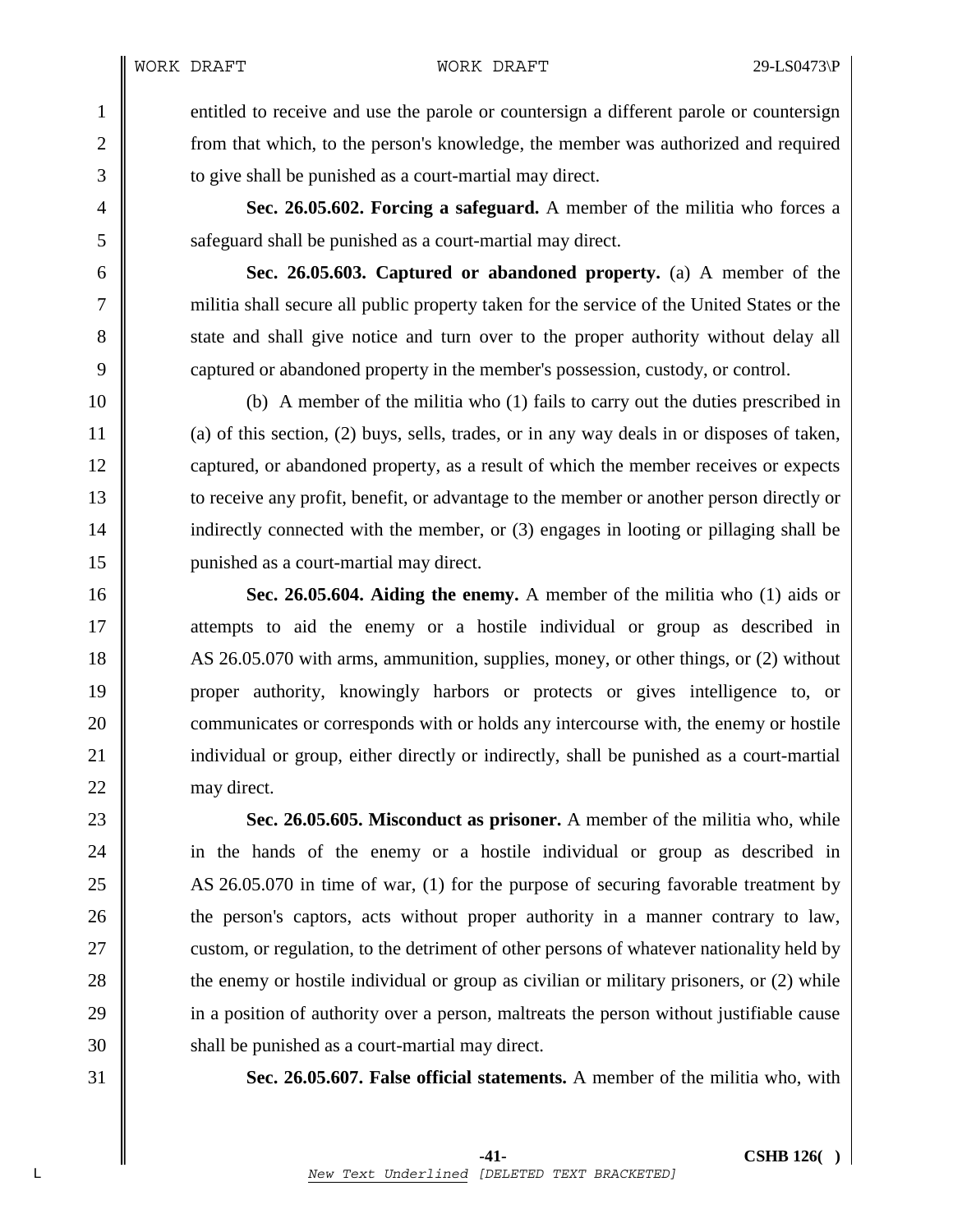1 intent to deceive, signs a false record, return, regulation, order, or other official 2 document made in the line of duty, knowing it to be false, or makes a false official 3 statement in the line of duty, knowing it to be false, shall be punished as a court-4 **martial may direct.** 

5 **Sec. 26.05.608. Military property; loss, damage, destruction, or wrongful**  6 **disposition.** A member of the militia who, without proper authority, (1) sells or 7 contract damages, destroys, or loses, or  $\vert$  otherwise disposes of, (2) wilfully or through neglect damages, destroys, or loses, or 8 (3) wilfully or through neglect suffers to be lost, damaged, destroyed, sold, or 9 wrongfully disposed of, military property of the United States or of any state, shall be 10 || punished as a court-martial may direct.

11 **Sec. 26.05.609. Property other than military property; waste, spoilage, or**  12 **destruction.** A member of the militia who, while on active duty, wilfully or recklessly 13 wastes, spoils, or otherwise wilfully and wrongly destroys or damages any property 14 other than military property of the United States or of any state shall be punished as a 15 **court-martial may direct.** 

16 **Sec. 26.05.610. Improper hazarding of vessel.** A member of the militia who 17 wilfully, wrongfully, or with gross negligence hazards or suffers to be hazarded a 18 vessel of the armed forces of the United States or the militia of the state shall suffer 19 **the punishment as a court-martial may direct.** 

20 **Sec. 26.05.611. Drunken or reckless operation of a vehicle, aircraft, or**  21 **vessel.** (a) A member of the militia who (1) operates or physically controls a vehicle, 22 aircraft, or vessel in a careless or reckless manner or while impaired by a substance 23 described in AS 26.05.614(b), or (2) operates or is in actual physical control of a 24 vehicle, aircraft, or vessel while under the influence of alcohol or when the alcohol 25 concentration in the person's blood or breath is equal to or exceeds the applicable limit 26 under (b) of this section shall be punished as a court-martial may direct.

27  $\parallel$  (b) For purposes of (a) of this section,

28 (1) in the case of the operation or control of a vehicle, aircraft, or 29 vessel in the United States, the applicable limit on the alcohol concentration in a 30 **person's blood or breath is the lesser of** 

 $31 \parallel$  (A) the blood alcohol content limit under the law of the state in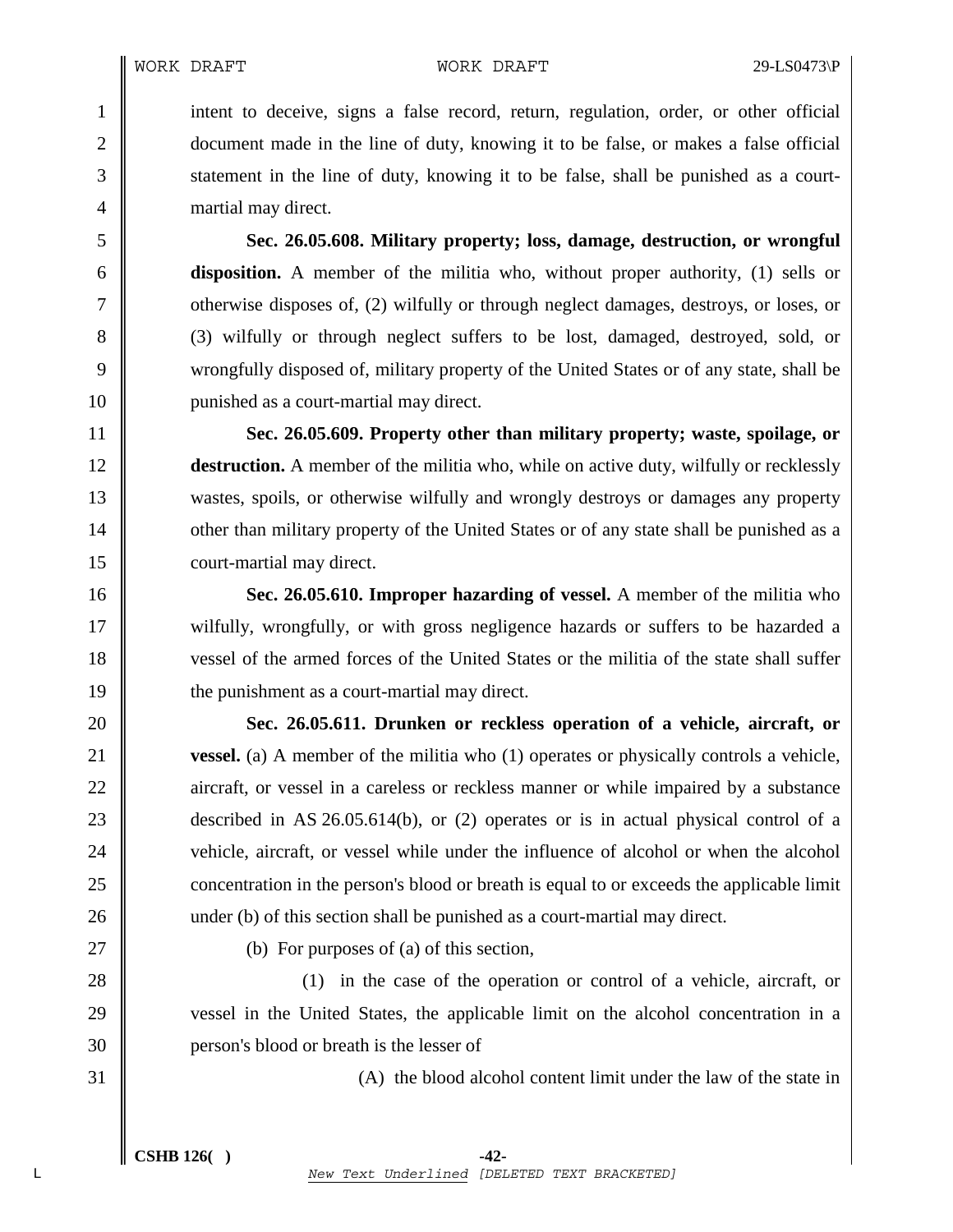WORK DRAFT WORK DRAFT 29-LS0473\P

1 which the conduct occurred, except as provided under (3) of this subsection for 2 **conduct on a military installation that is in more than one state; and** 3 (B) the blood alcohol content limit under AS 28.35.030; 4 (2) in the case of the operation or control of a vehicle, aircraft, or 5 vessel outside the United States, the applicable blood alcohol content limit is 0.10 6 grams of alcohol for each 100 milliliters of blood with respect to alcohol concentration 7 in a person's blood and is 0.10 grams of alcohol for each 210 liters of breath with 8 Supersual respect to alcohol concentration in a person's breath, as shown by chemical analysis or 9 a lower limit that the Secretary of Defense may prescribe by regulation;  $10 \parallel$  (3) in the case of a military installation that is in more than one state, if 11 those states have different blood alcohol content limits under their respective state 12 laws, the Secretary of Defense may select one of the blood alcohol content limits to 13 **apply uniformly on that installation.** 14 (c) Unless otherwise specifically defined or unless the context otherwise 15 requires, in this section, 16 (1) "blood alcohol content limit" means the amount of alcohol 17 concentration in a person's blood or breath at which operation or control of a vehicle, 18 aircraft, or vessel is prohibited; 19 (2) "state" includes the District of Columbia, the Commonwealth of 20 **Puerto Rico, the Virgin Islands, Guam, and American Samoa;** 21 **(3)** "United States" includes the District of Columbia, the 22 Commonwealth of Puerto Rico, the Virgin Islands, Guam, and American Samoa. 23 **Sec. 26.05.612. Drunk on duty.** A member of the militia, other than a sentinel 24 or lookout, who is found under the influence of alcohol while on duty shall be 25 **punished as a court-martial may direct.** 26 **Sec. 26.05.613. Misbehavior of sentinel.** A sentinel or lookout who is found 27 under the influence of alcohol or sleeping on the sentinel's or lookout's post or leaves 28 the post before being regularly relieved shall be punished, if the offense is committed 29 in time of war or emergency as described in AS 26.05.070, by confinement of not 30 more than 10 years or other punishment as a court-martial may direct, but if the 31 offense is committed at any other time, by the punishment as a court-martial may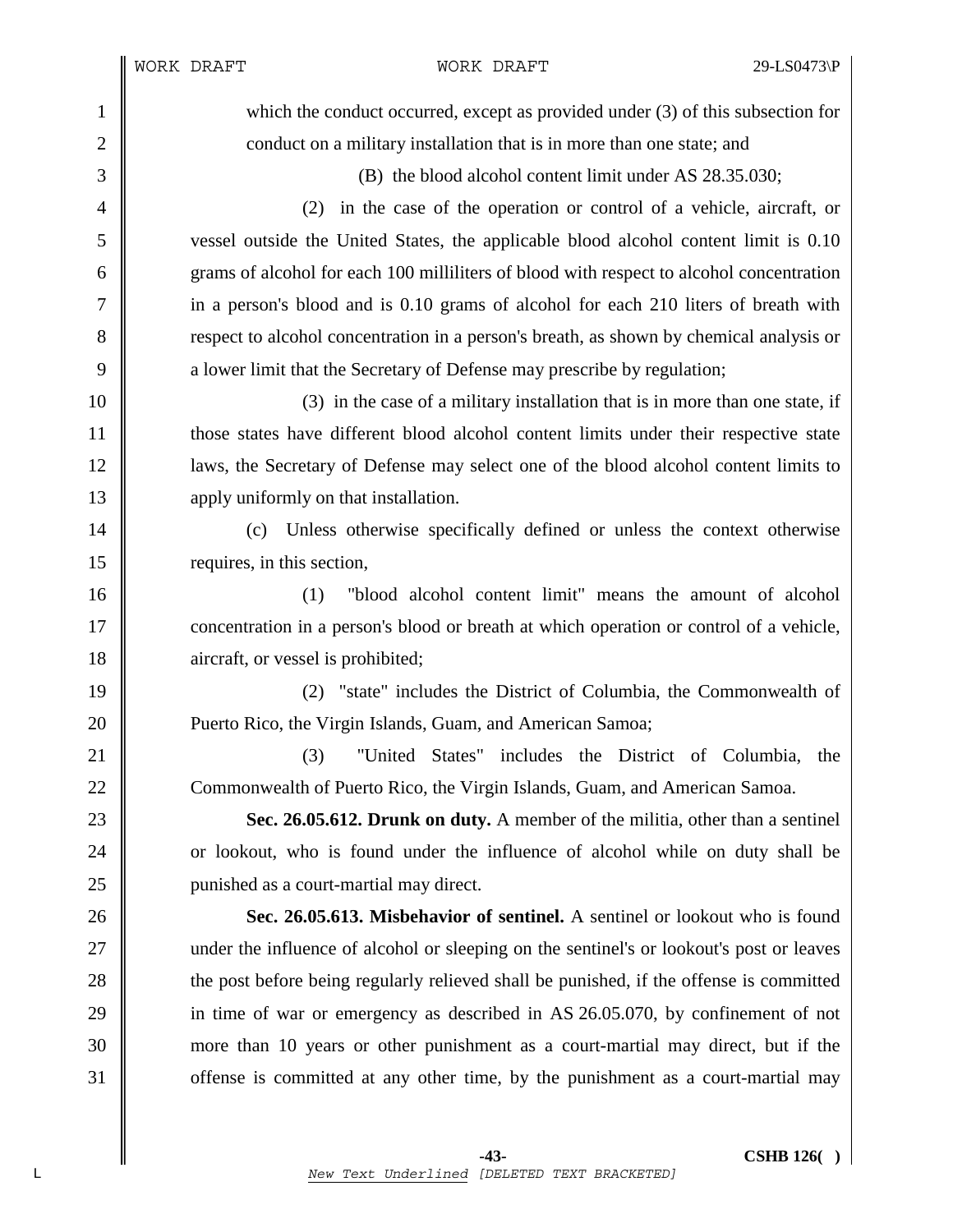1 direct.

2 **Sec. 26.05.614. Wrongful use or possession of controlled substances.** (a) A 3 member of the militia who uses, possesses, manufactures, distributes, or imports a 4 controlled substance into the customs territory of the United States, exports from the 5 United States in violation of the laws of the United States or the state, or who 6 introduces a controlled substance into an installation, vessel, vehicle, or aircraft used 7 by or under the control of the armed forces of the United States or the military forces 8 **o** of a state shall be punished as a court-martial may direct.

9 (b) In this section, "controlled substance" means

10 (1) opium, heroin, cocaine, amphetamine, lysergic acid diethylamide, 11 methamphetamine, phencyclidine, barbituric acid, and marijuana;

12 (2) a compound or derivative of a substance specified in (1) of this 13 | subsection:

14  $\parallel$  (3) a substance not specified in (1) or (2) of this subsection that is 15 listed on a schedule of controlled substances prescribed by the President of the United 16 States for the purposes of the armed forces of the United States under 10 U.S.C. 801 -17 | 946 (Uniform Code of Military Justice);

18  $\parallel$  (4) a substance not specified in (1) or (2) of this subsection or on a list 19 prescribed by the President under (3) of this subsection that is listed in 21 U.S.C. 812, 20 | schedules I through V.

21 **Sec. 26.05.615. Malingering.** A member of the militia who, for the purpose of 22 | avoiding work, duty, or service, (1) feigns illness, physical disablement, mental lapse, 23 contract 23 or derangement, or (2) intentionally inflicts self-injury shall be punished as a court-24 martial may direct.

25 **Sec. 26.05.616. Riot or breach of peace.** A member of the militia who causes 26 or participates in a riot or breach of the peace shall be punished as a court-martial may 27 | direct.

28 **Sec. 26.05.617. Provoking speeches or gestures.** A member of the militia 29 who uses provoking or reproachful words or gestures toward another member of the 30 militia shall be punished as a court-martial may direct.

31 **Sec. 26.05.620. Sexual assault.** (a) A member of the militia who commits any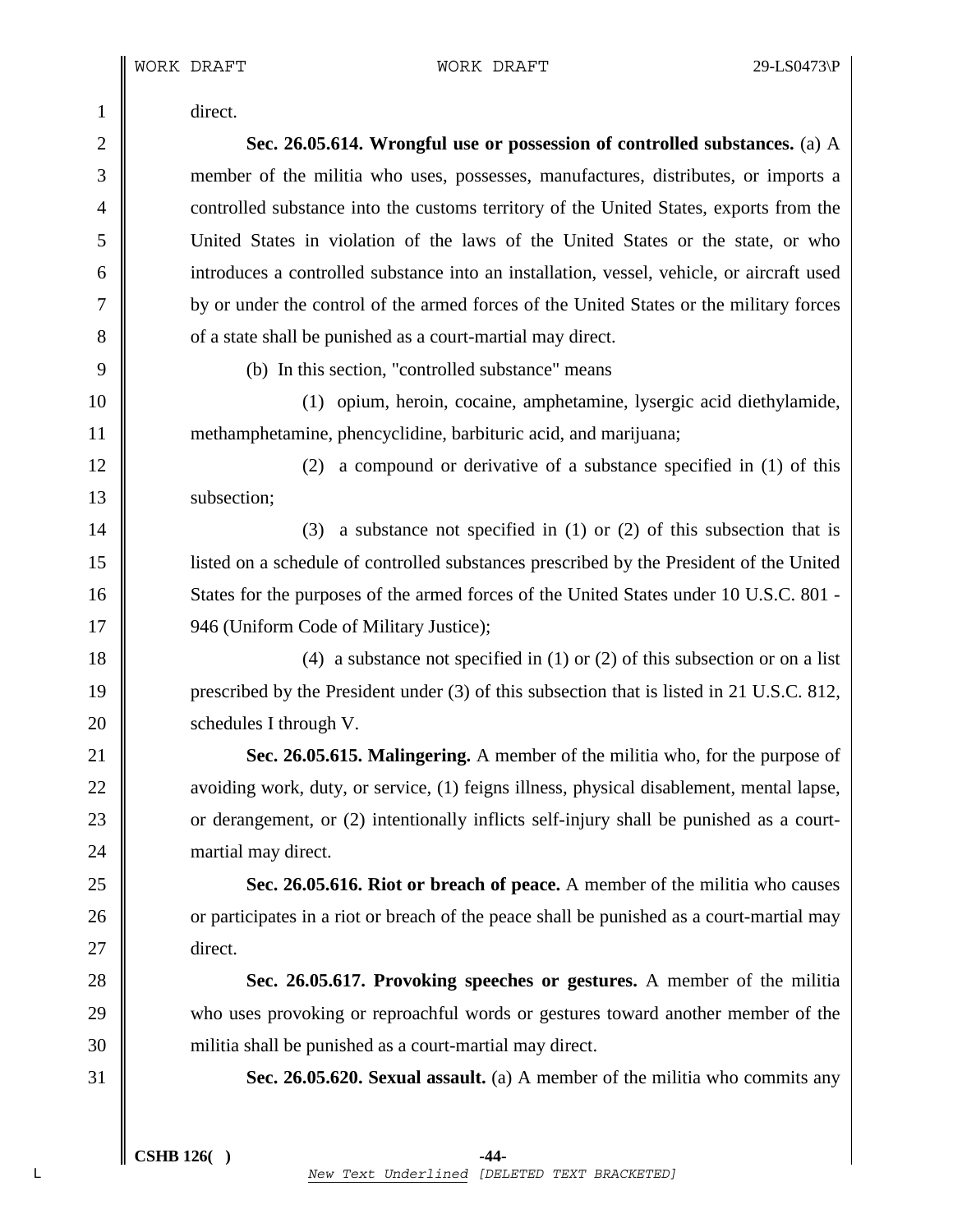1 of the following acts is guilty of sexual assault and shall be punished as a court-martial 2 | may direct: 3 || (1) a sexual act on another person by 4 (A) threatening or placing another person in fear; 5 (B) causing bodily harm to another person; 6 (C) making a fraudulent representation that the sexual act 7 || serves a professional purpose; 8 (D) inducing a belief by any artifice, pretense, or concealment 9  $\parallel$  that the person is another person; 10 (2) a sexual act on another person when the person knows or 11 reasonably should know that the other person is asleep, unconscious, or otherwise 12 | unaware that the sexual act is occurring; 13 (3) a sexual act on another person when the other person is incapable 14 **o** of consenting to the sexual act because of 15 (A) impairment by a drug, intoxicant, or other similar 16 substance, and that condition is known or reasonably should be known by the 17 person; 18 (B) a mental disease or defect or physical disability, and that 19 **condition is known or reasonably should be known by the person.** 20 (b) A member of the militia who commits or causes sexual contact on or by 21 another person, and in doing so violates (a) of this section, is guilty of abusive sexual 22 contact and shall be punished as a court-martial may direct. 23 (c) In a prosecution under this section, in proving that a person made a threat, 24 it is not necessary to prove that the person actually intended to carry out the threat or 25 **had the ability to carry out the threat.** 26 (d) An accused may raise any applicable defenses available under this chapter 27 | or the Rules for Courts-Martial (Manual for Courts-Martial, United States, as 28 amended). Marriage is not a defense for any conduct at issue in a prosecution under  $29$   $\parallel$  this section. 30 (e) In a prosecution under this section where consent is at issue, 31 (1) an expression of lack of consent through words or conduct means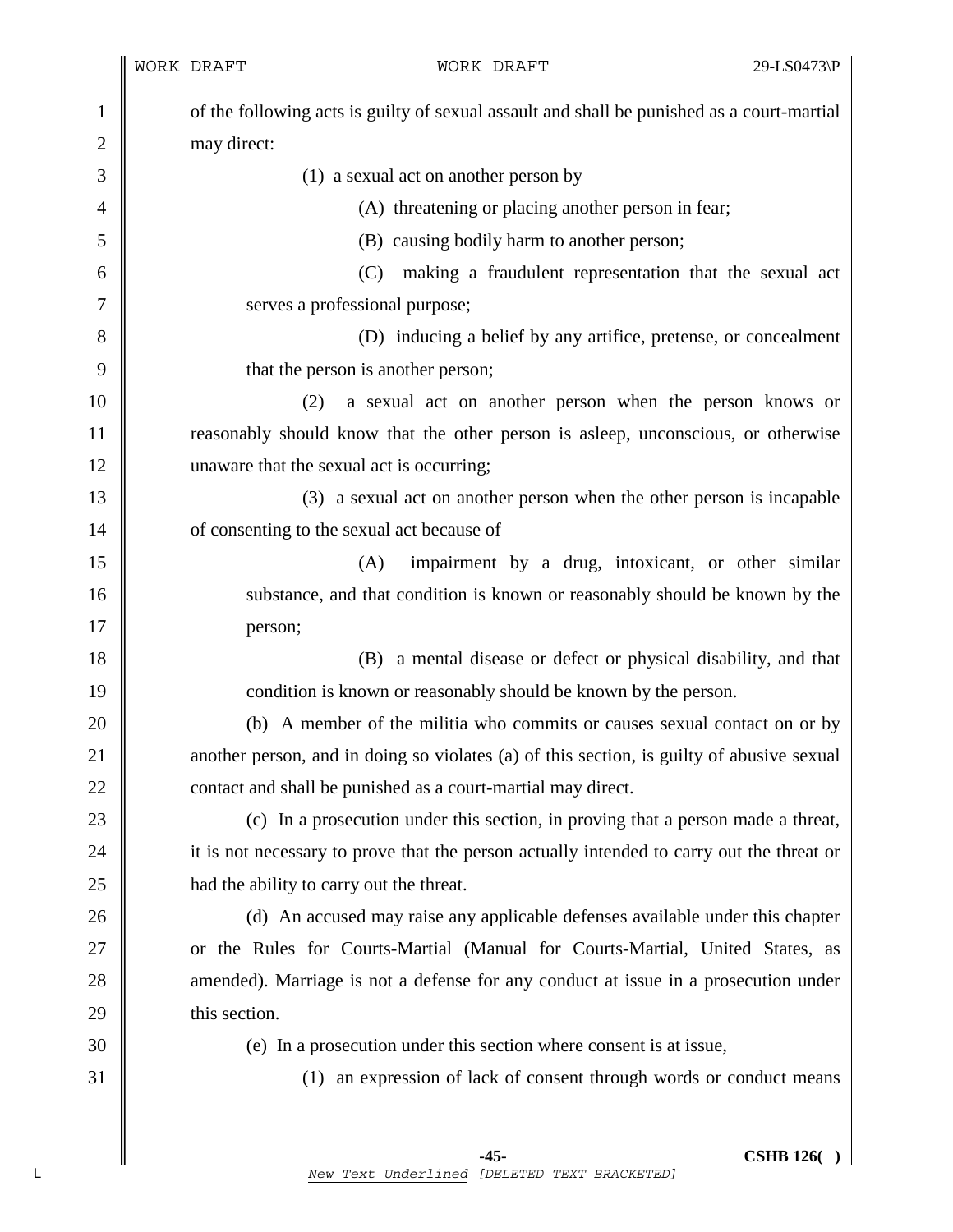WORK DRAFT WORK DRAFT 29-LS0473\P

1 there is no consent; lack of verbal or physical resistance or submission resulting from 2 the use of force, threat of force, or placing another person in fear may not constitute 3 consent; a current or previous dating, social, or sexual relationship by itself or the 4 manner of dress of the person involved with the accused in the conduct at issue may 5 not constitute consent;

6 (2) a sleeping, unconscious, or incompetent person cannot consent; a 7 person cannot consent to force causing or likely to cause death or grievous bodily 8 **harm** or to being rendered unconscious; a person cannot consent while under threat or 9 fear or under the circumstances described in  $(a)(1)(C)$  or (d) of this section;

10 (3) lack of consent may be inferred based on the circumstances of the **offense**; the surrounding circumstances shall be considered in determining whether a **person gave consent, or whether a person did not resist or ceased to resist only because o** of another person's actions.

14 (f) Unless otherwise specifically defined or unless the context otherwise 15 | requires, in this section,

16 **(1)** "bodily harm" means any offensive touching of another person, 17 however slight, including any nonconsensual sexual act or nonconsensual sexual 18 contact;

19 (2) "consent" means a freely given agreement to the conduct at issue 20 by a competent person;

21 (3) "force" means the use of a weapon, the use of physical strength or 22 violence sufficient to overcome, restrain, or injure a person, or inflicting physical harm 23 Sufficient to coerce or compel submission by the victim;

24 (4) "grievous bodily harm" means serious bodily injury, including **f** can islocated bones, deep cuts, torn members of the body, serious damage to **internal organs, and other severe bodily injuries; grievous bodily harm does not include minor injuries such as a black eye or a bloody nose;** 

28 (5) "sexual act" means

29  $\parallel$  (A) contact between the penis and the vulva, anus, or mouth; in 30 this subparagraph, contact involving the penis occurs upon penetration, 31 however slight;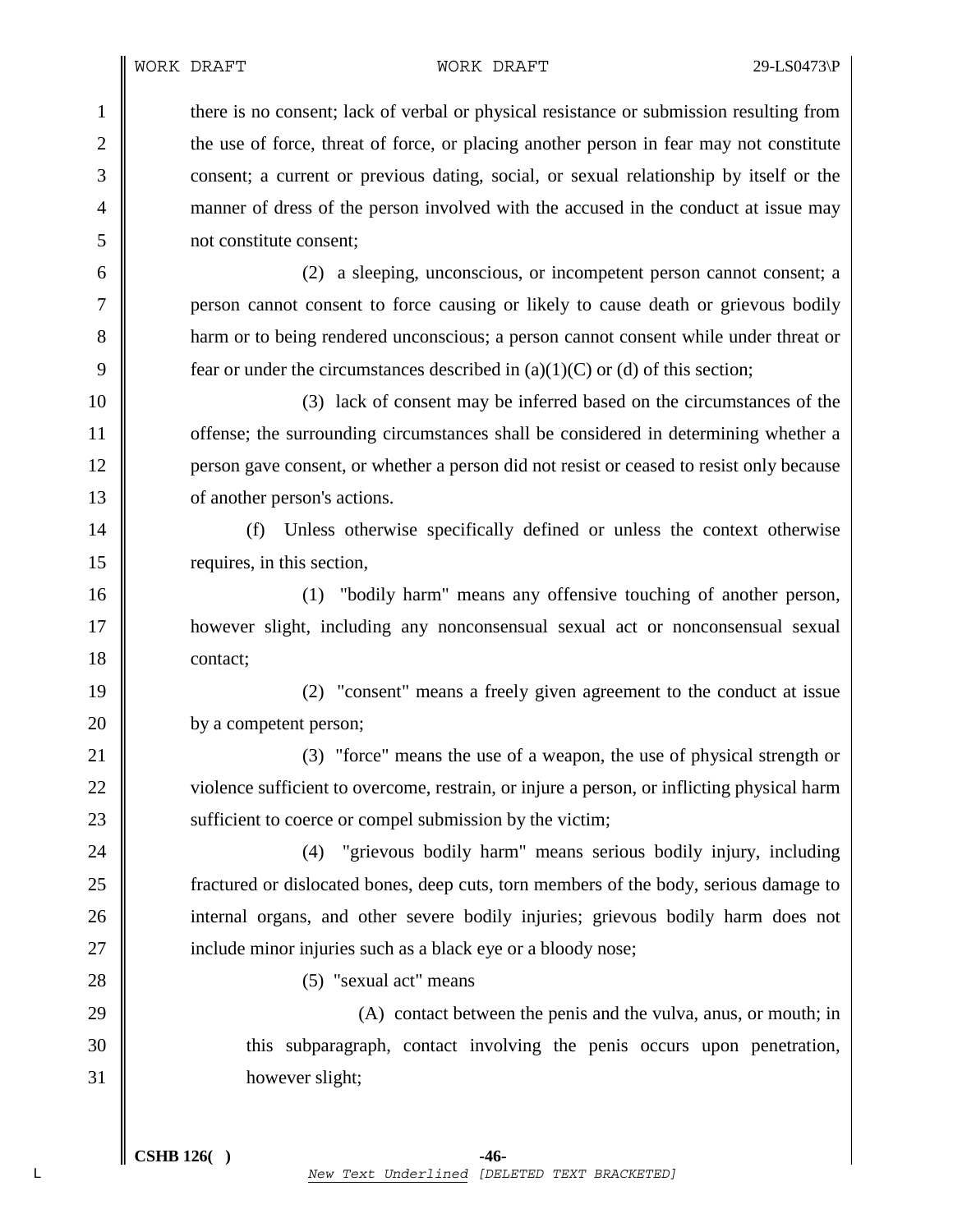1 (B) the penetration, however slight, of the vulva, anus, or 2 mouth of another person by any part of the body or any object, with an intent 3 to abuse, humiliate, harass, or degrade a person or to arouse or gratify the 4 Sexual desire of a person; 5 (6) "sexual contact" means 6 (A) touching, or causing another person to touch, either directly 7 or through the clothing, the genitalia, anus, groin, breast, inner thigh, or 8 buttocks of a person, with an intent to abuse, humiliate, or degrade a person; 9 (B) touching, or causing another person to touch, either directly 10 or through the clothing, a body part of a person, with an intent to arouse or 11 gratify the sexual desire of a person; touching may be accomplished by any 12 **part of the body**; 13 (7) "threatening or placing another person in fear" means a 14 **communication** or action that is of sufficient consequence to cause a reasonable fear 15 that noncompliance will result in the victim or another person being subjected to the 16 wrongful action contemplated by the communication or action; 17 (8) "unlawful force" means an act of force committed without legal 18 | justification or excuse. 19 **Sec. 26.05.621. Stalking.** (a) A member of the militia is guilty of stalking and 20 **shall be punished as a court-martial may direct if the member** 21 (1) wrongfully engages in a course of conduct directed at a specific 22 **person that would cause a reasonable person to fear death or bodily harm, including** 23 Sexual assault, to the person or a member of the person's immediate family; 24 **(2)** has knowledge, or should have knowledge, that the specific person 25 will be placed in reasonable fear of death or bodily harm, including sexual assault, to 26 **the person or a member of the person's immediate family;** 27 || (3) induces in a specific person reasonable fear of death or bodily 28 **harm, including sexual assault, to the person or to a member of the person's immediate** 29 **family.** 30 (b) Unless otherwise specifically defined or unless the context otherwise  $31$  requires, in this section,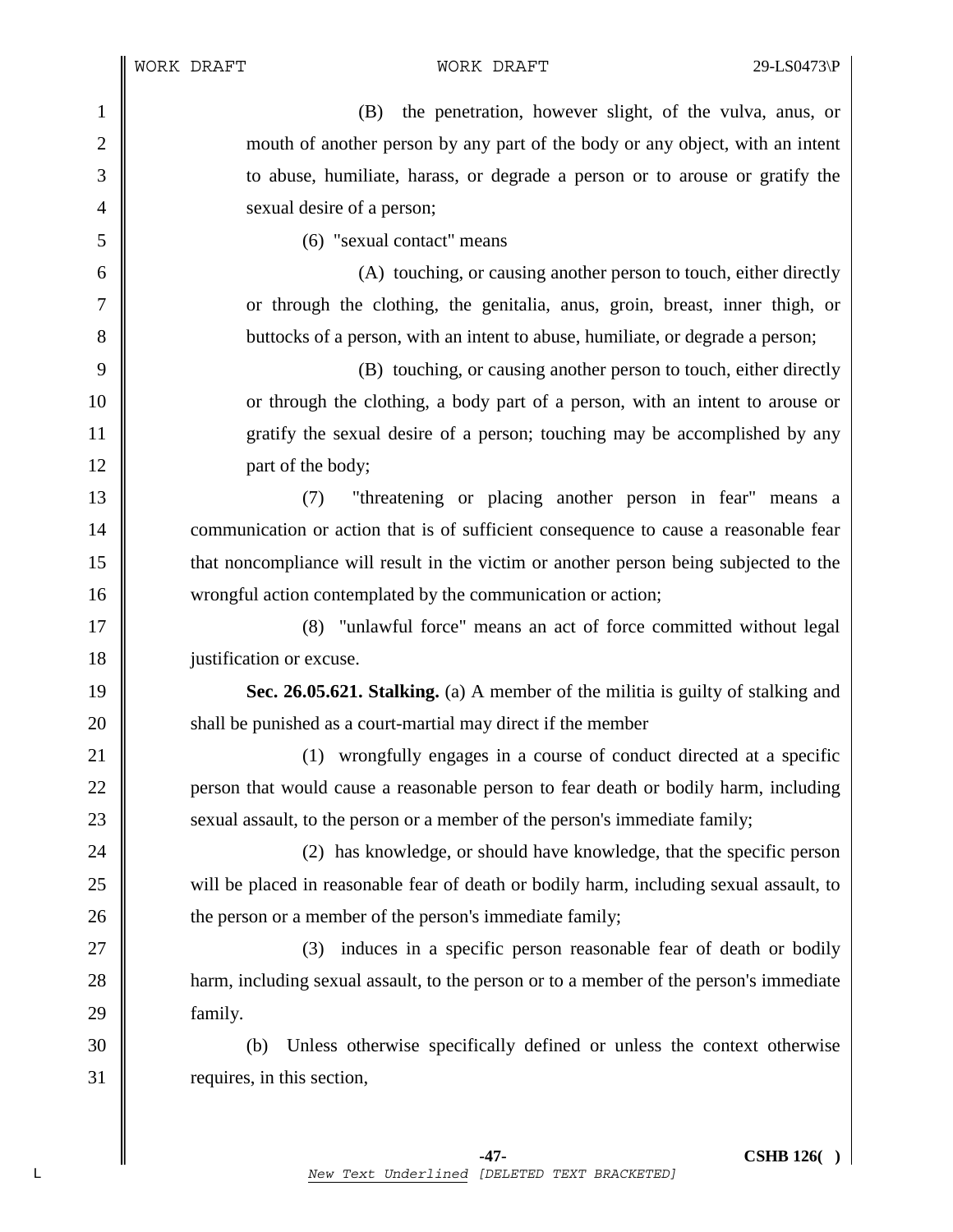WORK DRAFT WORK DRAFT 29-LS0473\P

1 (1) "course of conduct" means a repeated maintenance of visual or 2 physical proximity to a specific person or a repeated conveyance of verbal threats, 3 written threats, or threats implied by conduct, or a combination of those threats, 4 directed at or toward a specific person;

5 (2) "immediate family" means a spouse, parent, child, or sibling of the 6 person, or any other family member, relative, or intimate partner of the person who 7 T regularly resides in the household of the person or who, within the six months 8 preceding the commencement of the course of conduct, regularly resided in the 9 household of the person;

10 (3) "repeated," with respect to conduct, means two or more occasions 11 **decision** of that conduct.

12 **Sec. 26.05.622. Other sexual misconduct; indecent viewing, visual**  13 **recording, or broadcasting.** (a) A member of the militia who knowingly commits 14 any of the following acts without legal justification or lawful authorization is guilty of 15 an offense under this section and shall be punished as a court-martial may direct:

16 (1) knowingly and wrongfully views the private area of another 17 person, without the other person's consent and under circumstances in which the other 18 **person has a reasonable expectation of privacy;** 

19 (2) knowingly and wrongfully photographs, videotapes, films, or 20 **records**, by any means, the private area of another person without the other person's 21 **consent and under circumstances in which the other person has a reasonable** 22 expectation of privacy;

23 **(3)** knowingly and wrongfully broadcasts or distributes a recording 24 **that the person knows or reasonably should know was made under the circumstances** 25 described in (2) of this subsection.

26 (b) A member of the militia who compels another person to engage in an act 27 **or** of prostitution with another person is guilty of forcible pandering and shall be 28 **punished as a court-martial may direct.** 

29  $\parallel$  (c) A member of the militia who intentionally exposes, in an indecent manner, 30 the genitalia, anus, buttocks, or female areola or nipple is guilty of indecent exposure 31 and shall be punished as a court-martial may direct.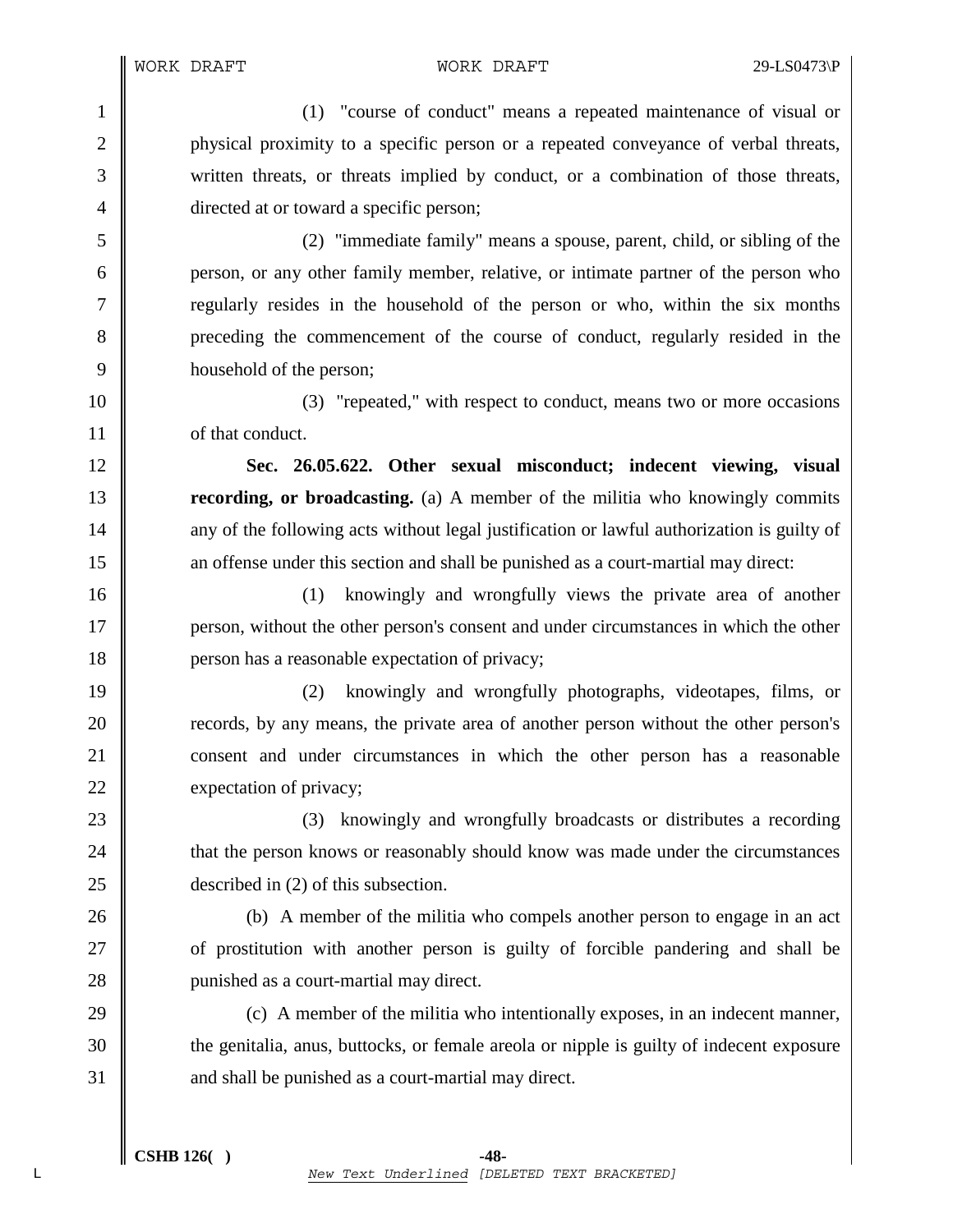1 (d) Unless otherwise specifically defined or unless the context otherwise 2 | requires, in this section,

3 (1) "act of prostitution" means a sexual act or sexual contact as defined <sup>4</sup> in AS 26.05.620 because of which anything of value is given to or received by another 5 person;

6 (2) "broadcast" means electronically transmitting a visual image with 7 | the intent that it be viewed by a person or persons;

8 (3) "distribute" means delivering to the actual or constructive 9 possession of another, including transmission by electronic means;

10 (4) "indecent manner" means conduct that amounts to a form of 11 immorality relating to sexual impurity that is grossly vulgar, obscene, and repugnant 12 to common propriety and that tends to excite sexual desire or deprave morals with 13 **Solution** respect to sexual relations;

14 | (5) "private area" means the naked or underwear-clad genitalia, anus, 15 **buttocks**, or female areola or nipple;

16 (6) Treasonable expectation of privacy" means circumstances in which 17 **a** reasonable person would believe that the person could disrobe in privacy without 18 **being concerned that an image of a private area of the person was being captured or** 19 circumstances in which a reasonable person would believe that a private area of the 20 **person would not be visible to the public.** 

21 **Sec. 26.05.623. Larceny and wrongful appropriation.** (a) A member of the 22 militia who wrongfully takes, obtains, or withholds, by any means, from the 23 **possession of the owner or another person any money, personal property, or article of** 24 value with intent permanently to deprive or defraud another person of the use and 25 **benefit of the property or to appropriate it for the person's own use or the use of a** 26 **person other than the owner steals that property and is guilty of larceny and shall be** 27 | punished as a court-martial may direct.

28 (b) A member of the militia who wrongfully takes, obtains, or withholds, by 29 any means, from the possession of the owner or another person any money, personal 30 property, or article of value with intent temporarily to deprive or defraud another 31 person of the use and benefit of the property or to appropriate it for the person's own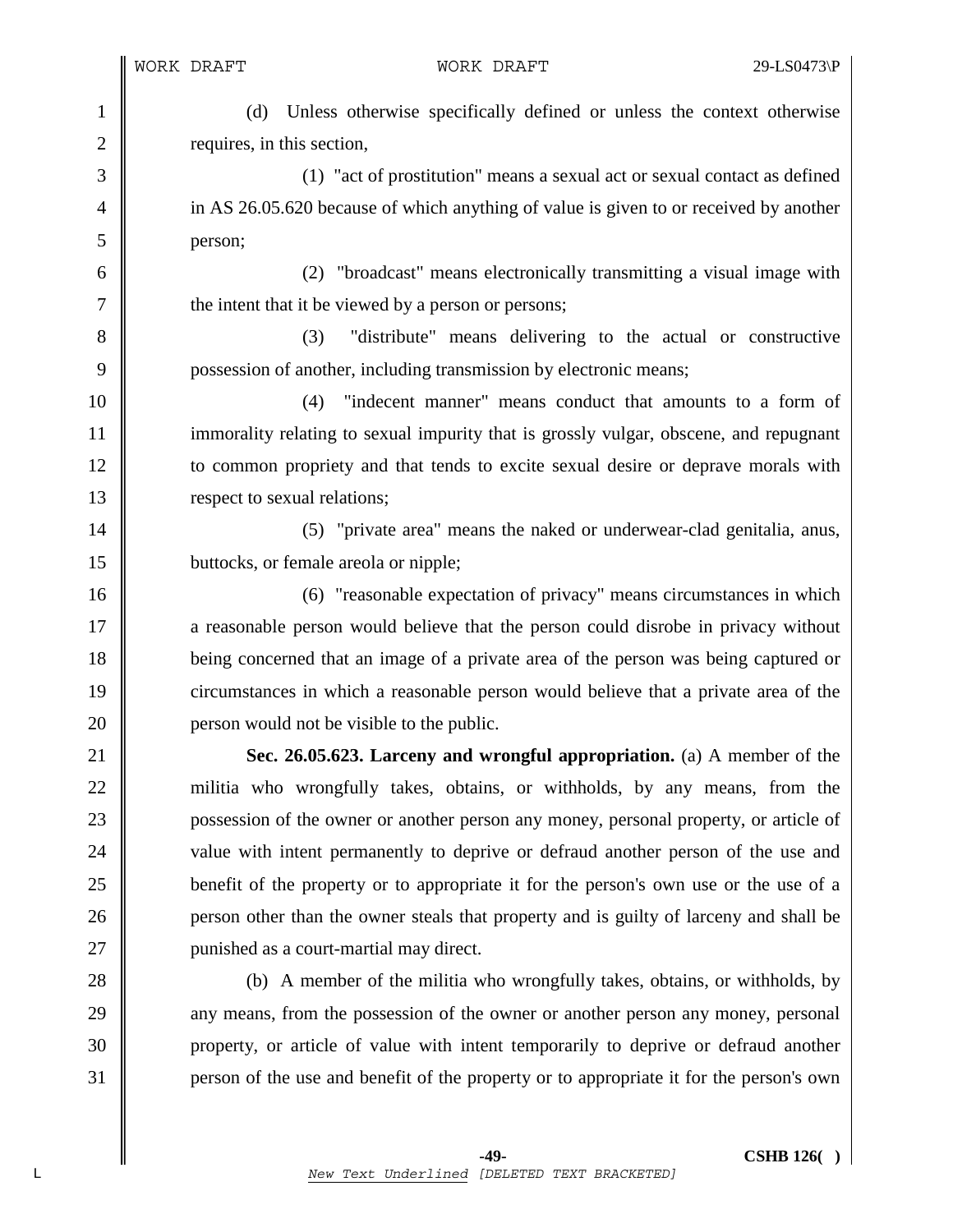1 use or the use of a person other than the owner is guilty of wrongful appropriation and 2  $\parallel$  shall be punished as a court-martial may direct.

3 **Sec. 26.05.624. Forgery.** A member of the militia who, with intent to defraud, 4 (1) falsely makes or alters a signature to or a part of any writing that would, if genuine, 5 apparently impose a legal liability on another person or change the legal right or  $6 \parallel$  liability of the person to their prejudice, or (2) who utters, offers, issues, or transfers 7 that writing, which the person knows to be falsely made or altered, is guilty of forgery 8 and shall be punished as a court-martial may direct.

9 **Sec. 26.05.625. Making, drawing, or uttering check, draft, or order**  10 **without sufficient funds.** A member of the militia who makes, draws, utters, or 11 delivers a check, draft, or order for the payment of money on a bank or other 12 depository, knowing at the time that the maker or drawer has not or will not have 13 Sufficient funds in, or credit with, the bank or other depository for the payment of that 14 check, draft, or order in full on its presentment, with intent to defraud for the 15 procurement of any article or thing of value or with intent to deceive, for the payment 16 of a past due obligation or for another purpose shall be punished as a court-martial 17 may direct. The making, drawing, uttering, or delivering by a maker or drawer of a 18 check, draft, or order, payment of which is refused by the drawee because of 19 insufficient funds of the maker or drawer in the drawee's possession or control, is 20 prima facie evidence of the person's intent to defraud or deceive and of the knowledge 21 of insufficient funds in, or credit with, that bank or other depository, unless the maker 22 or drawer pays the holder the amount due within five days after receiving notice, 23 corally or in writing, that the check, draft, or order was not paid on presentment. In this 24 **Section, "credit" means an arrangement or understanding, express or implied, with the** 25 **bank** or other depository for the payment of that check, draft, or order.

26 **Sec. 26.05.631. Perjury.** A member of the militia who, in a judicial 27 **proceeding or in a course of justice, under lawful oath or in another form allowed by** 28 **lack** law to be substituted for an oath, willfully and corruptly gives false testimony material 29 to the issue or matter of inquiry, or who, in a declaration, certificate, verification, or 30 statement under penalty of perjury, subscribes a false statement material to the issue or 31 matter of inquiry is guilty of perjury and shall be punished as a court-martial may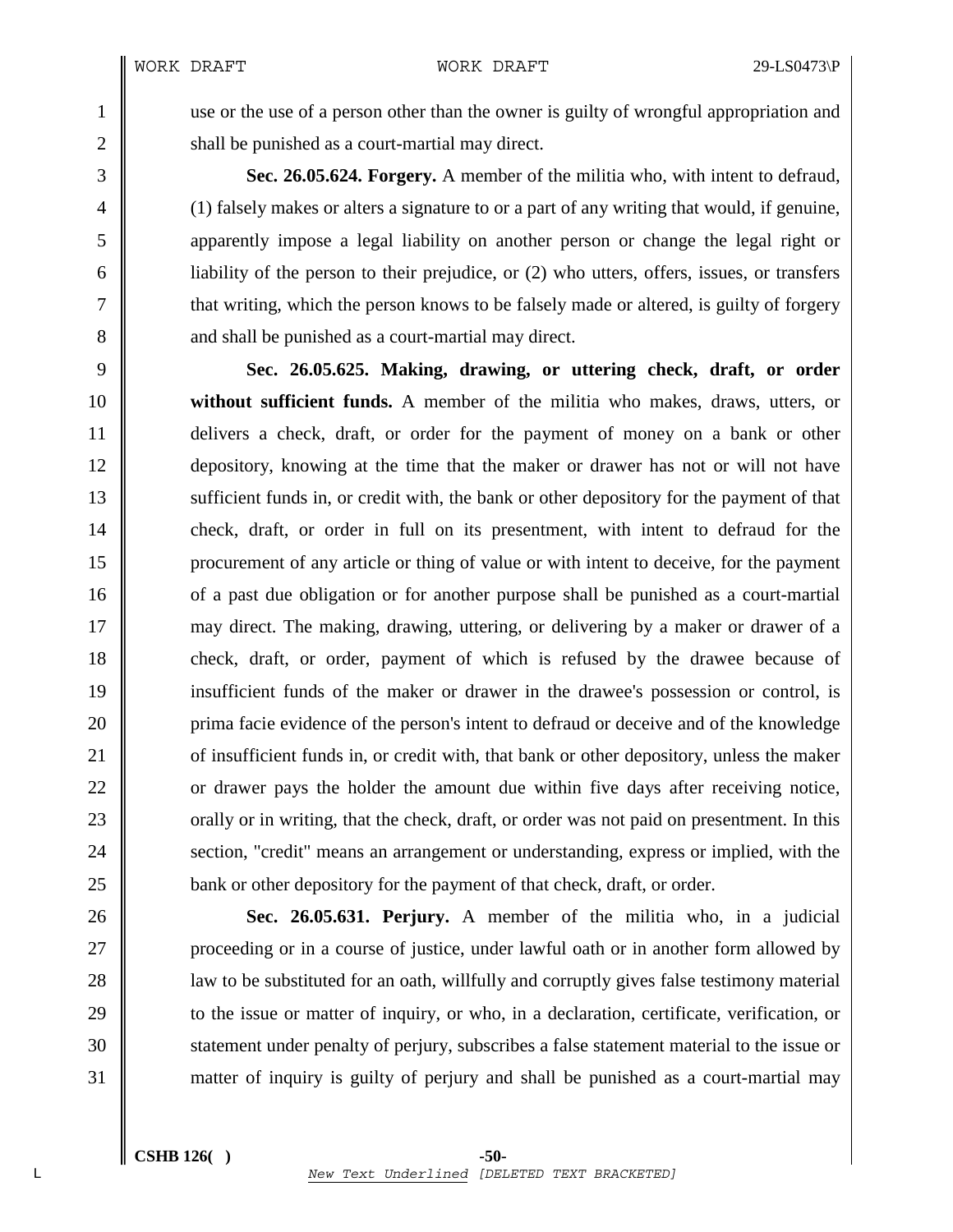I

| $\mathbf{1}$   | direct.                                                                                    |
|----------------|--------------------------------------------------------------------------------------------|
| $\mathbf{2}$   | Sec. 26.05.632. Fraud against the government. (a) A member of the militia                  |
| 3              | is guilty of fraud against the government if the member                                    |
| $\overline{4}$ | (1) knowing it to be false or fraudulent                                                   |
| 5              | (A) makes a claim against the United States, the state, or an                              |
| 6              | officer of the United States or the state; or                                              |
| 7              | (B) presents to a person in the civil or military service of the                           |
| 8              | United States, the state, or an officer of the United States or the state, for             |
| 9              | approval or payment, a claim against the United States, the state, or an officer           |
| 10             | of the United States or the state;                                                         |
| 11             | (2) for the purpose of obtaining the approval, allowance, or payment of                    |
| 12             | a claim against the United States, the state, or an officer of the United States or the    |
| 13             | state,                                                                                     |
| 14             | makes or uses a writing or other paper knowing it to<br>(A)                                |
| 15             | contain a false or fraudulent statement;                                                   |
| 16             | makes an oath, affirmation or certification to a fact,<br>(B)                              |
| 17             | writing, or other paper knowing the oath, affirmation, or certification to be              |
| 18             | false; or                                                                                  |
| 19             | forges or counterfeits a signature on a writing or other<br>(C)                            |
| 20             | paper or uses the signature, knowing it to be forged or counterfeited;                     |
| 21             | (3) having charge, possession, custody, or control of money or other                       |
| 22             | property of the United States or the state, that is furnished or intended for the armed    |
| 23             | forces of the United States or the militia of the state, knowingly delivers to a person    |
| 24             | having authority to receive it, any amount of the money or other property less than that   |
| 25             | for which the member receives a certificate or receipt; or                                 |
| 26             | (4) being authorized to make or deliver any paper certifying the receipt                   |
| 27             | of property of the United States or the state, that is furnished or intended for the armed |
| 28             | forces of the United States or the militia of the state, makes or delivers to a person the |
| 29             | writing without having full knowledge of the truth of the statements contained in the      |
| 30             | writing and with intent to defraud the United States or the state.                         |
| 31             | (b) A person found guilty of fraud against the government shall be punished as             |
|                |                                                                                            |
|                |                                                                                            |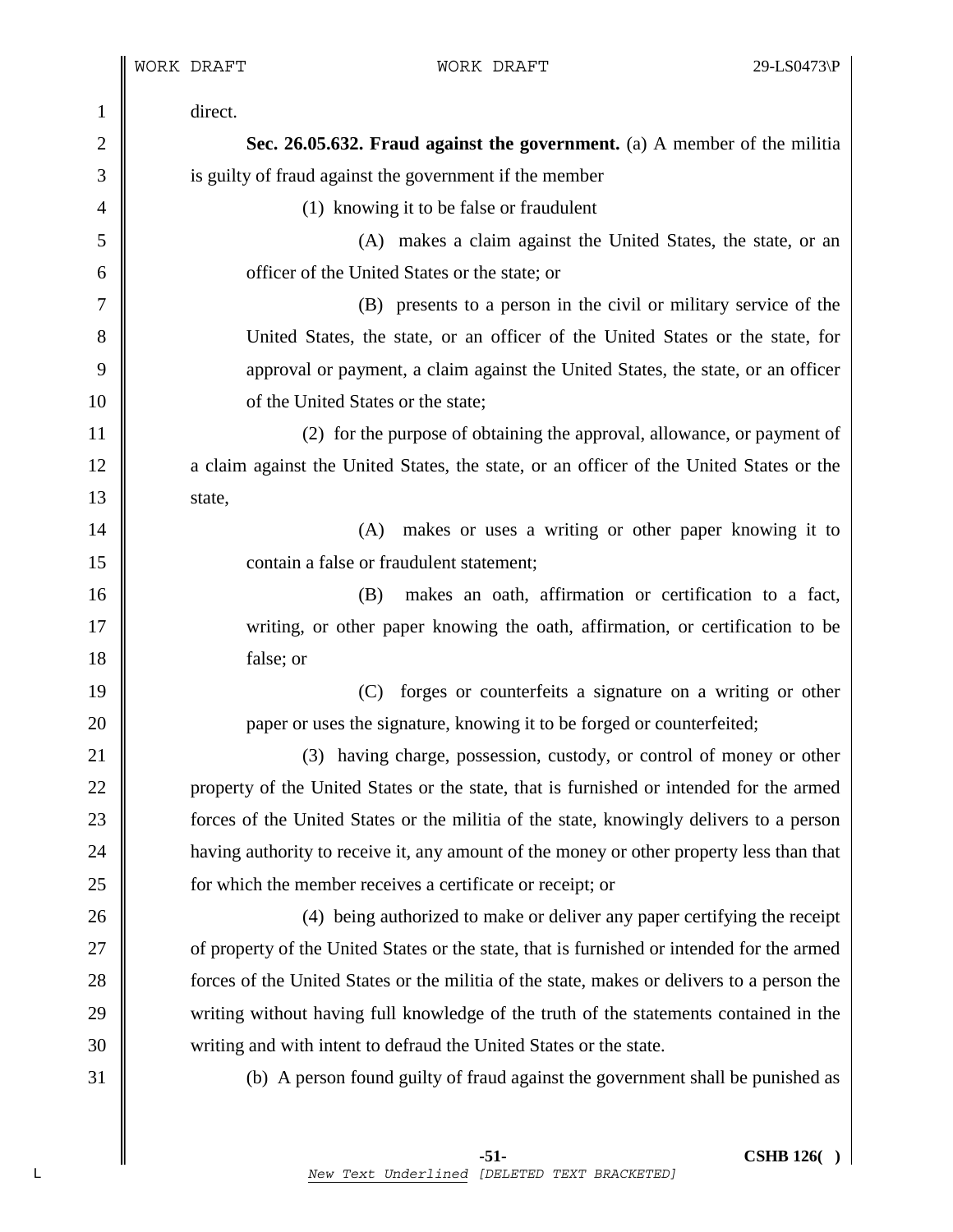1 **a** court-martial may direct.

2 **Sec. 26.05.633. Conduct unbecoming an officer.** A commissioned officer, 3 cadet, candidate, or midshipman of the militia who is convicted of conduct 4 unbecoming an officer shall be punished as a court-martial may direct.

5 **Sec. 26.05.634. General article.** (a) Although not specifically mentioned in 6 this chapter, all disorders and acts that prejudice good order and discipline in the 7 militia of the state and all conduct of a nature to bring discredit on the militia of the 8 state shall be considered by a court-martial and punished at the discretion of a military 9 court.

10 (b) A member of the militia who commits an enumerated offense punishable 11 | under Article 134, 10 U.S.C. 934 (Uniform Code of Military Justice), except for those 12 enumerated offenses relating to assault, negligent homicide, and wrongful 13 cohabitation, shall, upon conviction, be punished as a court-martial may direct.

14 (c) A court-martial may not impose a sentence of confinement under (a) or (b) 15 **I** of this section.

16 **Sec. 26.05.900. Definitions.** In this chapter, unless the context otherwise 17 | requires,

18 (1) "accuser" means a person who signs and swears to charges, a 19 **person** who directs that charges nominally be signed and sworn to by another, and any 20 **our** other person who has an interest other than an official interest in the prosecution of the 21 accused:

22  $\parallel$  (2) "arrest" means the restraint of a person by an order, not imposed as 23 a punishment for an offense, directing the person to remain within certain specified 24 | limits;

25 (3) cadet, "candidate," or "midshipman" means a person who is 26 enrolled in or attending a state military academy, a regional training institute, or any 27 **other formal education program for the purpose of becoming a commissioned officer** 28 **ight** 28 in the militia of the state:

29 || (4) "classified information" means

30 (A) information or material that has been determined by an 31 **S** official of the United States or any state under law, an executive order, or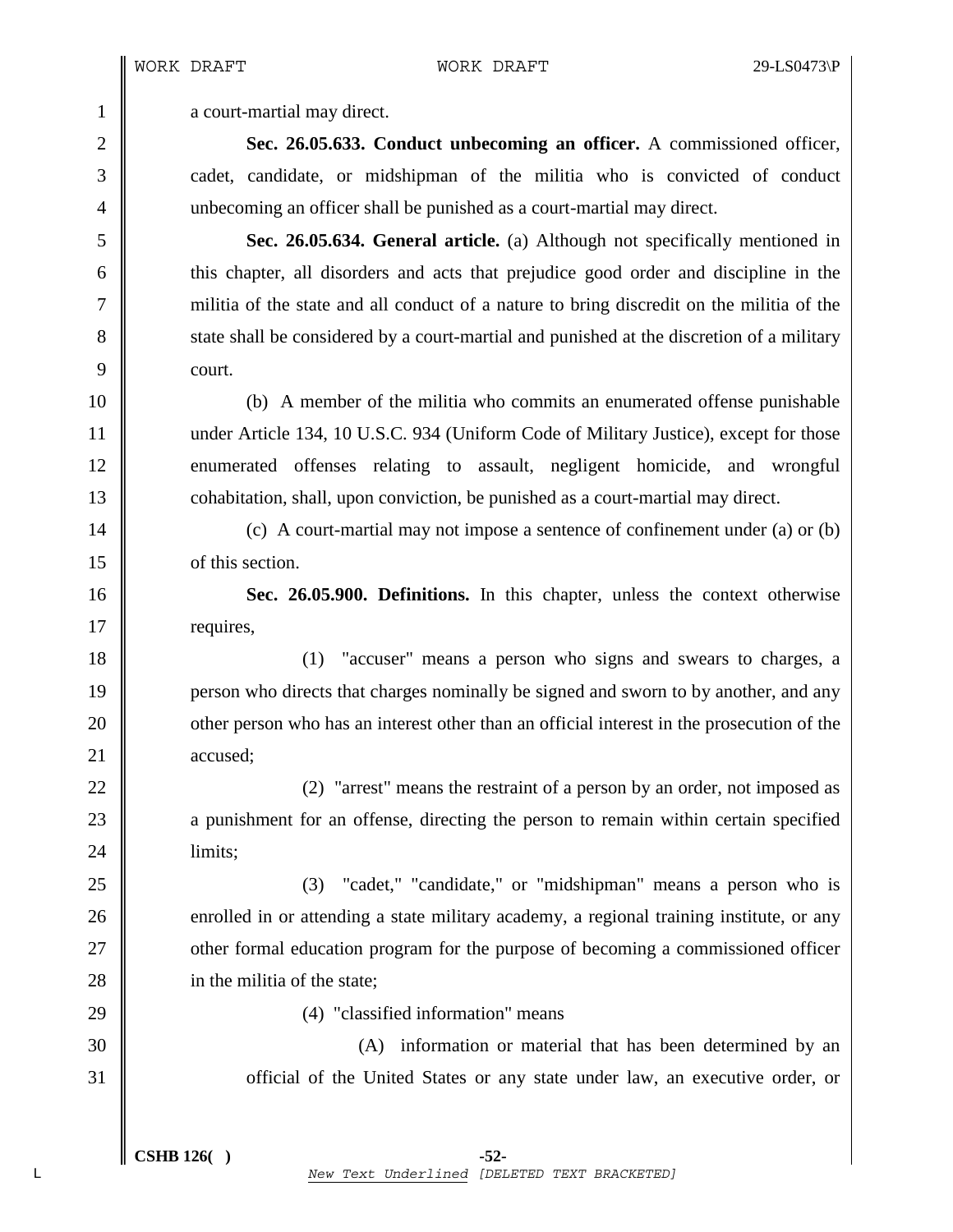|                | WORK DRAFT                                                                             | WORK DRAFT                                                                          | 29-LS0473\P |
|----------------|----------------------------------------------------------------------------------------|-------------------------------------------------------------------------------------|-------------|
| $\mathbf{1}$   | regulation to require protection against unauthorized disclosure for reasons of        |                                                                                     |             |
| $\mathbf{2}$   | national or state security; and                                                        |                                                                                     |             |
| 3              | (B) restricted data, as defined in 42 U.S.C. 2014(y) (Atomic                           |                                                                                     |             |
| $\overline{4}$ | Energy Act of 1954);                                                                   |                                                                                     |             |
| 5              | (5) "code of military justice" means the provisions of this chapter;                   |                                                                                     |             |
| 6              | "commanding officer" or "commander" includes<br>(6)<br>only                            |                                                                                     |             |
| 7              | commissioned officers of the militia of the state and includes officers in charge only |                                                                                     |             |
| 8              | when administering a nonjudicial punishment under the code of military justice;        |                                                                                     |             |
| 9              |                                                                                        | (7) "confinement" means the physical restraint of a person;                         |             |
| 10             | "convening authority" includes, in addition to the person who<br>(8)                   |                                                                                     |             |
| 11             | convened the court, a commissioned officer commanding for the time being or a          |                                                                                     |             |
| 12             | successor in command to the convening authority;                                       |                                                                                     |             |
| 13             |                                                                                        | (9) "day" means calendar day and is not synonymous with the term                    |             |
| 14             | "unit training assembly";                                                              |                                                                                     |             |
| 15             |                                                                                        | (10) "department" means the Department of Military and Veterans'                    |             |
| 16             | Affairs;                                                                               |                                                                                     |             |
| 17             |                                                                                        | (11) "enlisted member" means a person in an enlisted grade;                         |             |
| 18             |                                                                                        | (12) "military court" means a court-martial;                                        |             |
| 19             |                                                                                        | (13) "military judge" means an official of a general or special court-              |             |
| 20             |                                                                                        | martial described under AS 26.05.453;                                               |             |
| 21             |                                                                                        | "militia" or "militia of the state" means the Alaska National<br>(14)               |             |
| 22             |                                                                                        | Guard, the Alaska Naval Militia, and the Alaska State Defense Force;                |             |
| 23             |                                                                                        | (15) "national or state security" means the national defense and foreign            |             |
| 24             | relations of the United States;                                                        |                                                                                     |             |
| 25             |                                                                                        | (16) "officer" means a commissioned or warrant officer;                             |             |
| 26             |                                                                                        | (17) "officer in charge" means a member of the naval militia, United                |             |
| 27             |                                                                                        | States Navy, United States Marine Corps, or United States Coast Guard designated by |             |
| 28             | the appropriate authority;                                                             |                                                                                     |             |
| 29             |                                                                                        | "record," when used in connection with the proceedings of a<br>(18)                 |             |
| 30<br>31       | court-martial, means                                                                   |                                                                                     |             |
|                |                                                                                        | an official written transcript, written summary, or other<br>(A)                    |             |
|                |                                                                                        |                                                                                     |             |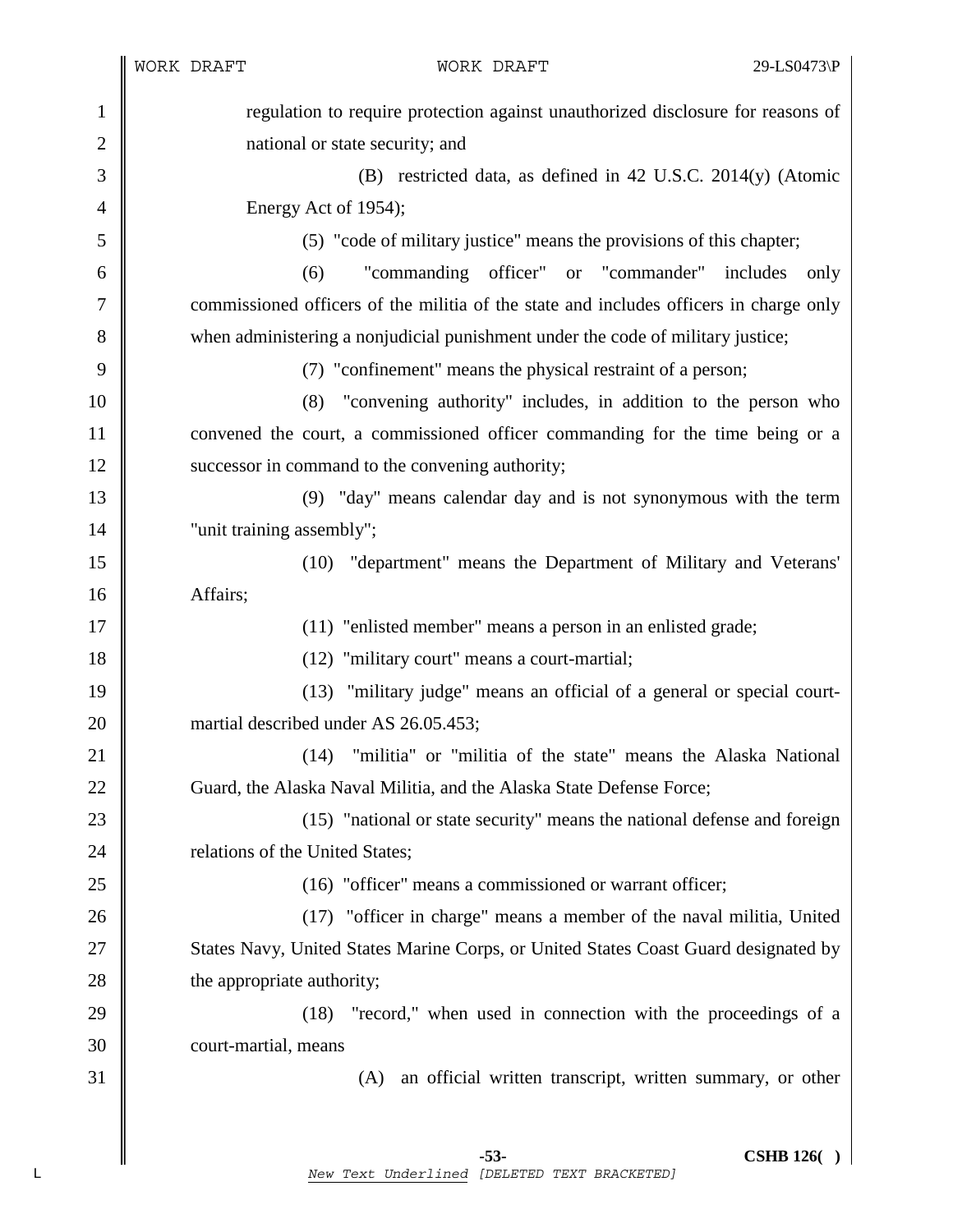|                | WORK DRAFT                                                               | WORK DRAFT                                                                              | 29-LS0473\P |
|----------------|--------------------------------------------------------------------------|-----------------------------------------------------------------------------------------|-------------|
| $\mathbf{1}$   |                                                                          | writing relating to the proceedings; or                                                 |             |
| $\overline{2}$ |                                                                          | (B)<br>an official audiotape, videotape, digital image or file, or                      |             |
| 3              |                                                                          | similar material from which sound, or sound and visual images, depicting the            |             |
| $\overline{4}$ |                                                                          | proceedings may be reproduced;                                                          |             |
| 5              |                                                                          | (19) "senior force judge advocate" means the senior judge advocate of                   |             |
| 6              |                                                                          | the commander of the same force of the militia of the state as the accused and who is   |             |
| 7              | that commander's chief legal advisor;                                    |                                                                                         |             |
| 8              | (20) "unit" means a regularly organized body of the militia of the state |                                                                                         |             |
| 9              |                                                                          | not larger than a company, a squadron, a division of the naval militia, or a body       |             |
| 10             | corresponding to one of them.                                            |                                                                                         |             |
| 11             |                                                                          | * Sec. 5. AS 33.30.011 is amended by adding a new subsection to read:                   |             |
| 12             | (b)                                                                      | In this section, "held under authority of state law" includes the                       |             |
| 13             | confinement of persons under AS 26.05.                                   |                                                                                         |             |
| 14             | * Sec. 6. AS 33.30.051 is amended by adding a new subsection to read:    |                                                                                         |             |
| 15             |                                                                          | (b) A person restrained under AS 26.05.425 or convicted of an offense by                |             |
| 16             |                                                                          | court-martial under AS 26.05 and confined under AS 26.05.428 shall be committed to      |             |
| 17             |                                                                          | the custody of the commissioner for the period of restraint or confinement as directed  |             |
| 18             | by the adjutant general.                                                 |                                                                                         |             |
| 19             |                                                                          | * Sec. 7. AS 44.23.020 is amended by adding a new subsection to read:                   |             |
| 20             | (i)                                                                      | If requested by a military judge or the convening authority of a court-                 |             |
| 21             |                                                                          | martial, assist the court-martial in obtaining the commitment of a person accused of an |             |
| 22             |                                                                          | offense under AS 26.05 for a competency examination under AS 12.47.100 or on a          |             |
| 23             | finding of incompetency under AS 12.47.110.                              |                                                                                         |             |
| 24             |                                                                          | * Sec. 8. AS $44.35.020(a)$ is amended to read:                                         |             |
| 25             |                                                                          | (a) The Department of Military and Veterans' Affairs shall                              |             |
| 26             |                                                                          | (1) conduct the military affairs of the state as prescribed by $\overline{AS\ 26.05}$   |             |
| 27             | [THE MILITARY CODE];                                                     |                                                                                         |             |
| 28             |                                                                          | cooperate with the federal government in matters of mutual<br>(2)                       |             |
| 29             |                                                                          | concern pertaining to the welfare of <b>Alaska</b> [ALASKAN] veterans, including        |             |
| 30             |                                                                          | establishing, extending, or strengthening services for veterans in the state;           |             |
| 31             |                                                                          | (3) annually, not later than February 1, make available a report to the                 |             |
|                |                                                                          |                                                                                         |             |
|                |                                                                          |                                                                                         |             |